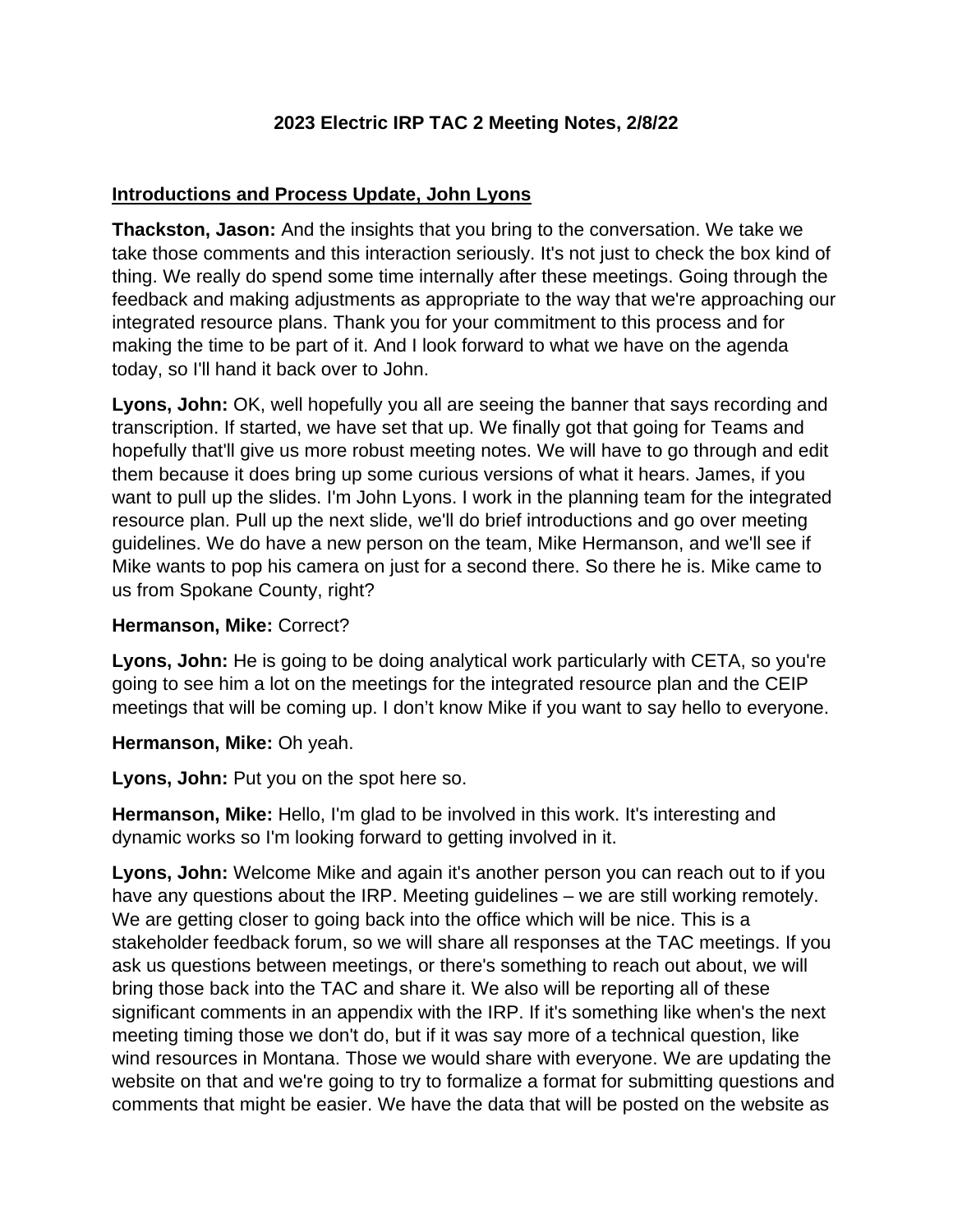it becomes available and we are going to do an updated version of descriptions and navigation because last time was the first time we put a lot of data out there. And it was tough to navigate since we had so much of it. We are going to be virtual on Teams with recording and the transcripts until we're back to being able to hold large meetings in the office, and we will still be adding the transcription and call in for people that can't travel or just want to make it to a part of the meeting. And we already talked about the recording. If you want to hit the next one, James.

**Lyons, John:** A couple of reminders on this. Remember to mute your mikes unless you're speaking or asking a question, unless you have something really interesting you want to share with us. You can also use the raise your hand function or the chat box for questions or comments if we don't get to him right away. Usually we're waiting for a pause, the Avista team are watching those two. Add those in there and those also get included in the notes. If you can, please state your name before commenting so it shows up on the transcript. I think it usually does a pretty good job of picking up who it is with this transcript function, but it does help for everyone since we aren't live to be able to see each other. It is a public advisory meeting and the comments and presentations are going to be documented and recorded. So just as a reminder of that. Next slide, please. This is just showing what the IRP is for those of you that are new and a refresher for those of you have been with us for a while. It's required every two years. It still is every two years in Idaho, and Washington it's now every four years with an update at two years. That's a change with CETA, the Clean Energy Transformation Act. It guides resource strategy. We traditionally have done 20 years. We've been extending that to 2045 for the last two IRPs to coincide with CETA so we can get those and effects. It's a current projected load and resource position which will be talking about a little bit later. And then we look also at resource strategies under several different future policies, so we have an idea of where things are going. There's a lot of discussion right now about natural gas and where that's going with policy and Washington. We don't ultimately know where it's going to end up, so we end up doing scenarios to be able to figure out if it goes down different paths. What will that mean for our resource selection? We also look at different resource choices. Conservation and demand response get treated as regular resources. Whatever the best resource that's the most cost-effective meets all policy guidelines. We have transmission and distribution integration and will be talking about that more in later meetings. We end up with a series of avoided cost which is important for developers and people with new energy projects, so they know what they're up against. We also do market and portfolio scenarios for those uncertain future events. So, if we have a world that becomes electrification in say 2040 or 2030 What's that going look like differently for the market?

**Lyons, John:** OK James. The TAC, what we're talking about here, it's the public process of the IRP. It's where we get all the input from those participating. Some people participate in the entire TAC, others just in the parts they are familiar with. Maybe it's on renewables or demand response. And then there's those of you that we appreciate that participate in the whole process, but it's where we have different ideas. We give you the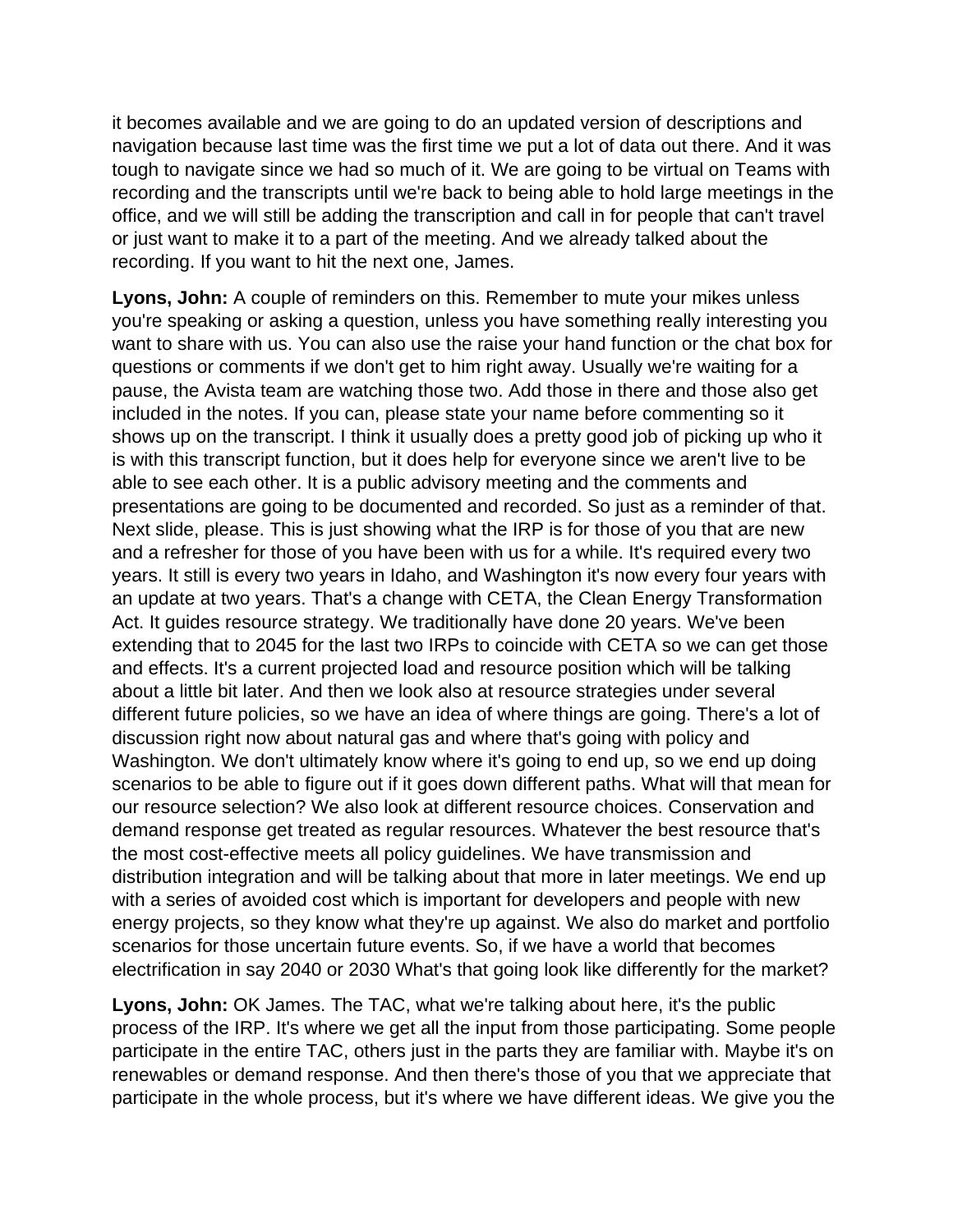information, and then we ask for feedback to make sure what we are doing makes sense. We do have a wide range of participants. Again, there are some people involved in the whole process, some just in parts. If you have a question, just speak up and ask. Because we're used to this, so we will sling around acronyms and other things rather quickly because we're so used to it. But if you got a question just speak up on that. If you know of other people that would like to participate, we've gotten several here in the last week or so where the people sent an email saying I think this person would like to participate and just let us know. And there's no formal way to get on the TAC, you just send us an email or call us, and we'll add people that want to participate. It is an open forum, but we try to balance the needs of an open forum with getting through our agendas. You'll notice that these this is a shorter meeting than we've traditionally been having, so that was feedback we got at the end of the last IRP. We do welcome requests for additional studies and different modeling assumptions, so we have a way we set things up, but if there's something else you'd like to see or different tweaks to that just let us know. And the teams are available by email or phone. For questions or comments between meeting my name and number are on the website and email address. And you can always start with me and I can get you to the appropriate person. Next slide, please.

**Lyons, John:** A little bit of an update for the 2023 IRP. We sent out the draft work plan with today's presentation. We had talked a bit about that last meeting, but now you have a copy. Think about it and we will be soliciting feedback on if there's some days of the week better or worse for future meetings. You'll notice a lot of the future meetings will just have the month and year so will be able to move that around. Traditionally, it's Tuesday, Wednesday, or Thursday. We try to avoid Monday and Friday meetings, because that's bad form and it's usually tough for getting people on that, but it seems like usually it's either Tuesday or Thursday.

Lyons, John: We intend to file a 2023 IRP on June 1<sup>st</sup>, 2023, which is a few months after our initial filing time is, but that's to allow time to incorporate the results of the upcoming all source RFP. We have filed an extension with Idaho, because Washington has an update, so we filed that request and we've got the docket there, AVU-E-22-01. And hopefully I have that hot link set up correctly, and that's to file it on June 1<sup>st</sup>, 2023 instead of April 1<sup>st</sup>. Idaho staff had a recommendation on January 25<sup>th</sup> to set up a public comment deadline of February 24<sup>th</sup> and Company reply comments by March 5<sup>th</sup>. If you have comments, you can go into that docket and it explains how to comment on that. This is just giving us more time so we can get that data in there. For those of you that were participating in the last IRP, we had to do an update a month after it was published because the last RFP contract was finally signed. And in Washington there is an update instead of a full IRP with four requirements. Idaho is every two years after you publish your last one. Washington, it's going to January 1<sup>st</sup> and it'll be every four years. Actually, I do need to change that to 2023, not 2022. And the only thing we wouldn't have ready would be the preferred resource strategy because we won't have that final piece done. Next slide James.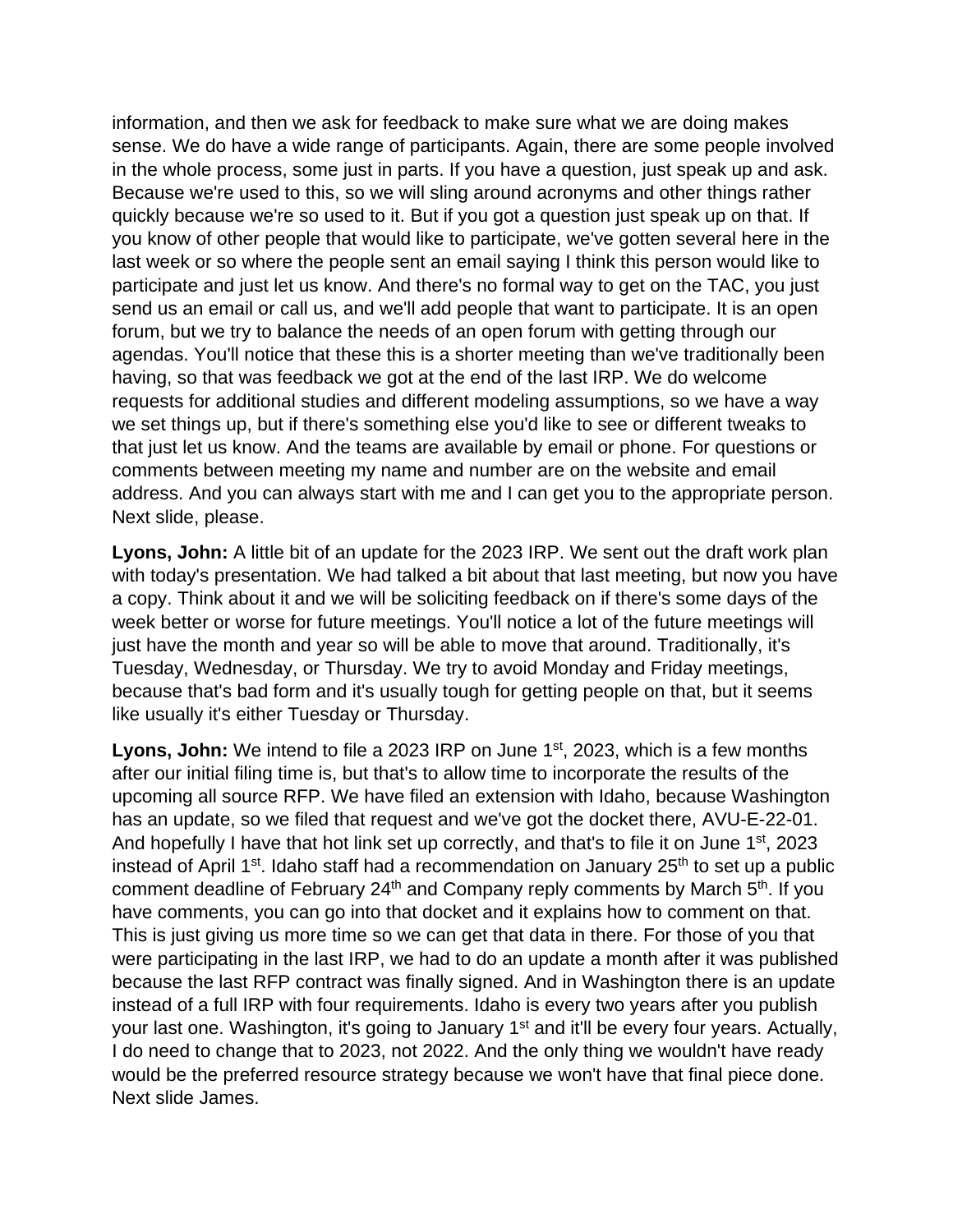**Lyons, John:** And here's some of the upcoming meetings so you can see the next one. We do have a date scheduled for March  $9<sup>th</sup>$ . We'll have the preliminary natural gas overview and price forecast, the preliminary wholesale electric price forecast, the early results of the non-energy impact study that we're having done by DNV. So that's something that in the last CEIP and in the last IRP we had talked about measuring those non energy costs and benefits.

**Lyons, John:** Thanks, we're very good at figuring out what costs are for doing things, but when you come to those other issues that are a cost, but it's not one that we can't quantify through a market like say, environmental conditions, human health and comfort, things like that. This is a study that's going to be in there, so that'll be interesting to see some of the results on that. And then we'll also have an existing resource overview. So, looking at our different hydro and thermal and contract facilities. 4<sup>th</sup> TAC meeting will be in August. We've got the conservation and demand response potential assessments by AGE and the energy efficiency inclusion of the social cost of greenhouse gas. That's a Washington only issue. So, you can see these are shorter meetings, so that should be more like this one where it's two and a half, three hours. Fifth one will be in early September. We've got generation resource options for transmission planning, distribution system planning and an update on the Western Resource Adequacy program.

**Lyons, John:** And next slide. So, we are having a few more of these TAC meetings, but hopefully much shorter. End of September, supply side cost assumptions including distributed energy resources, ancillary and intermittent generation analysis, and update to the 2022 all source RFP to show what we've gotten for bids and where we're headed. Energy and peak forecast and balance update to show what we have and what we are projected to need in the future.  $7<sup>th</sup> TAC$  meeting in October. Hydro impacts from global climate change study and the load impacts as well. The study scope for distributed energy resources, that is a fairly large topic to be able to get that data so we're going to be on the scoping on that. I know it may not be as quick as some people would like, but you know, we are trying. We want to do a good job on that and make sure we're getting the right information in the right study that will have an implementation plan for clean energy. That's part of CETA. The finalization of the wholesale gas and electric prices, and then we'll get into the scenario options for portfolios in different markets. Then there will be a technical modeling workshop also in October that'll be the PRiSM model overview. So, every question you wanted to ever ask James about how our model actually picks the different resources, risk assessment overview, and the Washington use of electricity modeling. So that's one where this is more of a highly technical meeting, so we may not have as many people at that, but if you want to listen to it and you're not very technically involved with it, you're still welcome to do that. I don't know James if you had anything else to share about that one.

**Gall, James:** Real quickly, can you hear me?

**Lyons, John:** Yes.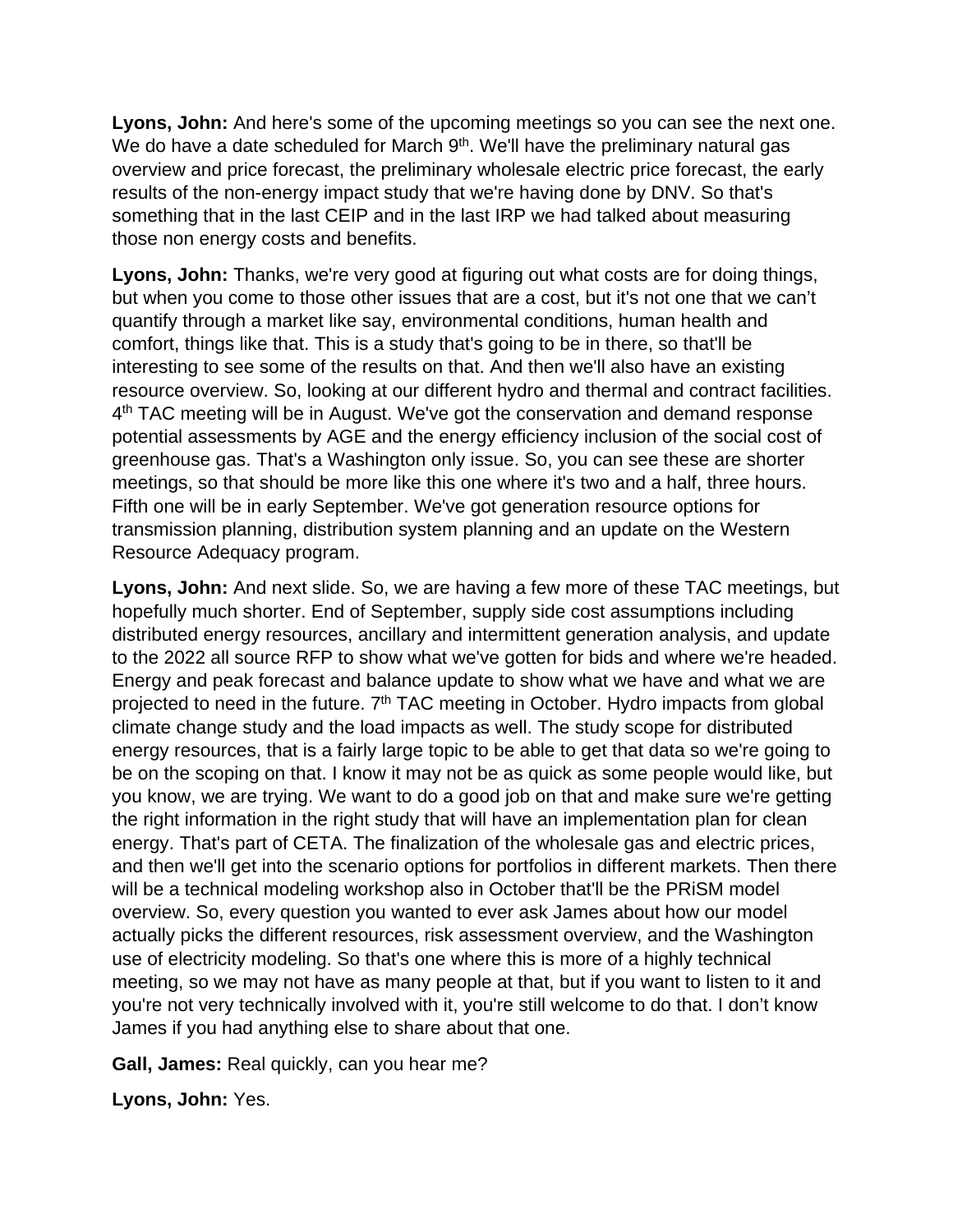**Gall, James:** OK, just make sure because I can't unmute or mute myself. When we get closer to that that time, we may want to think about having a long meeting? What I mean by long is a 4-hour meeting to go over all the topics. Or do you want to split those up, so it'll be interesting to get some feedback once we get closer to that that time to see how we want to proceed. Because I don't know if everybody is going to have the same interests in those tools.

**Lyons, John:** Those four hours will fly by.

**Gall, James:** But that's what I'm scared about is 4 hours of me talking about models. That could be scary.

**Lyons, John:** Well, last time we actually had a really robust conversation because people were interested because you generally don't get the time to really dig into some of those issues. After that, we'll have the eighth TAC meeting in February. It's a lot more, but most of these presentations will not take that much time. Wholesale market scenario results, the update for the request for proposals for all sources, and jurisdictional allocation updates. As we've had more of a split between Washington and Idaho for their energy policies, we're finding that we may need to allocate resources differently. Traditionally it's pretty much been a 65% Washington and 35% Idaho split, but now we're getting new resources for Washington to meet CETA rather than to meet traditional load. We're going to be we're working to see the best way to set that up with the Commission Staffs. And then we'll have the draft preferred resource strategy, what we think we're going to need over the next 20 years. Resources, size of resources, and timing of them. And the location for some of the resources or rough locations at least. And then we'll have the Washington 100% Clean energy planning standard modeling and how we're going to do that. And the market risk assessment. We'll have a virtual public meeting like we did last time. It'll be either in February or March of 2023, and it'll be both natural gas and electric IRPs, so there will be a recorded presentation, and then we'll have an opportunity for daytime comments and questions and night time, and I imagine we'll do like last time where they'll be a general meeting for everyone and then we'll break out into smaller subgroups so that people can ask questions on those. James, anything else you want to include on that?

**Gall, James:** No, I think we're good on that. More to come. We got to figure out how this is going to work. We learned some lessons from the last time we did our public meeting and hopefully we can apply those to this next round and get better quality feedback and greater participation.

**Lyons, John:** It went out to quite a few people. It was a pretty big meeting for us. Ninth TAC meeting in March of next year will have the final lockdown preferred resource strategy. The results, the portfolio scenarios, and an overview of the final IRP, get comments on the plan and then the action items. Those action items are the things that we want to get to. They're important, but we either ran out of time, or if they're just not quite ripe yet. Things like laws that have been passed but the rules haven't been made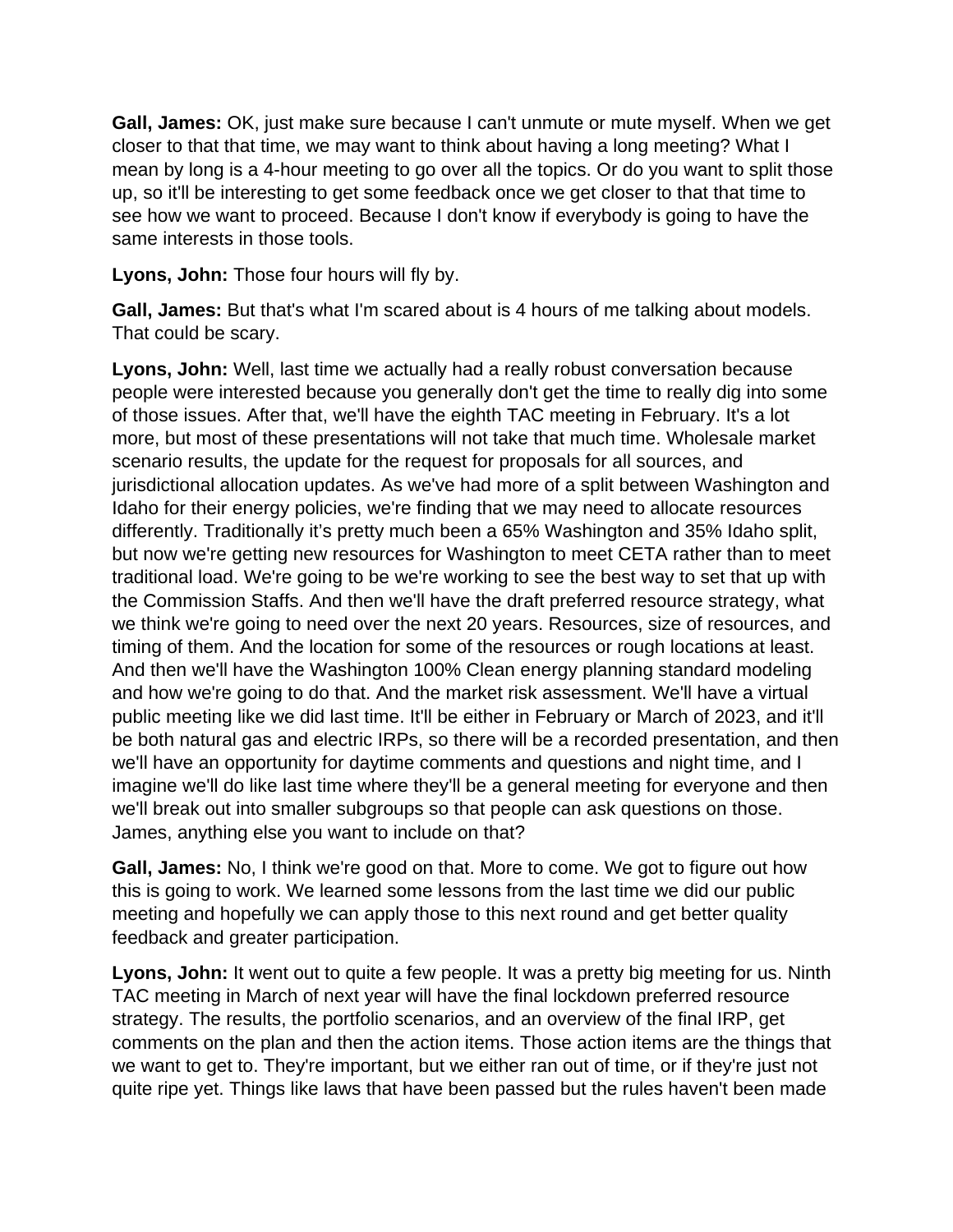yet. Those we do the best we can getting through them, but we may not. We have to wait till they're finalized. And these are some of the key dates. All of these dates, as well as quite a few others are in the work plan, but these are the important ones for the TAC. Finalization of the work plan will be February or March and then we'll send that to the commissions. It's not a requirement anymore, but we find it is quite useful to keep us on track and to let the TAC and the Commission's know where we're going in this process.

Lyons, John: Due date for study requests from the TAC members will be October 1<sup>st</sup>, 2022. If there's something that comes up a little later and it's something we can do quickly or with studies we already had, we would try to do that. But basically October 1<sup>st</sup>. If you have a list of studies, let us know as soon as you can. Because the quicker you set those up, the easier it is for us to be able to work those into the process and have time to think about them. January  $1<sup>st</sup>$  will be the Washington IRP progress report again, will have 3 of the 4 items done except for the PRS and then we would file an update when those are done, the external draft will be released to the TAC on March  $17<sup>th</sup>$ , so a nice Saint Patrick's Day surprise for the TAC, a draft IRP to read. And you'll be able to comment on the entire IRP or sections that are that you're interested in. They'll be due back March  $12<sup>th</sup>$ . We tried to give as much time as we could on that, and then the final IRP submission to the Commissions and TAC will be June 1st, 2023.

**Lyons, John:** So for today's agenda you've gotten to listen me drone on for the introductions and the process update, and then we are going to go onto the everexciting demand and economic forecast from Grant Forsyth. And then James will be talking about the load and resource balance update and we plan to wrap up by 11:30.

**Gall, James:** Yeah, and we will try to take a break after Grant's presentation and that way we can all rest assured that we're ready for the next topic.

**Lyons, John:** You have to calm down from the excitement of an economic forecast. I know I'm looking forward to it.

**Gall, James:** Yep. I know. Alright Grant, are you ready?

**Lyons, John:** OK.

## **Demand and Economic Forecast, Grant Forsyth**

**Forsyth, Grant:** I am ready. I will share my screen here once if I can. Make that happen just one second. Can you see my slides everybody?

**Kevin Keyt:** Gotcha.

**Hermanson, Lori:** Yep.

**Forsyth, Grant:** OK, and just to confirm this is the full slide, not the presenter settings, correct?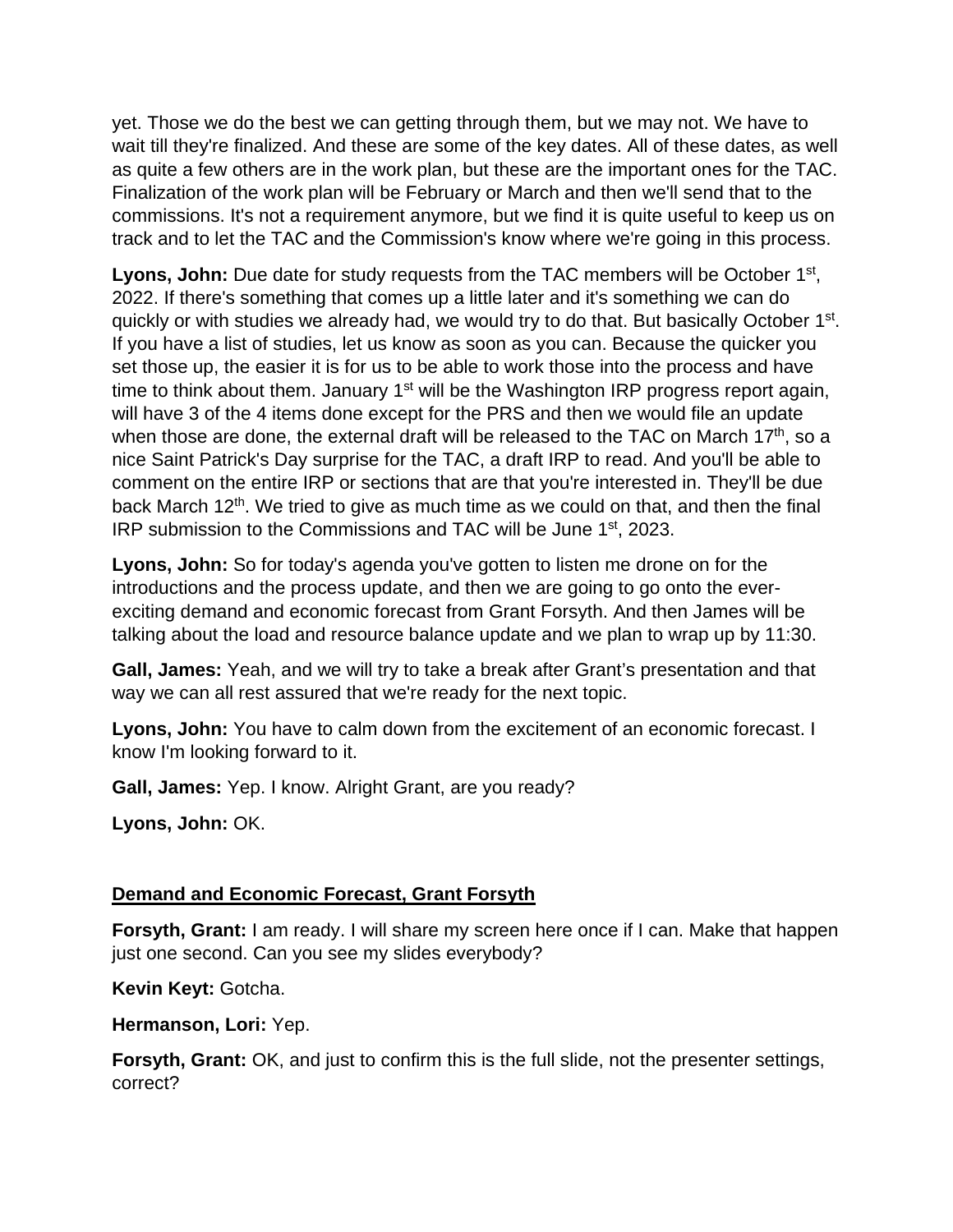**Hermanson, Lori:** Yes, it looks like it.

**Forsyth, Grant:** OK just want to make sure I'm using two screens and sometimes that happens. So, for those of you don't know, I'm Grant Forsyth the company's economist. I focus on the load forecast. And so this is a presentation I give for essentially every IRP process, and it is essentially going to look at what's the structure of our economy, what's been happening in our economy, and then we move on to what is the current energy forecast for the IRP. And then, what is the current peak load forecast for the higher peak and keep in mind, all of this is preliminary. As we're going to talk about these forecasts are based on my regular biannual forecast that I do for the revenue model. I bootstrap off that for the IRP, and so I'm going to update that forecast in the next month and so. I may integrate that in when that's finished, and so again, these numbers are preliminary, but my suspicion is they won't change that much if and when I update my regular biannual forecast and integrate this in so again. Everything here is preliminary, but I suspect it won't change much. So what we're going to talk about today is really kind of three topic areas. We're going to review the service area economy mostly so we're all on the same page about what it looks like in a big picture sense. I'll spend a little bit of time talking about how we've recovered from the pandemic. Once that's established, will talk about the long run energy forecast. This is, you know, essentially coming up with a native load forecast for the IRP out to 2045. And then we'll move into the peak load forecast, which again is designed to be a long range forecast out to that 2045 period.

**Forsyth, Grant:** Now the thing to keep in mind as I work through this is, it is actually both the long run energy forecast and the peak load forecast have gone through major revisions since we finally got a break from the brutal cycle of back-to-back IRPs. I had some time to go back and review the long run energy forecast and the peak load forecast and was able to make some changes that needed to be made, and in particular on the long run energy forecast. I now have it broke out by jurisdiction, so there's a forecast for Washington. There's a forecast for Idaho. And those are combined to get the aggregate. Forecast on the peak load forecast. Since I've now been at Avista for 10 years, I have more data to work with in terms of peak load than when I first came here and I was able to do a more careful job of evaluating winter and summer and building that into the model. And you do get a noticeably different answer when you remodel that based on the longer historical series I now have available.

**Forsyth, Grant:** Now the one thing I just want to say is this whole process gets judged both internally and externally and I just want to remind everybody that the world is in a state of flux as we all know and this is a quote from Erica Groshen. She's the former head of the Bureau of Labor Statistics and now she's at Cornell and she was quoted in an article in the Washington Post newspaper and the title of the article is: "Here's another thing that the pandemic messed up, economic forecasts". And her quote was "models are predicting what's normal in a world that isn't normal", and I think that's just something to keep in mind as we go through this. Remember, I'm forecasting out to 2045. Literally anything could happen. And it's even harder to know whether you're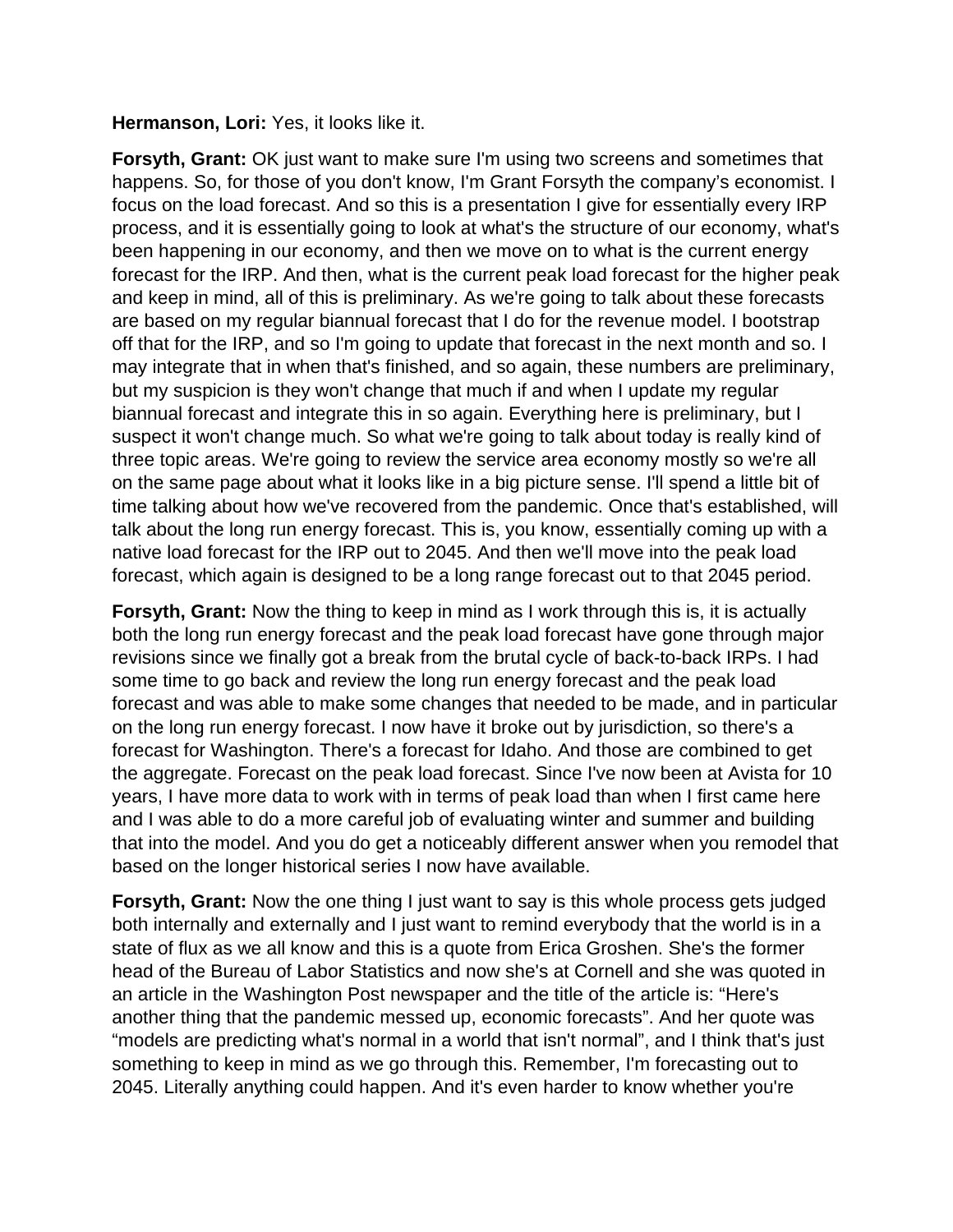going to be in the ballpark when the current period is so in flux. It's just something to keep in mind as you go through this, and you're judging me, which I expect.

**Forsyth, Grant:** Let's talk about the service area economy. A great way to do this is to look at the employment structure. This is a pie chart showing non-farm employment structure for both Avista metro areas we serve in Washington and Idaho because that represents the bulk of our customers. And that's the Spokane area, the Coeur d'Alene area, and the Lewiston - Clarkston area. We compare that against the US. If we look at the top two circles for the Washington and Idaho MSA areas, we have about 70% of employment. Non-farm employment is in services. It's about the same for the US. Government about 17%, it's 15% for the US. Private goods, and this is manufacturing and construction primarily, it's 14% and it's 14% for the US. As a structure, we look a lot like the US and we're really a service-based economy as I like to remind people constantly. When we talk about economic growth if services are not growing it's going to be really hard to generate employment growth, both regionally and nationally.

**Forsyth, Grant:** It's also fun to talk a little bit about government because you know government gets everybody worked up. If you look at that government slice and then break out government and those are the next two pie charts below. If you just look at government, 67% of government in our service territory is local government and it's about the same for the US. And it turns out the vast majority of local government is actually education, that's the biggest driver of local government and if you look at the federal side which everybody gets worked up about, they seem to think half the country works for the federal government. It's not true. Federal employment is only about 10% locally in our service territory, 12% in the US. And this has actually been declining. State employment, about 23% for both the region and the US. And keep in mind, even within state employment, a lot of that is education. When we think about government, really most of it is local and state and most of that is connected to education.

**Forsyth, Grant:** Now if you look at agriculture, so this was non-farm, but if you were to integrate agriculture into this it's probably about 1 to 1 1/2 percent of employment in our service territory. The one thing to keep in mind though, it might be a small share of employment, but it is a really big generator of income in our region. In fact, most of the agricultural products that are grown in our service territory are actually exported overseas because a lot of that is wheat. It's a huge income crop, even though as a share of employment it's relatively small. It's still important to the region's economy.

**Forsyth, Grant:** OK, let me stop there any questions? Hearing none, let's talk about how we've recovered. This is an important discussion, because when we did the 2021 IRP, the pandemic was in full force, there was a lot of uncertainty about how this was going to impact both the economy and load, and actually we've recovered. I think more robustly than what I had expected, and as we'll talk about later, this does impact what the native load forecast is compared to the last IRP. But the good news is, the region that we serve, the Washington and Idaho metro areas – v majority of our customers has fully recovered from those lockdown effects with the pandemic. We're actually doing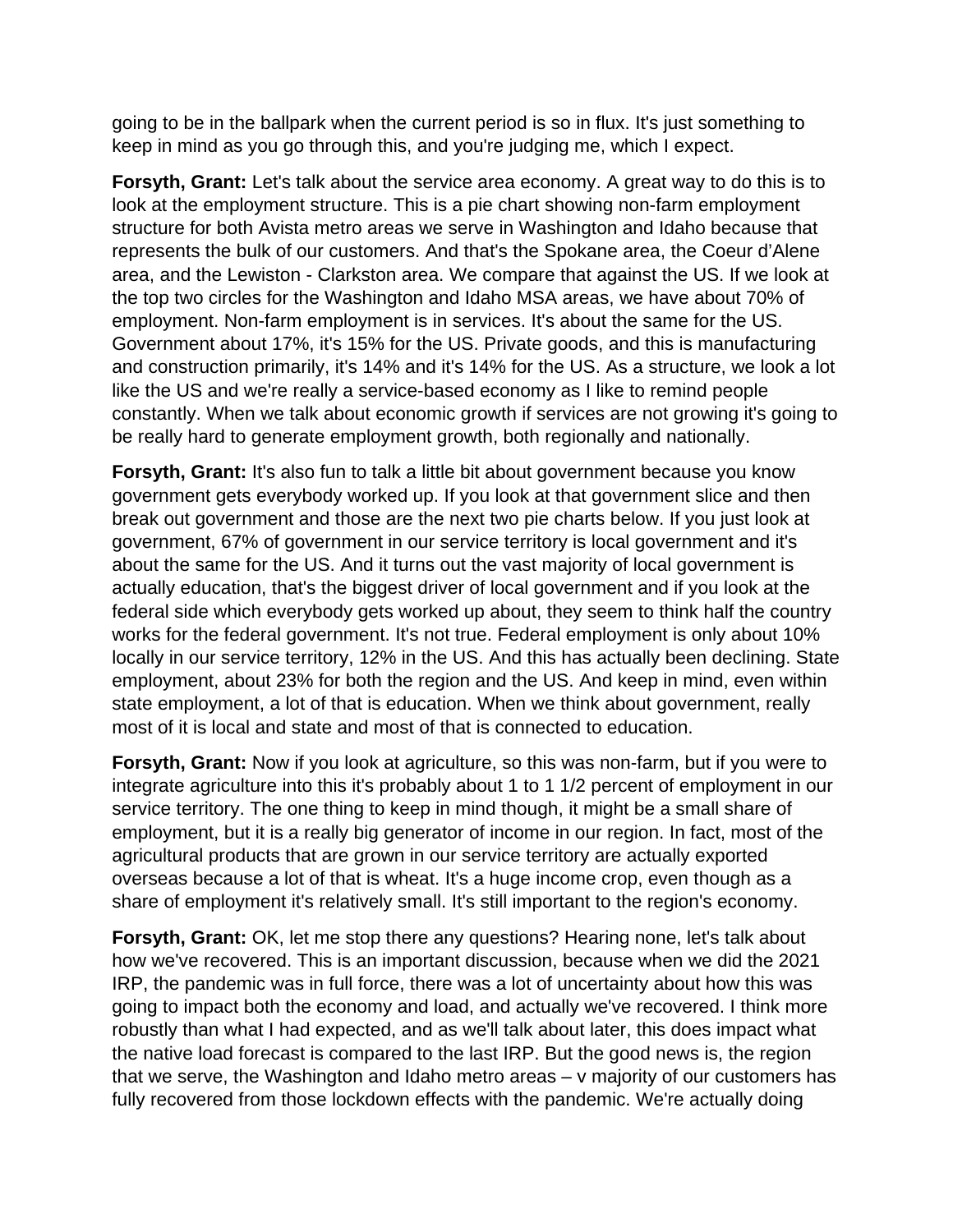better than the US as a whole, at least through December. And what this graph is showing you is the employment level in both in our service territory and the US relative to February 2020, which was the last normal month before the pandemic hit. And what you can see then is all the future employment levels index to February 2020 and where we currently stand, and you can see that we've regionally fully recovered. The US is still about 1 to 2% behind where they were in February 2020, so they have a bit more catchup to do, which is good news and does impact a little bit.

**Forsyth, Grant:** The native load forecast from the last IRP to the current IRP, because we've recovered in a way that is a little bit faster than I had expected. When I did the last IRP, the expectation was for a much more severe, longer term recession than we actually had. Technically the pandemic recession was only two months, which was dramatically shorter than what I had figured in the last IRP. Strong growth in Idaho in particular is one of the reasons we're back above where we were before, slightly above, thanks to Idaho which has really had exceptional growth. It was one of the first states to more than fully recover from the pandemic lockdowns. The region still is suffering some of the problems we see in the rest of the US. We have labor shortages, supply disruptions, issues with inflation and in particular one of my concerns in terms of our overall recovery is inflation pressures and our region are a little bit worse than the US as a whole because shelter costs, housing prices are rising here at a rate that's perhaps some of the fastest in the entire country. And that's exacerbating some of the inflation pressures in the region. But generally speaking, on the employment side, we have recovered. Any questions about that?

**Woodward, Jim (UTC):** Hey there, Grant this is Jim Woodward with the UTC staff. Can you hear me OK?

## **Forsyth, Grant:** I can.

**Woodward, Jim (UTC):** Hi thanks, I just had a really quick question. When you say shelter costs, you may have actually said what that is generally. I'm used to seeing like the cost of housing costs. Is that how you are using those two terms.

**Forsyth, Grant:** Yep. Yeah, I'm sorry, that's economist speak and I apologize for that. So, in the index is the price indexes whereas the CPI or the personal consumption Expenditure index which the Fed uses.

**Woodward, Jim (UTC):** It's anonymously.

**Forsyth, Grant:** Shelter refers to housing costs, and it's actually a very broad measure of housing. It's both the cost of housing. It's imputed rent and actual rent on rental housing. And in the broadest sense, it also would include the things that go into a house, and so shelter as I'm using in this case, it's a pretty broad measure. But if you want to narrow it just to housing both rental housing and housing that people can buy, single family homes, there's been a lot of price pressures here in that area. So even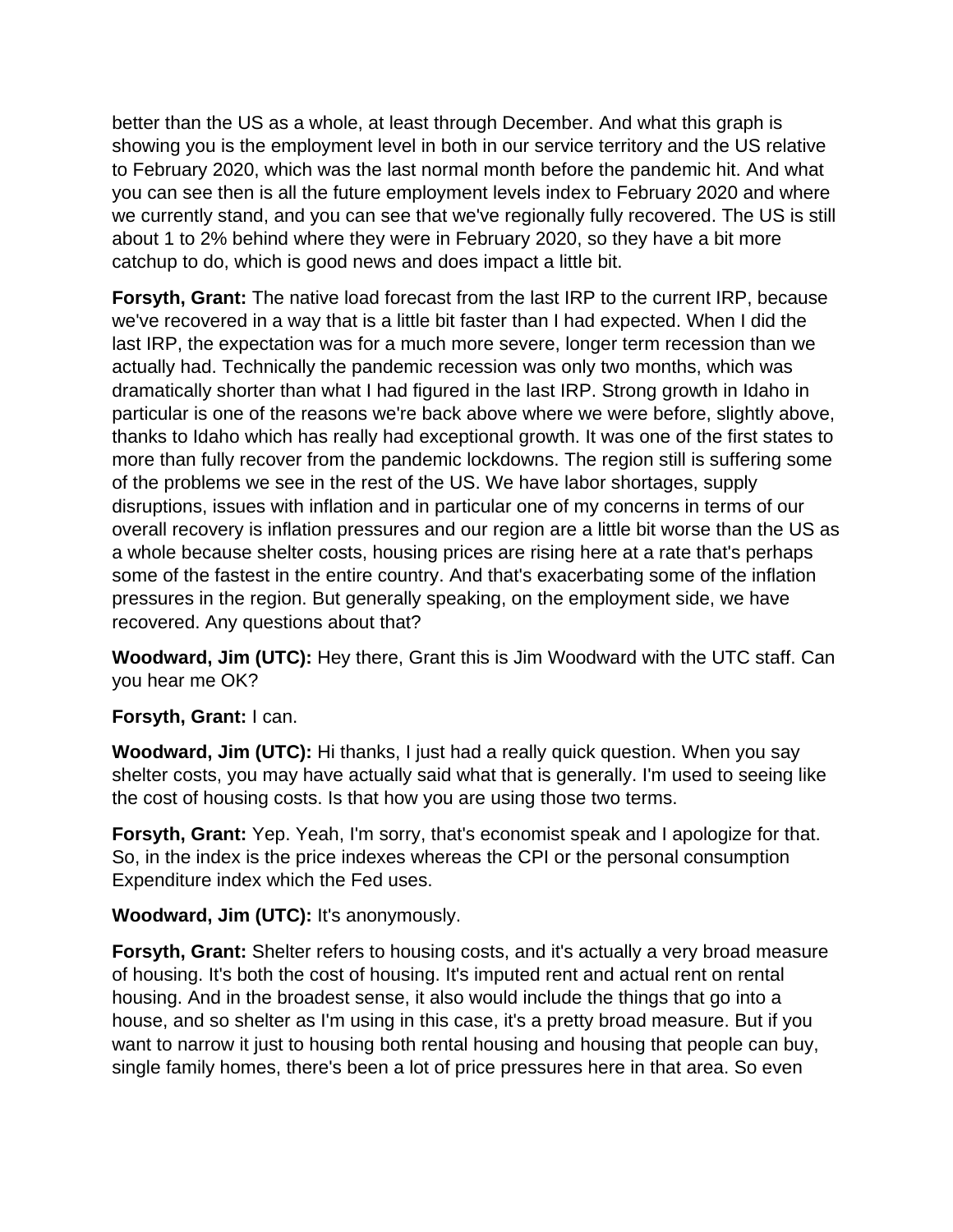before the pandemic started home prices here were rising quite a bit faster than overall inflation and were some of the highest in the US pre pandemic.

## **Woodward, Jim (UTC):** Great.

**Forsyth, Grant:** And it's also been the case for quite some time in the region that rental costs on actual rental housing has been rising quite a bit faster than overall inflation.

**Woodward, Jim (UTC):** Thanks Grant appreciate the clarification.

**Forsyth, Grant:** You bet. One of the reasons why we have some extraordinary home price pressures and rental pressures in the region is that our population growth is actually considerably faster than the US as a whole. And unfortunately, I can see that I left out the legend on this. The red bar is Washington - Idaho MSA population growth. So that's the population growth occurring since 2007 right in our metro service territory. The black line is what's been occurring in the US, so the black bar is the US as a whole. The red is the Avista area. I want to point out that we've been growing much faster than the US. Excluding that period from 2010 to 2013 where the region was trying to recover from the pandemic. I mean the Great Recession from the Great Recession, right. And then as we recover from that, you can see population really accelerates above the US. And what's important to point out is this is due almost entirely to in-migration. It's not that our region is producing more births over deaths than the rest of the US, that's not what's driving our population growth significantly above the US, it is people moving here. That's the primary driver. If in-migration slows or stops, our population growth is going to look more like the US than it does now. This is important because in-migration is driving a lot of our customer growth. It's the primary driver of our customer growth and that's factored into our long run IRP forecast. One of the important or key drivers in that long run energy forecast is the assumption about population growth, because that's a big driver of residential and commercial growth.

**Forsyth, Grant:** Now just a couple things to point out here. You'll notice for the US and 2021 how low that is. In 2021 the US had the lowest population growth rate, probably in recorded history point 1.1%, which is essentially from a statistical point of view zero. What we've observed with the pandemic is that it's suppressed. First, that is organic family formations and accelerated deaths. That had a pretty big suppressing effect on US population growth. But it's important to point out that the US population has been declining pretty steadily since 2016. Even in our region, even though we did much better than the US as a whole in terms of population growth, it does appear to have dropped based on OFM estimates for 2021. That's the office of Financial Management in Washington. Which means we were also affected to some extent by maybe, suppression of the natural rate that is births versus deaths. In other words, births declined, deaths went up, and it may also impact people's ability to migrate as well.

**Forsyth, Grant:** Now, my guess is that things will rebound in 2022 as the pandemic starts to get a bit more under control and people are able to move around a bit more and maybe a bit more comfortable in family formation. That is having children, but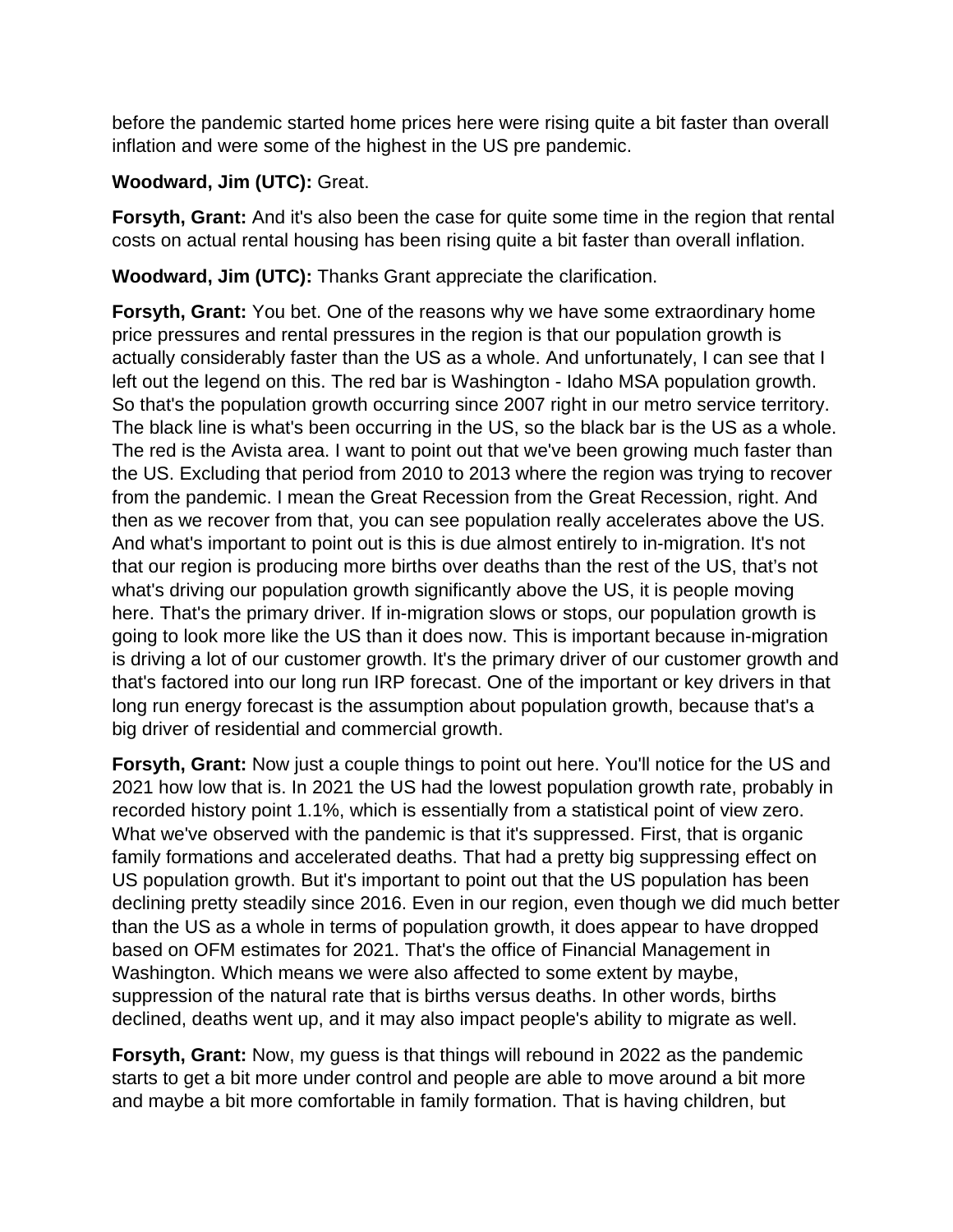again, in the long run the dominant factor is going to be to what extent in-migration continues in our service territory. If you were to break out the Washington side from the Idaho side, there's no question it's growing much faster in Idaho. And as we're going to talk about later, the forecasts that I'm using in the IRP for population which comes from IHS Connect, it's a national and international forecasting service, they're showing much more population growth for a much longer period on the Idaho side of our service territory then on the Washington side. Any questions about that?

**John Barber (Guest):** Grant this is John Barber, what do you attribute the in-migration to? Is there a simple answer or is it just a complex series of things that are bringing people into the area?

**Forsyth, Grant:** I think its multiple things and that's a reminder for me to make a couple other points about this. I would say part of it is, even though our housing prices have been rising pretty rapidly compared to other regions of the country other larger urban areas, Spokane still looks pretty attractive in terms of home prices here, relative to what the home prices are in some bigger urban areas people are moving from, which means that it still looks pretty affordable to them. They can move to an area that now has world class healthcare both on the Idaho side and on the Washington side. We've got an actually pretty diverse educational system here. Both K through 12 and college. Really, a pretty astonishingly good mixture of public and private. It's an amenity rich area in terms of outdoor activities and I also think we're going to start to pick up people who are capable of now working remotely and would like to live in a smaller urban area. Some of it also is also demographic. I've looked at some data using the IRS statistics on changes of address on tax returns. The IRS actually has a great data set on how people are migrating. They can track people through tax returns. We might also be capturing a lot of older people who maybe don't want to live in an area where there's less health care that it's more advantageous to move to a place like Spokane that isn't super huge but also has closer access to health care. And so, I think it's multiple reasons. What's interesting though, is if you look at this IRS data, everybody assumes that people moving here are coming from California, which is not really true. I mean, California is. You know if you look at where the biggest locations people are coming from. California is one of the largest, but it turns out that regionally in our service territory, we're picking up a lot of people from other places in Washington and other places in Idaho that are moving here. What we're getting is a lot of interest, state migration and so most people moving to Spokane County are actually coming from someplace else in Washington or Idaho. And then the next biggest would be California. Does that answer your question?

**Hermanson, Lori:** Do we have questions? I was going to see if we had any other questions because I think I missed a hand earlier which is no longer out. But anyway, if anybody has any questions, jump in.

### **Forsyth, Grant:** OK.

**Hermanson, Lori:** It looks like Joni has questions.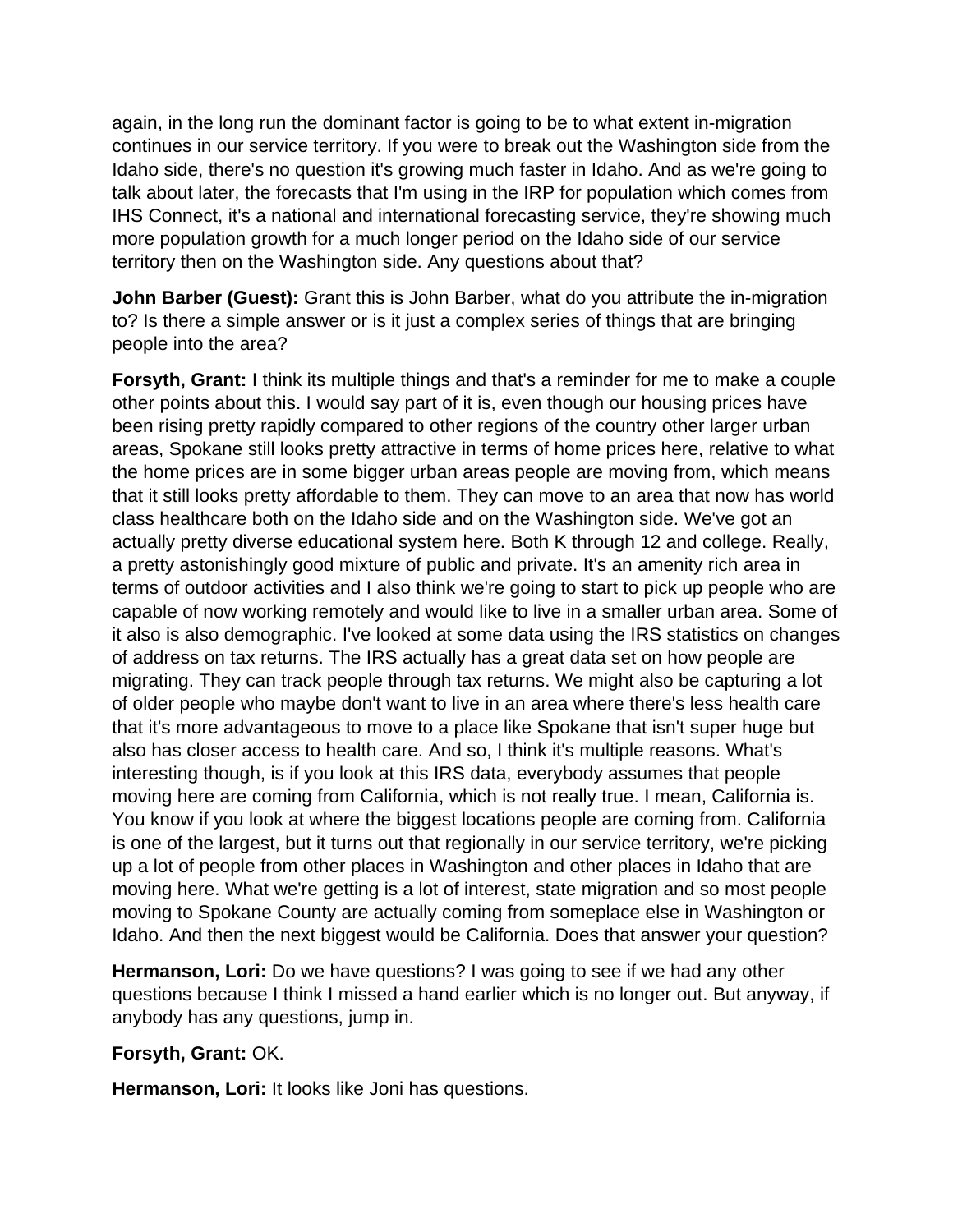**Joni Bosh (Guest):** Yeah, that was my hand before. Thanks this is Joni Bosh with the Northwest Energy Coalition. I think you've partially answered the question I had which was on the previous slide.

### **Forsyth, Grant:** Yeah.

**Joni Bosh (Guest):** If you could break apart the Idaho and Washington components and create similar charts and then on the previous slide it looked like in terms of the index. We dropped and stayed about .45 index points all the way through and I was wondering, is that because of the Amazon expansion? Or what is that main driver for that steady difference?

**Forsyth, Grant:** Yes. Thank you for pointing that out because that's in my comment box and I forgot to mention that. So, if you broke out Idaho and Washington from this, Idaho is about four or five percent above where they were in 2020, February 2020, and that really reflects kind of a different political approach to the pandemic. Fewer lockdowns, fewer restrictions, and so forth. On the Washington side, what's interesting about this is that up until recently, when Washington Employment Security Department revised their employment numbers, Spokane looked like the US that we were about 2% below. But when they revised their numbers for Amazon and this is to make a long story short; Amazon, for reasons of confidentiality, does not report their employment by county. So that meant the Employment Security Department has to estimate it. When they did that estimation and added it into Spokane, it really shifted the numbers around so that Amazon expansion has had a material impact on where we are in terms of recovering from the pandemic and when you get those estimates into the data series, Spokane by itself is back to 100 index, meaning they're back to where we were in February 2020. So, the Amazon thing is material. It really did move the numbers.

## **Joni Bosh (Guest):** OK thanks.

**Forsyth, Grant:** You bet. But it's just important to leave you with this idea that you know our customer growth is highly dependent on people moving here that we're not immune to the demographics of the country where people are delaying marriage and having fewer children. That's here as well, so that in-migration component is a primary driver of these red bars. Being above the black bars which are the US.

**Hermanson, Lori:** Grant, it looks like we have another question from Art.

**Forsyth, Grant:** You bet, Art.

**Art Swannack Whitman County Commission (Guest):** Grant, I'm curious if we're seeing a slowdown in that in-migration because my daughter and son in law were looking at moving over here to the Spokane area for an engineering job and the housing costs here for rent was \$1,000 a month more than it was where they're at in the Lacey Olympia area? Sorry.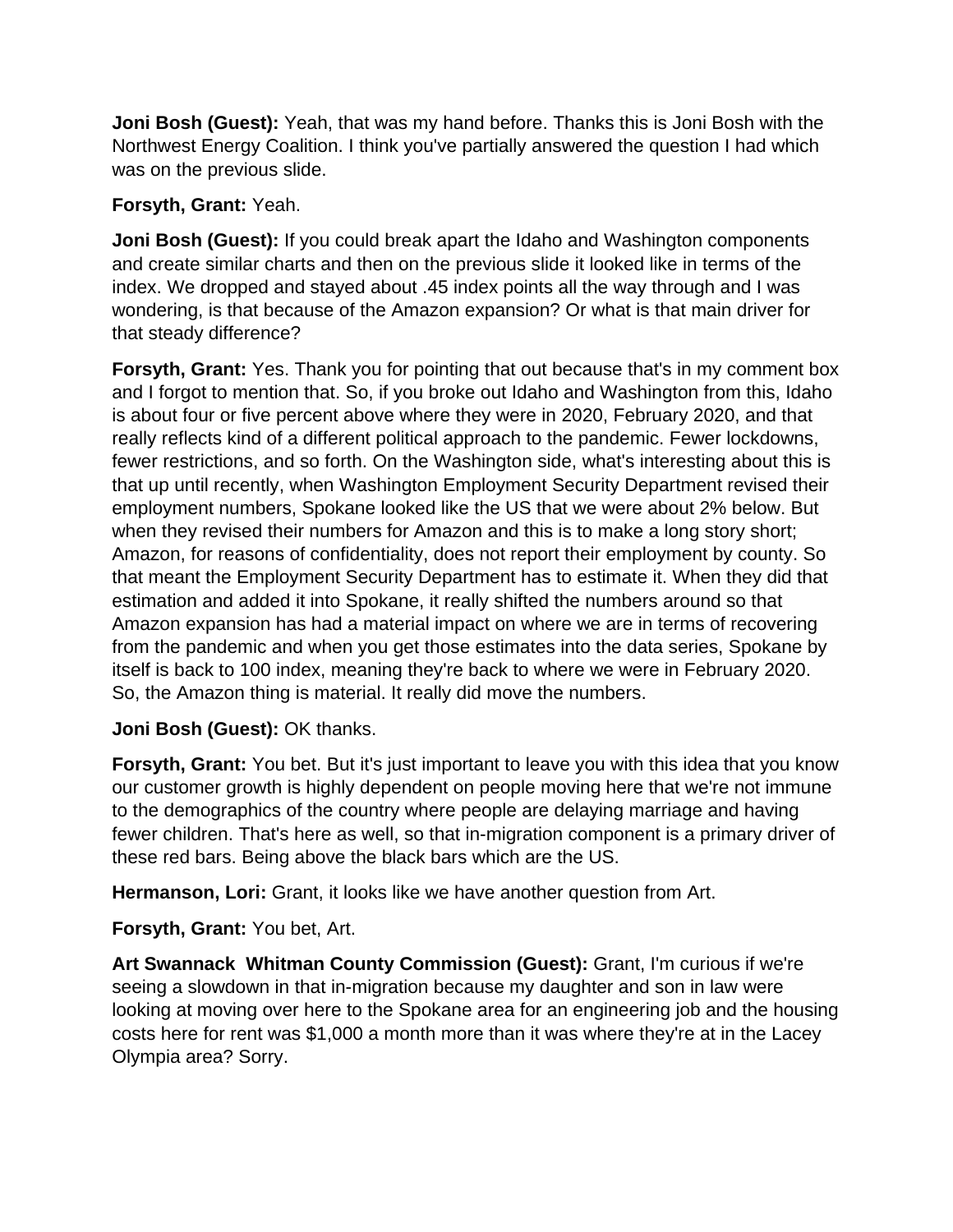**Forsyth, Grant:** That's a good point. And yes, I think it's possible. Did the home price growth that we've had; remember, we've received national attention for this region's growth in home prices, it's again some of the highest in the US. I got a call last week from a New York Times reporter working on a story on this issue. It's garnered a lot of attention, but yes, I believe that if the greater growth in home prices don't subside, it will curtail some of the in-migration. Because what's happening is there's been a decline in affordability. And even for people coming from a larger urban area. Maybe a younger couple coming from a larger urban area that housing prices now maybe looked too rich, and so that's entirely possible and the other thing that's an unknown in terms of the housing market is the Fed is switching gears and most central banks around the world are. They're going to start raising rates that really has the potential to slow home price growth, but I don't necessarily think it's going to create that kind of giant correction we saw in the Great Recession. When you saw home prices actually declined substantially. What we may be left with in the region is permanently higher home prices. But maybe hopefully not growing as fast. But yes, that could have an impact on in-migration.

**Art Swannack Whitman County Commission (Guest):** They didn't act on it because the pay wasn't quite as good here and the cost was going to be significantly higher so they stayed on the West side.

**Forsyth, Grant:** No and I'm starting to hear that anecdotally from other people as well, and that is a possibility that in-migration will slow. The other thing affecting this potentially is how growth management is handled. We have a particular type of policy in Washington on growth management that's also potentially affecting what's happening with home prices and buildable lots as the growth management area shrinks. That's been a big topic area on the West side as well, so that's how housing evolves. I absolutely agree. Could it impact the in-migration we've enjoyed in particular? It could cause it to start to slow. Now how I factor that in, it's a tough call. Basically, I'm relying on these long-range forecasts from IHS Connect to give me guidance, but remember those can change from one IRP to the next. Does that answer your question?

**Art Swannack Whitman County Commission (Guest):** Yes, it does, thank you.

**Forsyth, Grant:** OK, so.

**Lyons, John:** Grant, a question on if there's any age breakdown for the in-migration.

**Forsyth, Grant:** No, and that's interesting. I have not been able to get an age breakdown on the in-migration. I will say with the IRS data does you can calculate the number of exemptions, which is essentially people. You can kind of calculate an average adjusted gross income from the data, and so I would say the typical household moving here and the people moving here, it's a household of 2, roughly and their the adjusted gross income on average looks to be pretty similar to what the area median household income is, which is around \$60,000. So that's the other thing I think there's a perception that everybody moving here is from California and they're rich and turns out based on the tax data I've looked at, probably isn't true. But in terms of the age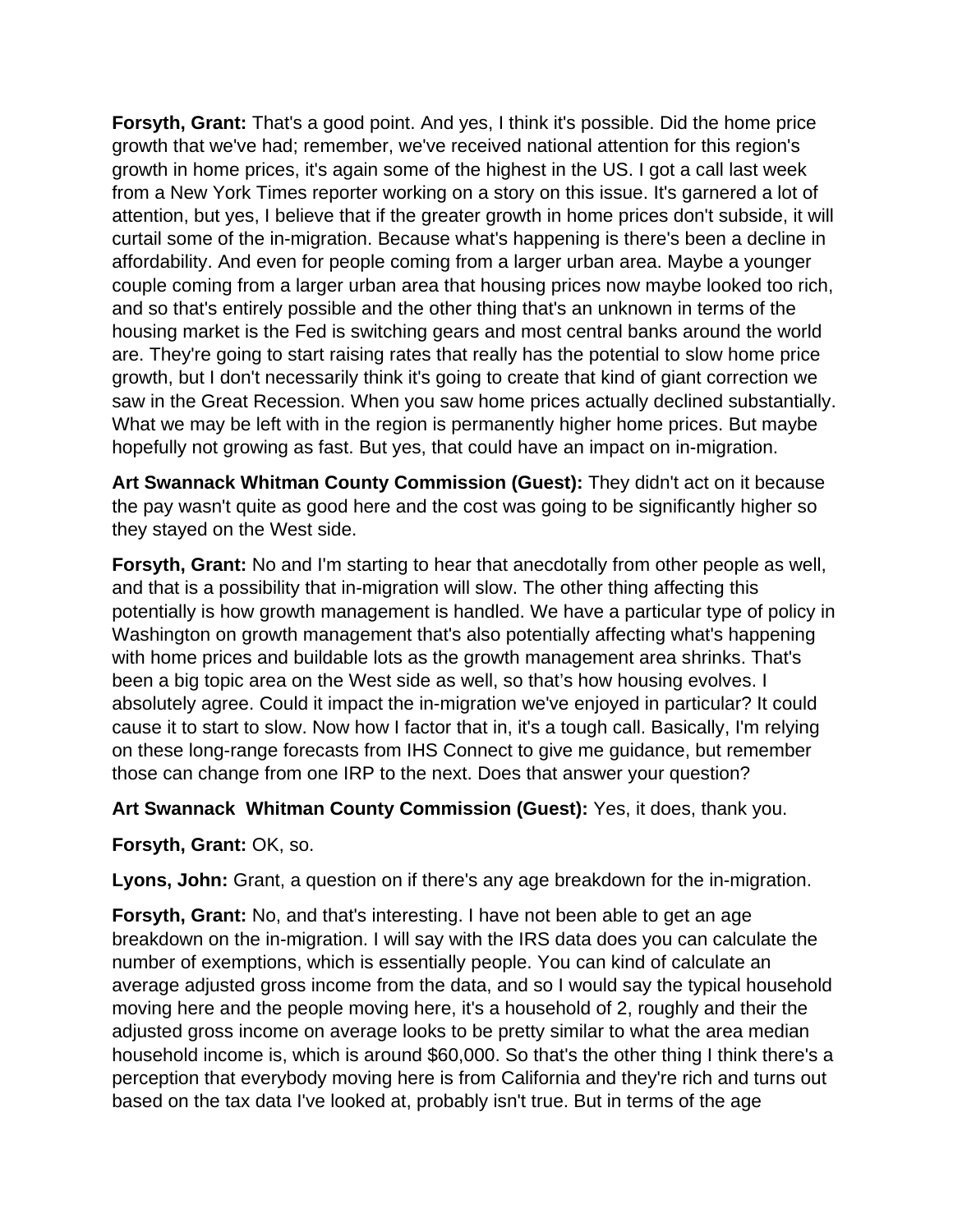breakdown, that's harder to get at. But if you look at the demographics of our territory and the fact that it hasn't shifted dramatically. This in-migration suggests to me that you're having migration probably across a broad range of ages. Would be my guess.

**Forsyth, Grant:** If we look at the service area economy, one of the things connected to population growth is permitting and we have seen some interesting permitting activity that's occurred, that really started as a result of the Great Recession was an increasing share of apartments to total permits. Now the blue bar here is single family and duplexes and condos. Single family homes, duplexes, and condominiums, and there's not that many condominiums. It's mostly single-family homes and duplexes. I lump them together. That's in the blue, showing the total amount of permitting of single family and duplexes and the red is the total number of units permitted of apartments.

**Forsyth, Grant:** One of the things you can see in, and this is for the Spokane Kootenai area which is the biggest component of our metro area that we served. What we've seen in this expansion cycle leading up to the pandemic is a pretty good clip of apartment building. And I think what happened is that coming out of the Great Recession, it was easier for builders to get loans to build apartments than it was single family homes. And part of that reflected the ultra-low vacancy rates in apartments in the region, which incidentally are still very low, even though a lot of new apartments have been built. So that's one thing is that we are definitely seeing a lot of, either duplexes or apartments being built. Now the other interesting thing which I did not expect and this is again something that's affecting this IRP forecast compared to the previous IRP, is normally when you have a recession, there's quite a big hit to permitting activity. This did not occur. So, in 2020 I would have expected permitting to fall noticeably. In 2021 I would have also expected it to be weak because of the lingering effects of the pandemic. And you were not seeing that. We've seen really robust permitting activity all through this downturn, which is highly unusual. And you're seeing pretty steady single family and duplex building, but you're definitely seeing a lot of permitting for apartments. And what we've seen in 2020 and 2021 is a lot of that permitting activity has shifted to the Idaho side. In particular, you're seeing a lot of stuff being permitted in the Post Falls area. So, let me let me stop any questions about that?

**Forsyth, Grant:** What's interesting though, even with permitting holding up it, there's not enough building activity to really have an impact either on raising vacancy rates or slowing the home price growth. Some of that also reflects supply disruptions increasing the costs of duplexes and single-family homes. But they held up surprisingly well. And that also because of that, you're going to see a little bit more robust native load forecast than what we saw in the previous IRP because in the previous IRP I assumed this event, the pandemic. The recession would have a depressing effect. And we just didn't see it occur. Questions about that.

**Forsyth, Grant:** OK. Moving more into thinking about the forecast part of this, one of the things I need to think about when I do the forecast, both the five year forecasts that I do twice a year, but I called the medium term forecast, and the longer term forecast,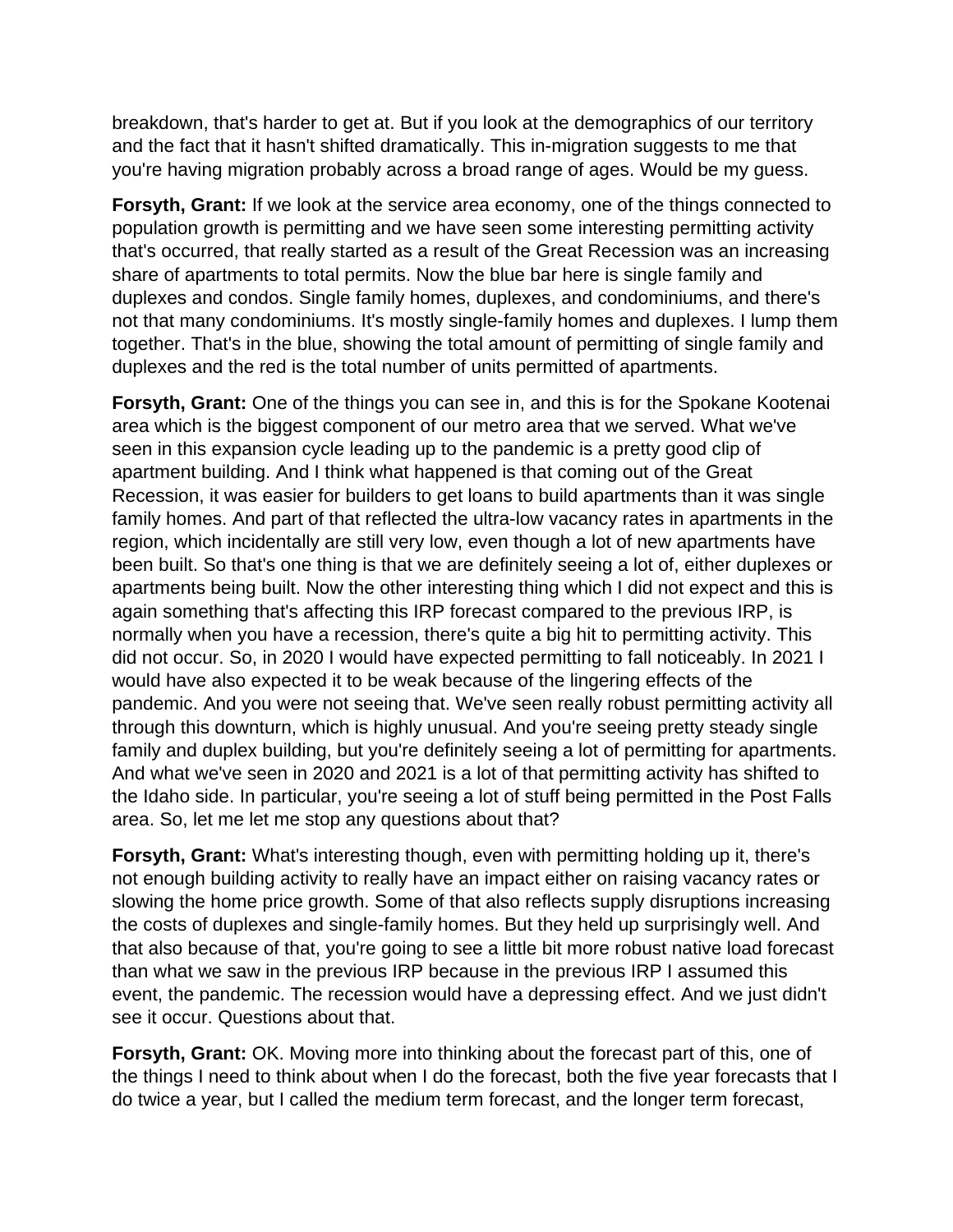which is part of the IRP. Which in this case the longer term would be 2026, I mean 2027, to 2045. I have to make some assumptions about long run GDP growth. This graph shows what I'm assuming. Under the current medium-term forecast, which goes out to 2026, which I did in the fall of 2021. That black line is showing what the assumption is of GDP growth that in 2022 it'll be about 4% and it's going to gradually decline down to about 2% as we move out to 2026. The red thing just shows if I was to calculate that current forecast, what would that look like? What hasn't changed much? And incidentally how I calculate this forecast for GDP growth. It's an average across many different forecasters. I like to do that as a consensus forecast, and so what I'm doing is essentially measuring how this consensus forecast is changing over time. And since I did, the forecast in the fall compared to the current average across forecasters, it hasn't changed much. And so that is essentially what I'm doing for that medium-term part of the forecast. But what it's also important is what I assume about the long-term GDP growth, which in this revised long-term forecast model that I've developed, is now an explicit variable. Before it was of an implied variable, now I've made it much more explicit in the model and in the current assumption I used the Fed's projection of longterm GDP growth, which is 1.8%. This is actually lower than the previous IRP, which is, I think, closer to 2%. And so, one of the things to be aware of as we think about long term projections, is people's perception or estimate of long-term growth in the US continues to decline. And that's because long-term GDP growth is a function of two things. Population growth and labor productivity growth. US population growth is at historic lows. Many people think it might recover a bit but will remain very low, probably under half a percent. Productivity growth now is in that 1 to 1 1/2% region, so labor productivity is noticeably lower than what it was prior to the housing bubble bursting prior to the Great Recession. And so, a combination of factors, both demographic and connected to labor productivity is gradually pushing down both the Fed's and other forecasters thinking about what long term growth is in the US. A few years ago it was around 2 1/2%, then it fell to 2%, and now we're below 2% for the long run and I want to point out that's pretty important because it has important implications for the long run. Forecasts of industrial load. And what I estimate right now is for our long run industrial load to really grow in any meaningful way, long run GDP growth would probably have to be above 2.3%. We're below that, and so in the IRP now the projection for the industrial side is no, or slightly negative growth going forward, because we're just not going to have enough growth to support. Industrial production regionally compared to maybe what they need based on historic norms. Any questions about that? It's important to point out that long run assumption matters for what the industrial forecast looks like.

**Woodward, Jim (UTC):** Hey there, Grant this is Jim Woodward again – Washington UTC staff. Per what you just said, and I think your last note in your comment box, I'm assuming that this whole discussion currently is excluding any sector to sector change, namely like building electrification effects, things like that were just. Is that the case? We're just talking about traditional drivers of industrial load, OK?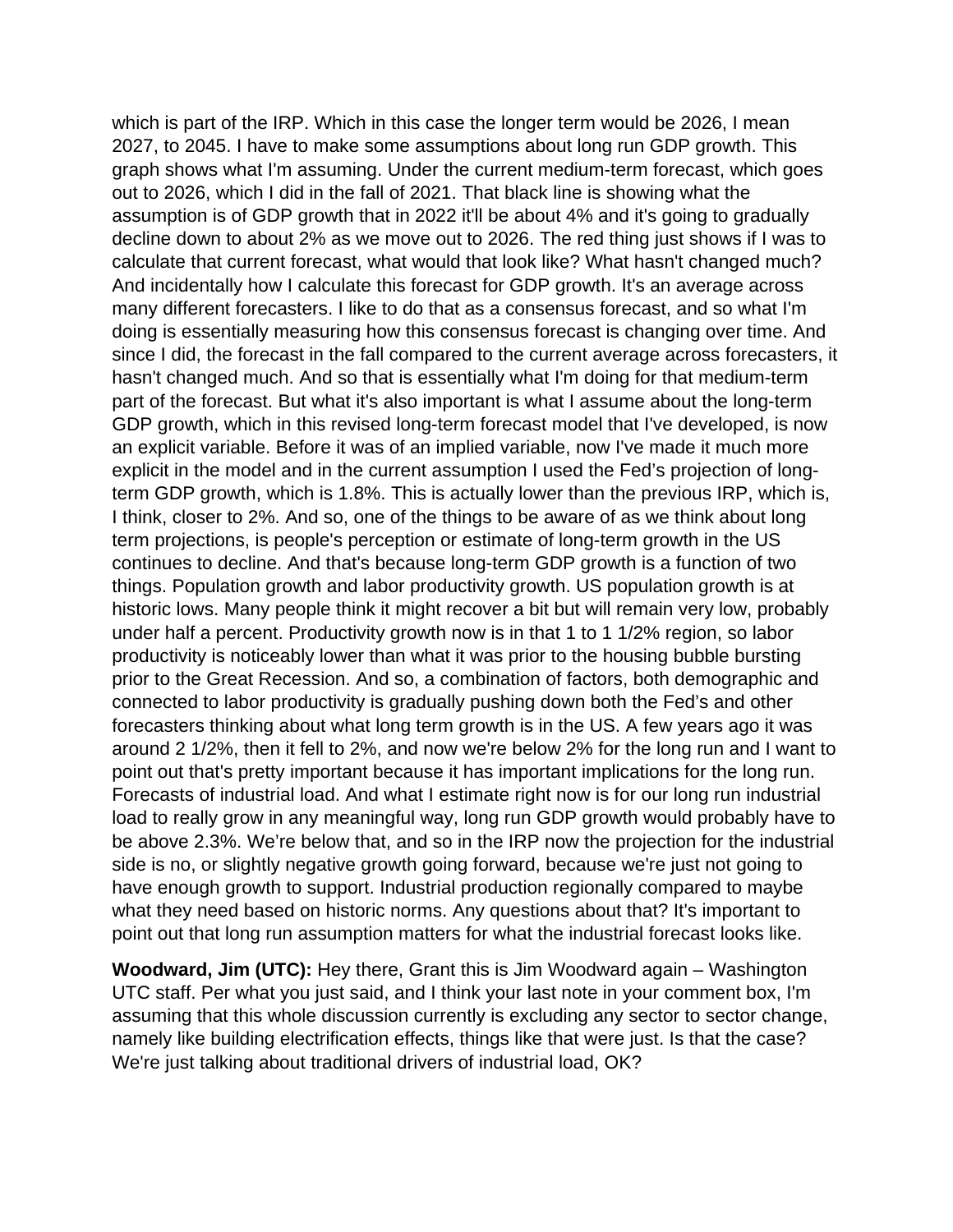**Forsyth, Grant:** That's right. Yes, excellent, exactly. And so the purpose of the model that I have is just to establish a baseline look. You can run scenarios so we can say OK, what happens if the long run GDP growth is higher than that. What does that mean? But it is based on sort of more traditional linkages. That's absolutely true.

**Woodward, Jim (UTC):** Great thanks Grant.

**Forsyth, Grant:** You bet. Any other questions about that? OK, so let's talk about the long-term energy forecast and the basic approach here. There's a major revision of this based on feedback from the last IRP. In addition to pressures associated with instructions going their own way from a policy point of view. But just kind of as a big picture though, there's two components to this. There's what I call medium term forecast, which I've already referred to. And again, the medium-term forecast is this forecasted I do on a biannual basis, twice a year for the company's revenue and earnings models. The most recent forecast, that's what I used to bootstrap off of for the long-term forecast, which covers that period 2027 to 2045. The medium term is mostly a set of econometric models. It forecast basically use per customer and customers by schedule, by customer class and so in residential, commercial, industrial and street lighting. Under each one of those classes there's a whole bunch of schedules and I have essentially anything from complicated to a simple econometric or forecasting models that forecast out to 2026. And again, it's customer and UPC (use per customer) forecasts. The idea is once I get the customer forecast and the use per customer forecast, I can multiply them together to get that load number. I assume a 20-year moving average for normal weather. That's built in, but in this new version of the model we do have the ability to change that assumption in the long-term component of the model. The economic drivers that go into the medium term, we've got GDP growth, industrial production which is connected to my assumption of GDP growth, employment growth which is connected to the population forecast. There are variables for price, natural gas penetration, and then there's an ARIMA error correction that goes into most of the models trying to take into account those variables that I can't measure directly. Now I will say on the price side. Price as a variable, it's mostly in the Idaho side, prices falling out as a significant driver at least in the medium term on the Washington side.

**Forsyth, Grant:** Price is difficult to handle. I've talked to a lot of my colleagues at other utilities trying to get an estimate of elasticities specific to your utility. Turns out to be really hard to do and so we're going to talk about how I handle that later. Once I have this forecast for the revenue model, I essentially say based on historic norms, that's a retail forecast. Based on this retail forecast, what would be the equivalent native load based on historic relationships so I can at least get a native load forecast out of that, and then the current forecasts that I'm using for this medium term is fall 2021. I'm going to update this forecast next month and probably with James' permission, will integrate that as the new medium-term component. That's why this current one is called preliminary. Let me stop, any questions about that?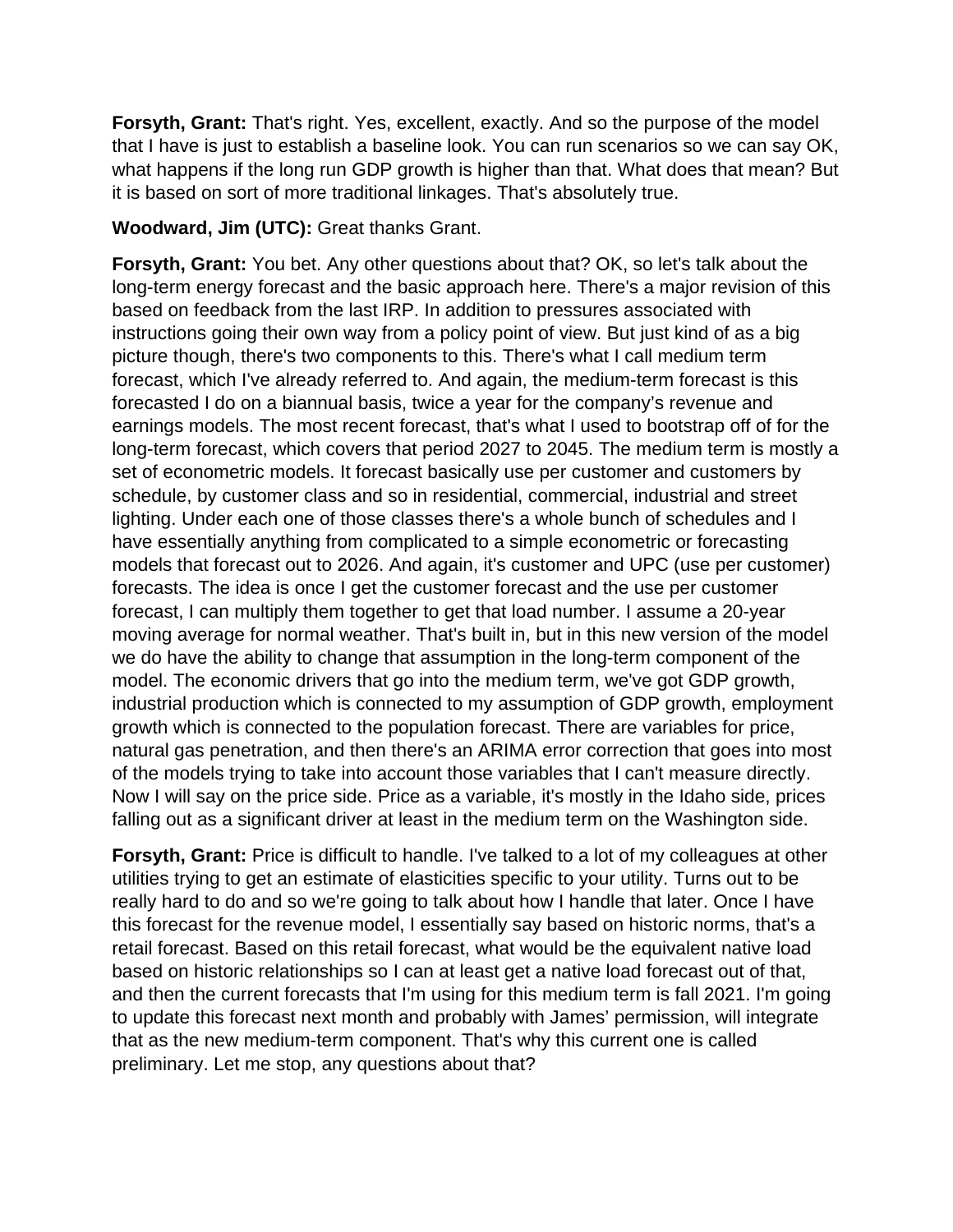**Art Swannack Whitman County Commission (Guest):** Great. The question that was just asked a minute ago was essentially what factors haven't been put into the model that are coming at us such as this whole clean energy transformation and how that affects. Well, it'll be government, industrial and everybody is building if they're forced out of natural gas.

## **Forsyth, Grant:** Right.

**Art Swannack Whitman County Commission (Guest):** And I don't know how you quantify that, but I sure see that there's going to be some difficulty in figuring out what rate you can put those changes into place and make them work.

**Forsyth, Grant:** Yes, and in fact this is quite a long conversation. We've had many conversations with Tom Pardee and James Gall about this, so in the simulation model for the longer-term thing I do have the ability to alter the assumption about natural gas at the residential level. I can make some assumptions about how natural gas may be treated in the future, and it primarily affects directly the residential side, but in the model. I have a correlation variable, or a correlation connection, between residential and commercial because they move very closely over time and I want to make sure that stays the case in the simulation model. By altering the assumption about how much natural gas there is on their resident residential side, it by correlation will also affect the commercial side. Although I can't say it's not a direct effect, it's sort of an assumed indirect effect. So, there is a way to think about that in terms of how natural gas might impact the load side of electricity. The one thing I would oh go ahead, sorry.

**Art Swannack Whitman County Commission (Guest):** I was wondering, does that include the rate with which you can realistically adopt and supply that change? Or is that something way bigger OK?

**Forsyth, Grant:** It's up in the air, so again there's not enough policy clarity at this point. For me to build in an absolute is what we're going to assume. This is the way policy is going to go. It just doesn't seem policy has fully formed enough to build in an absolute with confidence.

# **Art Swannack Whitman County Commission (Guest):** Good. Wow.

Forsyth, Grant: Natural gas adjustment. But we can't say within some bounds if it turns out this way, what would it might look like if it turns out this way, what it? What might it look like in terms of electric load?

**Art Swannack Whitman County Commission (Guest):** So I should be able to require. OK, yeah, like you said, it's a big conversation and a lot of logistics just to get it done, let alone if it gets done, thanks.

**Forsyth, Grant:** You bet, and to your point about the industrial side, I don't have a good adjustment process yet for what those restrictions on natural gas would mean for industrial load. It's within the context. The model I'm using is more built into the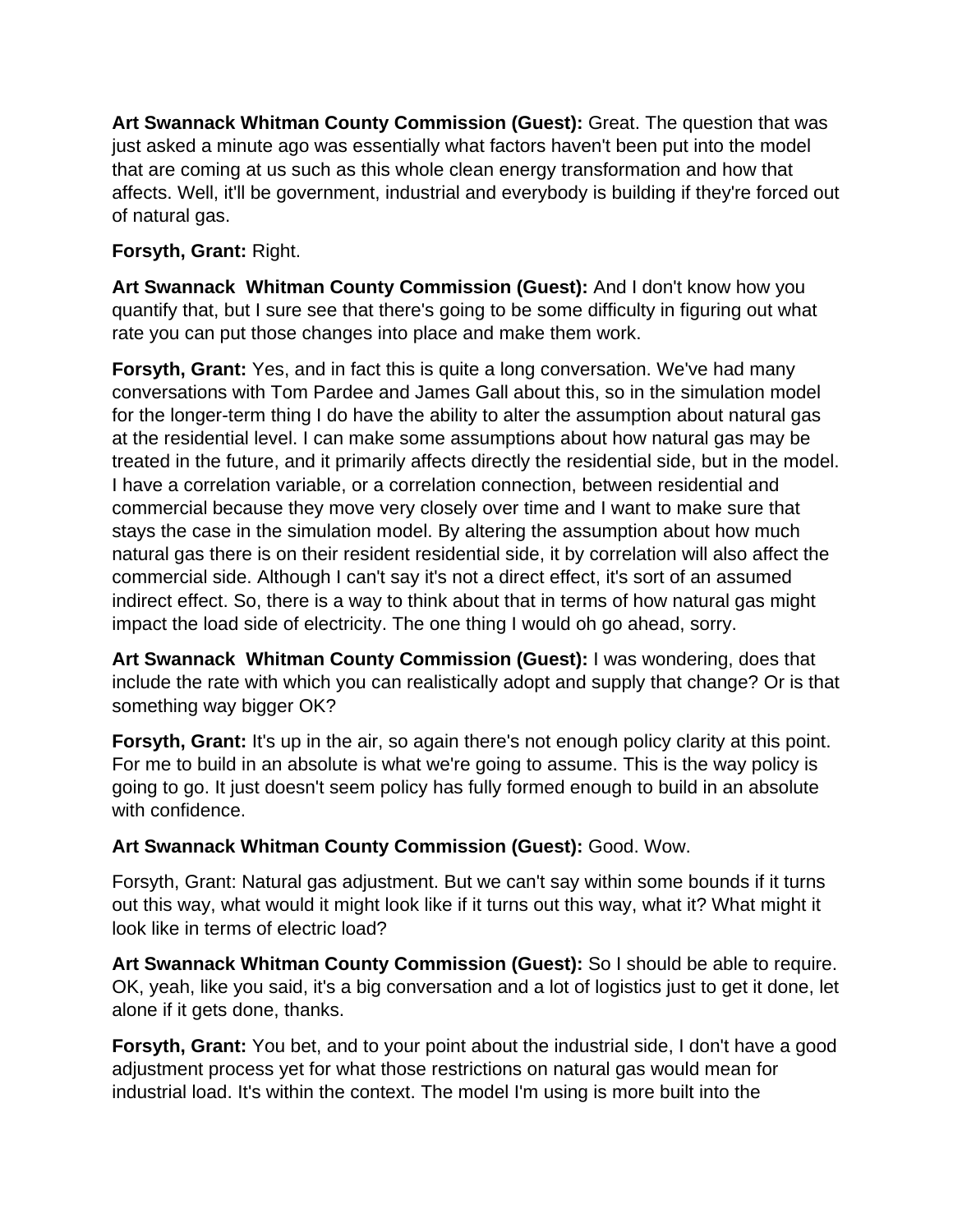residential and commercial side than the industrial side. One of the things we don't know is, as this policy evolves as a matter of economic and industrial policy in the States, will industrial users be treated differently than residential or commercial users?

**Art Swannack Whitman County Commission (Guest):** And there's an in between group. I mean I'm going to pick the government side, but I just thinking about our courthouse that's heated by natural gas. How do you set up a system for that kind of building that will use just electricity to do the heating and cooling?

**Forsyth, Grant:** Right, Yep.

**Art Swannack Whitman County Commission (Guest):** And, I just think of all the supply chain issues we got now, and it just keeps rolling in my head and I'm going to stop before I go too far.

**Forsyth, Grant:** No, I agree, and this is something that, Tom Pardee, who's our gas specialist and James Gall, who's IRP manager, we've talked a lot about this. The problem is one, getting that policy clarity. And the second thing is getting the modeling right and do you have the enough data? They're not just company data, but individual user data. To really model that correctly. Now I'm going to call James out a little bit, James I think you've done some work on what would the aggregate load impacts be if we had to electrify, haven't you done some work on that?

**Gall, James:** Grant, we did a little bit of scenario analysis in the last IRP and one of the challenges we're seeing here now with the Climate Commitment Act in Washington is what is the price signal going to look like for that conversion and trying to estimate? You don't know what customers are going to switch and what customers are not going to switch. Part of that challenge is we need to on a gas IRP look at what that cost forecast is for. One you know allowance purchases, but also renewable natural gas and other clean gas sources, so it's hard to know. So, until we complete the gas IRP, how much electrification is likely given the opportunities and options that the gas side of the business has to lower their emissions we're in a state of flux where we're going to need to rely on the gas IRP to inform the electric IRP as we go along. And right now, how we've situated that is the gas IRP should have a preferred resource strategy and that should inform the electric IRP. He has since the process and electric IRP has been delayed a few months, so we should have some intelligence over the end of summer or early fall on what we think could be that shift in load.

**Forsyth, Grant:** Yeah, and since it did come up last year, let me talk about the assumption of weather. The forecast really assumes a 20-year moving average. So, in other words, each year I update a 20-year moving average with the most recent year of weather data and that gets used as what we call normal weather. So that means in the current simulation that I'm going to show you today the long-term look. I'm assuming the most current 20-year moving average is essentially holding for that whole period. Now the way I've redesigned the simulation model, though for doing the long-term forecast is we can change that. I mean, in other words, we can assume like I did last year, some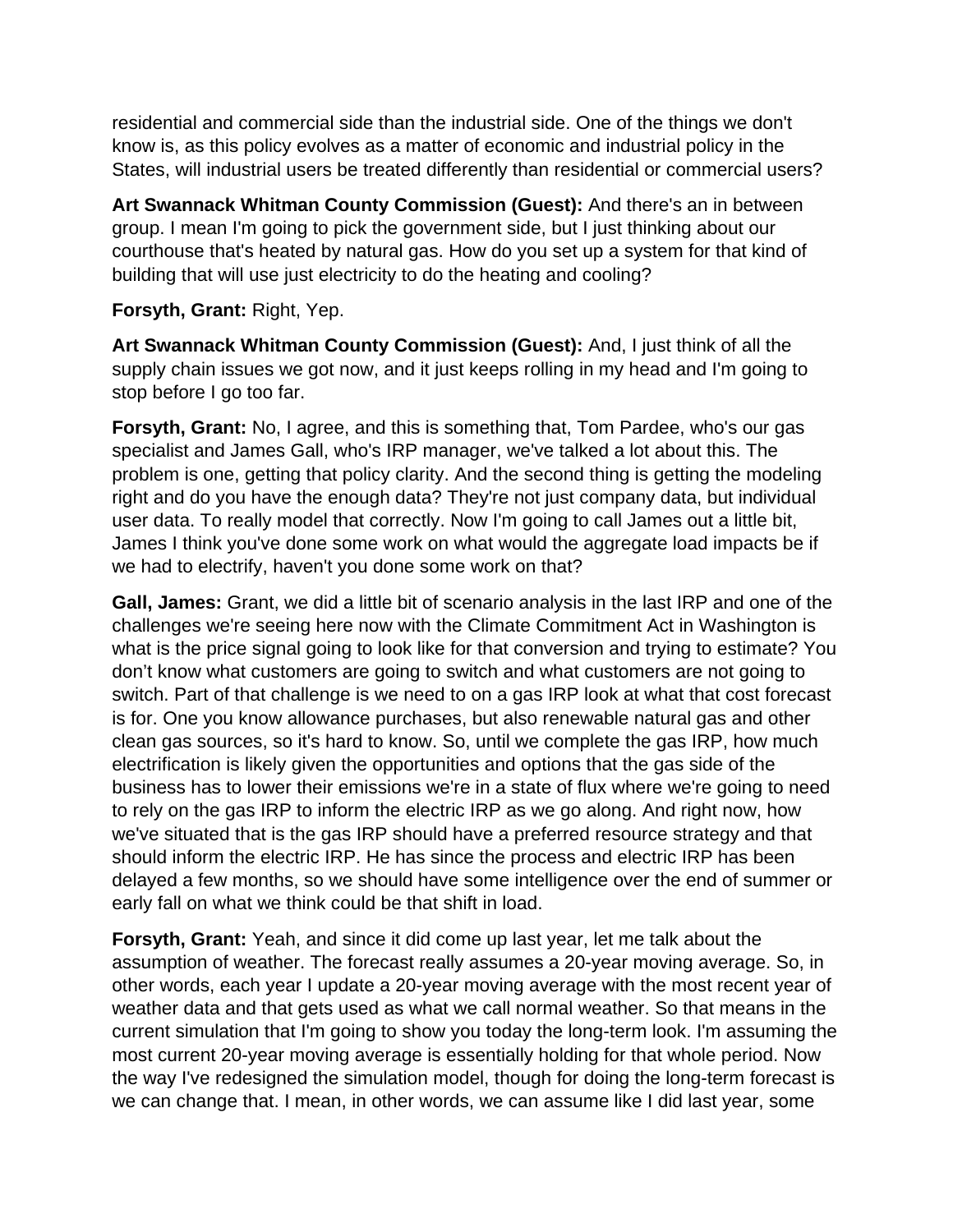sort of trended moving average rather than a static moving average for the whole period. But I know that there's where I think, James I think we're working with some people to figure out what's the best way to handle this so that as we think about weather changes over time, we're all handling it in a uniform way. Is that correct James?

**Gall, James:** Grant, sorry for the delay, can you repeat the question? I have some Teams issues to deal with.

**Forsyth, Grant:** OK so I want to address this. You know I'm assuming in this baseline the 20-year moving average. For that I'm currently using for the medium term that holds over the whole long term, but I would just point out that the new redesigned simulation model allows me to have a trended 20-year moving average rather than a static one.

### **Gall, James:** Correct.

**Forsyth, Grant:** But right now, it's just static because we're trying to think about what's the best way to handle this uniformly across all of our work. Is that correct?

**Gall, James:** Correct. And one of the issues we're trying to wrestle with we are going to be studying later in the IRP process. Different climate futures and what we want to do is have this baseline and then when we look at different climate futures, we want to align those with our hydro assumptions. We're conducting a study right now where we're looking at different temperature futures and their impacts on hydro conditions and we want to make sure that the study we use for the hydro condition estimates match the temperatures who want to use in the load forecast scenarios. For right now, it's as Grant described, but we will be doing a scenario later this summer that shows some alternative looks.

**Forsyth, Grant:** Yeah, so I wanted to point it out because this has been a point of controversy in the past. And to let everybody know, the model I'm working with has some ability to change from a static to a more dynamic look at weather, but we're going to keep it static until we get a uniform approach which James just discussed.

**Gall, James:** Yep.

**Forsyth, Grant:** Go ahead, James, if you're going to say something.

**Gall, James:** No, Jim Woodward had a question, his hand is up, go ahead.

**Forsyth, Grant:** Oh, go ahead.

**Woodward, Jim (UTC):** Thanks James. Thanks Grant. I may know the answer to this question. Part of it is encapsulating the exchange I just heard. We went from a discussion of the 20-year weather dataset to getting a little bit into climate change a couple of times, but this is really just preview of coming attractions. For folks, myself and others on the line, who may have more modeling focused questions about scenarios we should probably hold our powder till those TAC sessions. Is that fair to say, versus have that discussion now?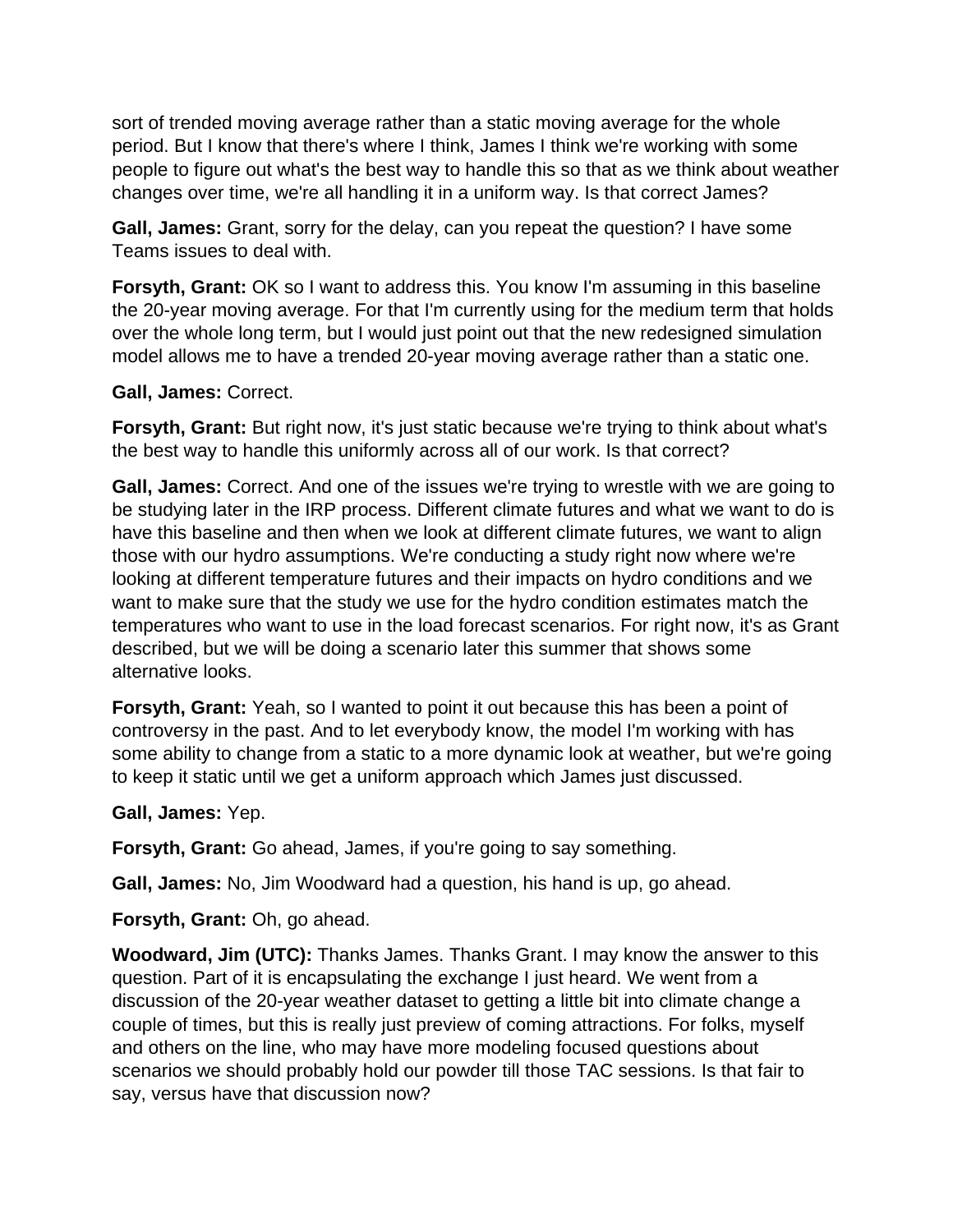**Forsyth, Grant:** It would be. I mean if you want to be kind to the Economist, you'd probably be better to compile those concerns or questions for where we can talk about it in a more detailed meeting.

**Woodward, Jim (UTC):** Sure, OK. Just wanted to approach it appropriately.

**Forsyth, Grant:** Thanks. This was a big topic of conversation last year, but again, if I think if we could just delay that a little bit until we ourselves have more information about kind of how we're going to go, that'd be great.

**Woodward, Jim (UTC):** Will do, thanks.

**Forsyth, Grant:** OK, so the long-term part, it's a bootstrap off the medium-term forecast. What I'm doing is applying long run load growth relationships, develop a simulation model and that enables me to make certain changes. We can develop high low scenarios, but it also allows us to say OK, what if rooftops solar is higher or lower than we think it's going to be? We can talk about what happens using price elasticity if prices rise a lot faster in real terms than we think, or maybe slower. The impact of ebbs, GDP growth, population growth. And so even though we live in a complicated world and there are thousands of variables impacting the load, we can take a big picture look at key variables and how they might move the load around if we changed those assumptions. The idea is that when we think about load, you can think about load as customers times use per customer. Or alternatively, we can think of load growth as being approximately equal to customer growth plus use per customer growth, and so the style of the model I've developed – that long term component is the ability to change assumptions about customer growth that's in the model. We can change assumptions about what we think about population might be to higher or lower than the IHS Connect forecasts.

**Forsyth, Grant:** The model is also built around what a UPC growth, so we can alter factors that might affect use per customer growth, such as price, elasticity and what's happening to the real price of energy over time. The basic structure of the model is to build around customer growth and use per customer growth for each customer class and then have the ability to make changes in factors that impact UPC or customer growth. So that's another way to think about this long-term part of the model that I'm essentially bootstrapping from the medium-term forecast to get. To show you what the model is currently generating based on inputs, here is residential customer growth. I always start with this. This is what's assumed in the model based on population growth. If I was going to pick one single large driver, it's this assumption that really has a big impact on what loads going to look like in the future is this idea of population growth and how that feeds into customer growth. What you see here is the current assumption for residential customer growth. The 2021 IRP was assumed a few years ago. And the red is what's currently assumed. You can see the outlook for customer growth is higher than in 2021, and this really reflects, I think, primarily an upward revision from IHS Connect about what population growth is going to look like in the future, in particular on the Idaho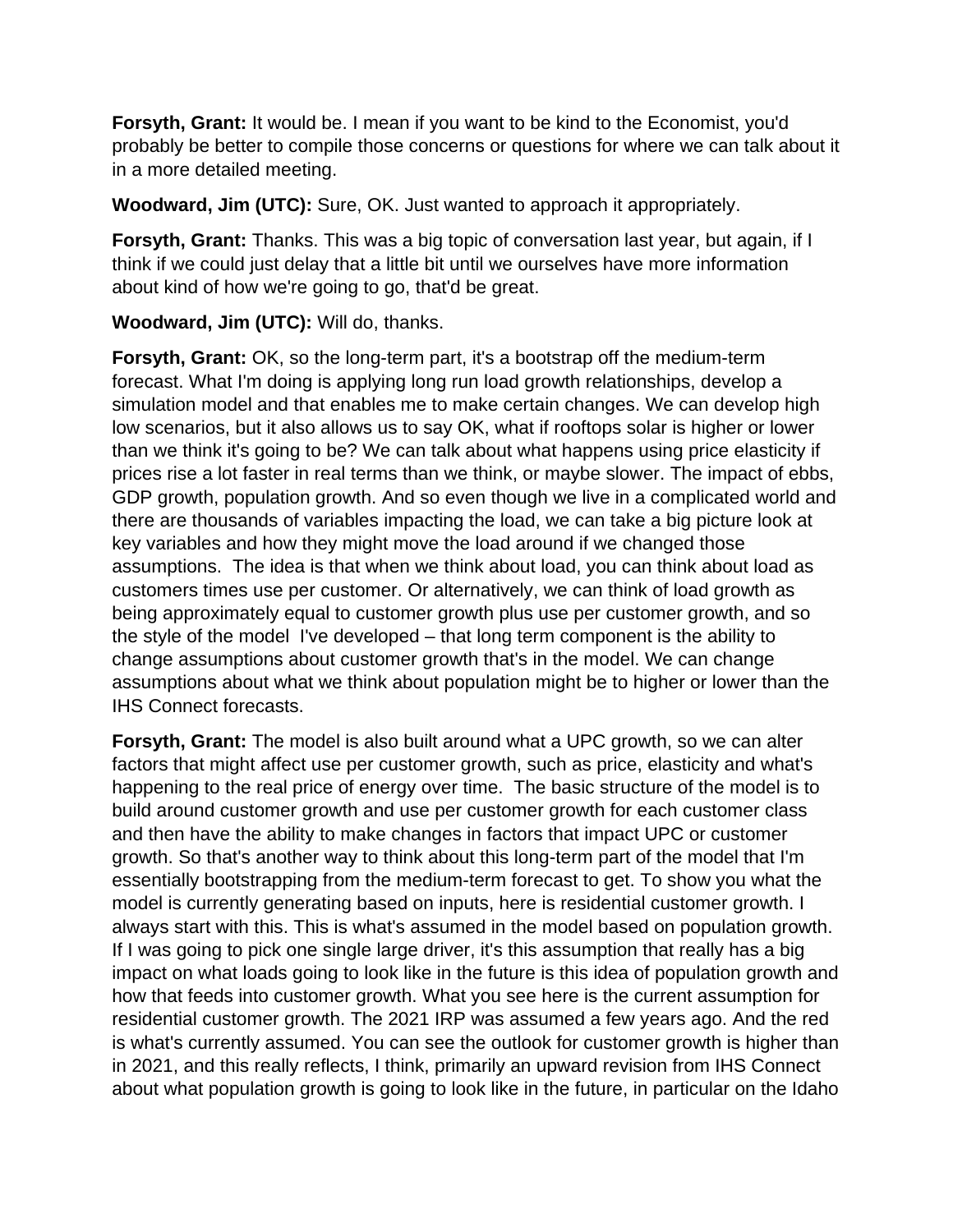side and they've definitely moved upward. There's a bigger than a big upward revision for their population growth in Kootenai County, and you can see this over here. If you look at the 2023 Washington, if we think of the IRP, the average annual growth rate over this time period for the current IRP it's about 0.7% for Washington, but it's about 1.2% for Idaho. That's actually a big difference, so this upward revision in what we're expecting in this IRP reflects what's really happening on the Idaho side.

**Forsyth, Grant:** Now the question I've got on this and it is how much growth can north Idaho take before you begin to have that decline in in-migration. That art was discussing because you simply run into housing price problems and congestion problems that maybe make the area less advantageous for people to move to. These are long term forecasts. There are factors out there that could affect this, but I have to make an assumption. This is the assumption that's currently in there and again driven by those IHS Connect forecasts. Let me know if there are any questions about that.

**Forsyth, Grant:** OK, I will just say that if IHS is right, north Idaho will fundamentally change in the next 20 years. It'll be almost unrecognizable if they're correct. Again, just to keep in mind the medium term, that's from that medium-term forecast that we just discussed. After 2027 on that's longer-term forecast where I'm really relying on those IHS Connect forecasts. To guide what residential customer growth is going to look like and the other thing I would point out, the reason why this residential assumption is so important, because I built into the model a direct correlation between what happens with residential customers and what happens with commercial customers because they're highly correlated over time. If you talk to developers, population growth and household formation is directly tied to commercial growth. Focusing on the residential side, one of the key things here is residential solar penetration. This has generated a tremendous amount of discussion in the past. It's speculative, it's really hard to know how solar is going to go. It depends on a combination of consumer preferences, consumer income, subsidies at the state and federal level. What we see here is the assumption that's built into the model really hasn't changed from one IRP to the next.

**Forsyth, Grant:** Our current penetration rate is about 0.4% of residential customers who have rooftop solar. This is projected to grow to about 2 1/2% by 2045, which incidentally by a lot of regions that's pretty high. The current system size is around 7,000 watts. I assume in the model that system size will grow to almost 9,000 watts by 2045. I'm assuming here that there's going to be some technological innovations that allow maybe more solar to be generated on rooftop installations compared to the past, but again, this is highly uncertain, and subject to all kinds of complex policy factors, pricing factors, and then what we've seen in the pandemic also supply chain issues. OK, let me stop any questions about that?

**Woodward, Jim (UTC):** Hey there Grant, Jim Woodward again, just wondered on this slide. I guess a couple terms I see on the slide residential, solar and you've used rooftop solar a couple times. Just wondering if this forecast, namely those percentages, factor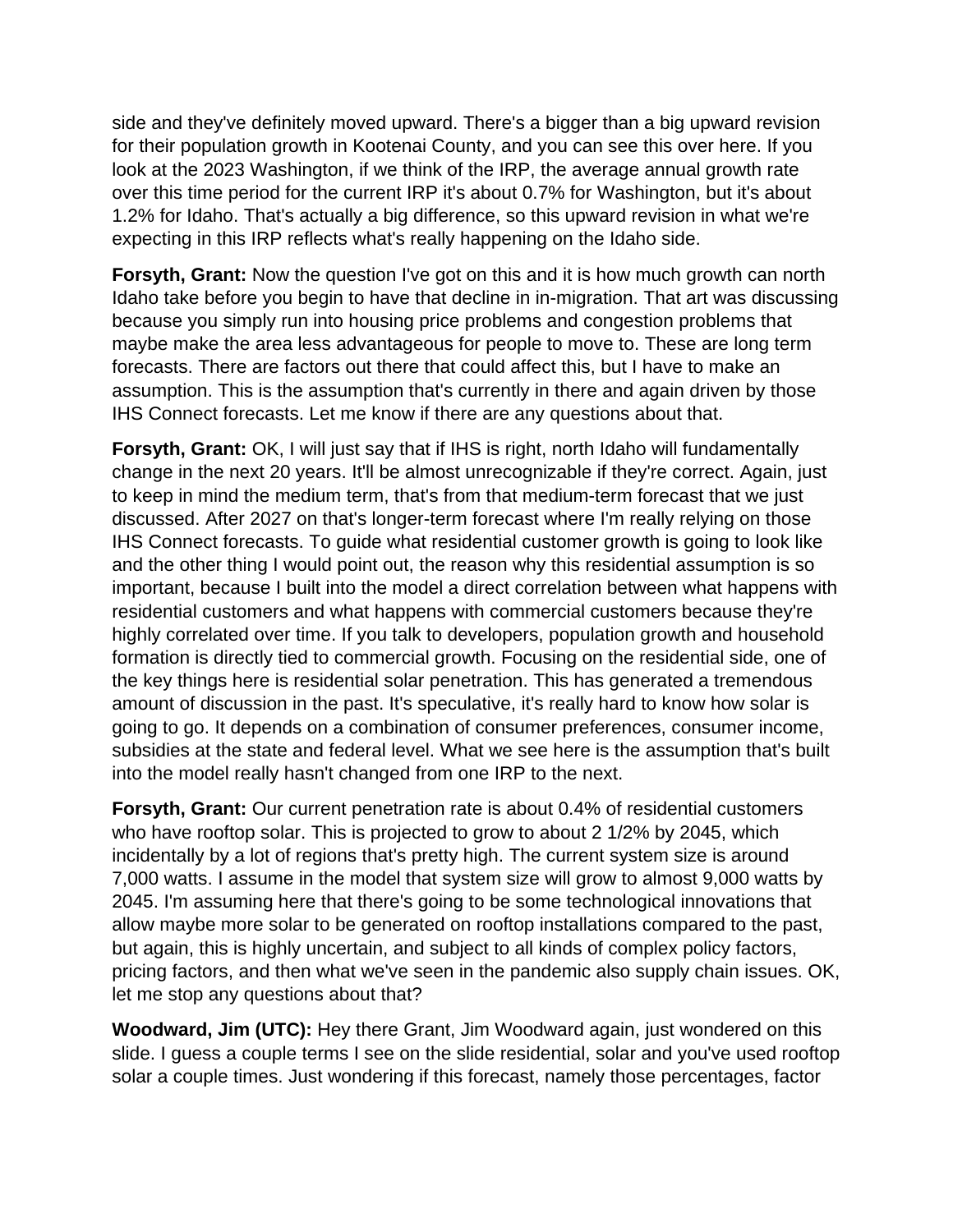in. You know additional vehicle or vehicles like community solar and other initiatives like that, if that question makes sense.

**Forsyth, Grant:** Yeah, so this is just customer owned and this is what I would consider traditional solar projects on people's rooftops. Now community solar is interesting and that is on the generation side and James is that correcting?

**Gall, James:** That's exactly right Grant, so we're trying to come up with what is the forecast of our customers demanding energy, so we have to take this into account from a behind the meter point of view, and then on the supply side will evaluate different options to serve those customers from a resource point of view. But you got it right.

**Forsyth, Grant:** OK.

**Woodward, Jim (UTC):** Gotcha, so from an accounting perspective, sounds like you all are tracking that that other item, but it's just not accounted for here.

**Forsyth, Grant:** Correct.

**Woodward, Jim (UTC):** Great thanks.

**Forsyth, Grant:** Yep.

**Hermanson, Lori:** Grant, it looks like we have one more question.

**Forsyth, Grant:** Yep.

**NWR, Gavin Tenold (Guest):** Grant this is Gavin Tenold and we install quite a bit of solar on this this grid. I'm wondering if you've been talking to your renewables division. I'm a little surprised by the system size there of 7,000 watts. A big part of our work now is installing these smaller systems that builders are using to meet the new Energy Code.

**Forsyth, Grant:** OK.

**NWR, Gavin Tenold (Guest):** I'm installing smaller systems. In fact, some large developers are now going to this just as standard on their homes so 3600 kilowatt.

**Forsyth, Grant:** That's really kind of interesting. I didn't know that.

**NWR, Gavin Tenold (Guest):** I'm just kind of curious. I would just encourage you to talk to your renewables division about the quantity of interconnections they've been receiving in the last calendar year since the new code went live on February 1, 2021.

**Forsyth, Grant:** OK.

**NWR, Gavin Tenold (Guest):** I suspect there's a bump. I don't know if it is in your data for 2022.

**Forsyth, Grant:** Yeah, that's a great question.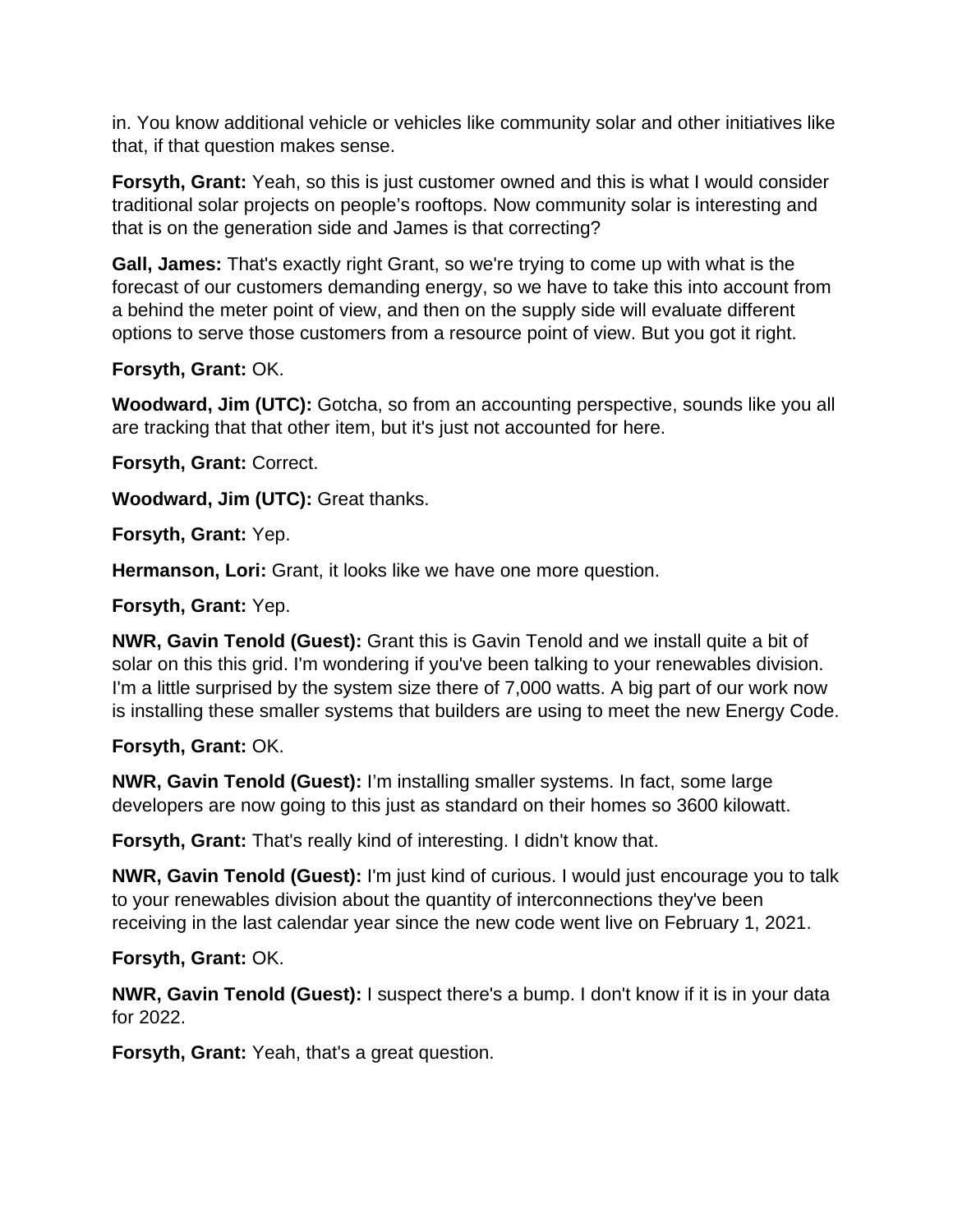**Forsyth, Grant:** I'm establishing the baseline based on Avista's own database of customers that have installed systems. 7,000 watts is the median system size, so that's why I'm using. Now the fact that you're having these smaller systems installed, it's interesting, I'd never heard that, so I need to look into that. And because the data that I'm starting with ends in 2020, I would not have yet observed that bump.

**NWR, Gavin Tenold (Guest):** OK, the bump wouldn't have come until Q3 2020.

# **Forsyth, Grant:** OK.

**NWR, Gavin Tenold (Guest):** But it's significant. We got a lot of purchase orders for these little 3,600 kW systems and we're out there putting them in a pretty big way.

**Forsyth, Grant:** OK, that's interesting. Let me ask you a question. If people start out with a smaller system, does it increase their probability of expanding the system later?

**NWR, Gavin Tenold (Guest):** I don't have the information for that yet, but it's doable.

**Forsyth, Grant:** OK. Because that's the other thing that's hard to get a handle on is, you start with a small system, but it's technology and prices change. Maybe you could add a lot more. That's a harder thing to get a sense of. And I'm thinking out loud as an economist, if you already are doing something, the probability of expanding that might be higher. If you already have experience with it so, I'm thinking out loud to myself. I will need to talk to some folks about that because the data I have will not have shown that yet. But that's good to know. Anything else? Solar is another tough one that's generated a lot of discussion in the past. Again, not a big change from the 2021 IRP, the focus is on light duty EVs because I just don't have a lot of good information about larger duty vehicles. Now we do have some electric buses and so forth on the system now through the Spokane Transit Authority. But it's still relatively small. Most of them are going to be light duty based on current estimates and I need to talk to our specialist on this, Rendall Farley. Current EVs in our service territory are light duty around 2,600. This is an estimate projected to grow to about 110,000 by 2045. Current penetration is about 0.3% of household vehicles I estimate are some kind of light duty EV and this would be projected to grow to 13% by 2045. Now here's the thing before everybody starts, you know maybe going berserk for some reason. This is a highly uncertain thing, and this is something we've talked about in every IRP.

**Forsyth, Grant:** There's a lot of changes going on in the EV market. You see a lot of the big car companies are expanding models they're going to have available, including pickup trucks. And I don't joke, that's important for our service territory. They're making bigger investments in the ability to produce. How that's going to develop is uncertain, but they're also being constrained by supply constraints. Even pre pandemic there were issues about who's controlling key resources, China versus US versus Russia versus other countries needed to build electric vehicles. The current assumption, just like the previous several IRP's, is that we're not going to start to see a big ramp up occur until we get to mid to later 2020s or 2030s. But again, that's just the assumption I'm making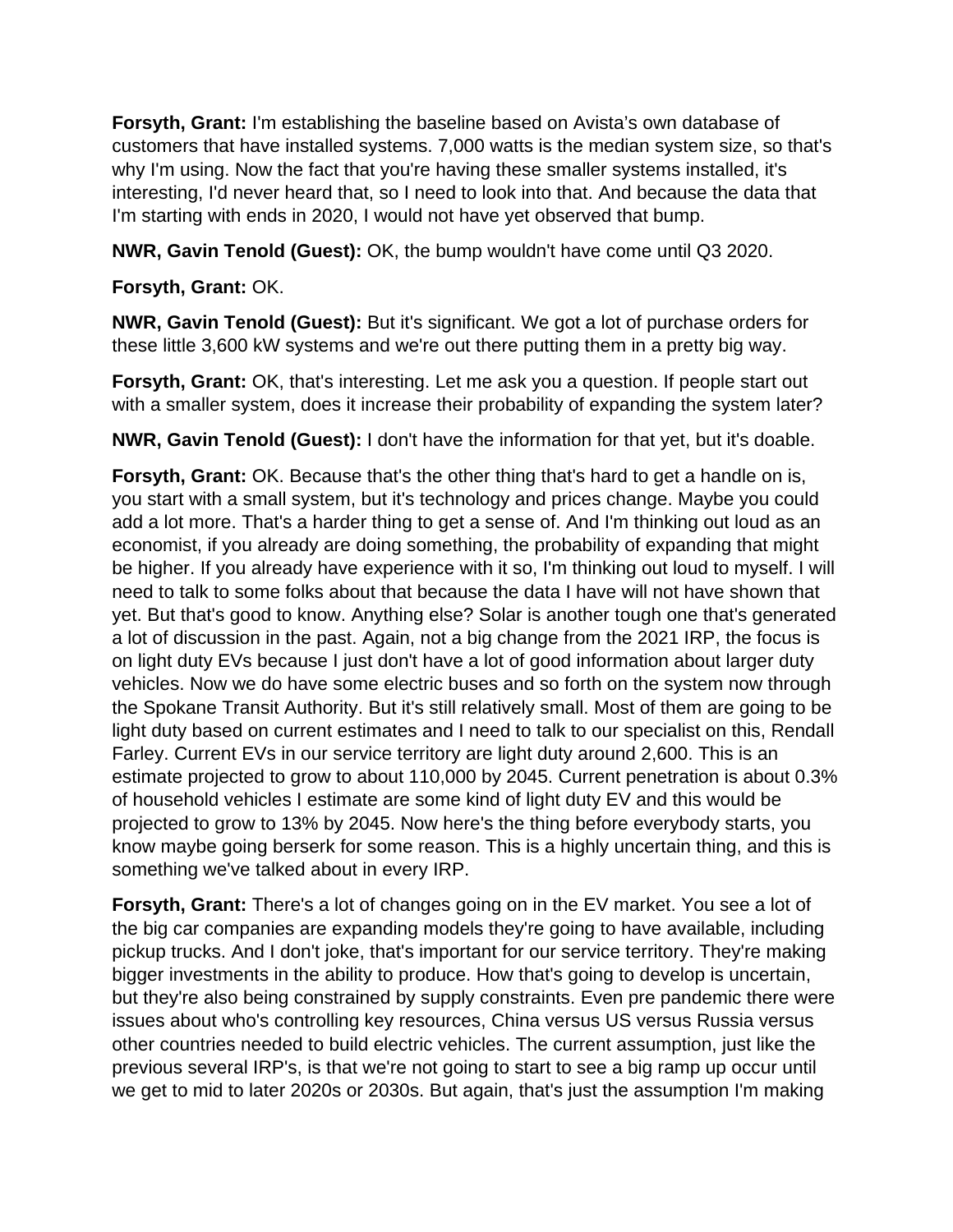based on what we're observing currently. There's a lot of uncertainties around this, so let me throw that open for questions.

**Lyons, John:** Wait, we got a question out here Grant.

**Forsyth, Grant:** Fire away.

**Joni Bosh (Guest):** I think it's me. This is Joni again from Northwest Energy Coalition. Is your projection your top estimate? The medium of, the median size of a range of adoption. Do you have a range or an assumption as well on what each EV might use annually? Is that going to be shown in a further slide?

**Forsyth, Grant:** Yes, that's a great question. This was another interesting topic area, and so I'm assuming right now based on my discussions with Rendall Farley something just over 3,000 kilowatts a year per vehicle. And this is light duty mostly household owned. Now, oh go ahead, I'm sorry.

**Joni Bosh (Guest):** One of the questions that I have is how much did you consider that people might put solar on to charge their cars and what that effect would be.

**Forsyth, Grant:** We're going to talk about that in just a second. Just hold on to that, and I think the next slide might help us segue into that discussion.

**Joni Bosh (Guest):** Perfect thank you.

**Hermanson, Lori:** Grant, we have a couple more questions. Phil, do you want to go?

**Forsyth, Grant:** I want to respond to the previous question so just give me a second. They're the National Bureau of Economic Research, which is, some of you probably know about and some of you don't know, it's nonpartisan. It produces a lot of the cutting-edge research for economics in the US. They produced a paper recently that I sent to my colleagues. They did a study of how much energy electric cars use in California. Excuse me, I've lost my professor voice that I used to have so I lose my voice easily now. This study went out and essentially got data from utilities in California and looked at households that had EVs. And what's interesting about it, is that they found that EVs we're actually using a lot less energy then what had been expected. And they think the reason for this is you have a lot of households that have not gone completely EV, and so they're substituting still with gas powered cars. And so, you get into this issue of is that 3,000 kilowatt hours a year? Is that too high? Is that too low? Is that an average over the long run? Because the current estimates from that study, which I thought was quite good, suggests it's lower than that for now, but I went ahead and again based on the expertise inside the company, the number I'm using is 3,000.

**Joni Bosh (Guest):** OK thanks.

**Forsyth, Grant:** So next question, sorry about that. I just want to clarify that.

**Phil Jones:** Can you hear me Grant? This Phil Jones.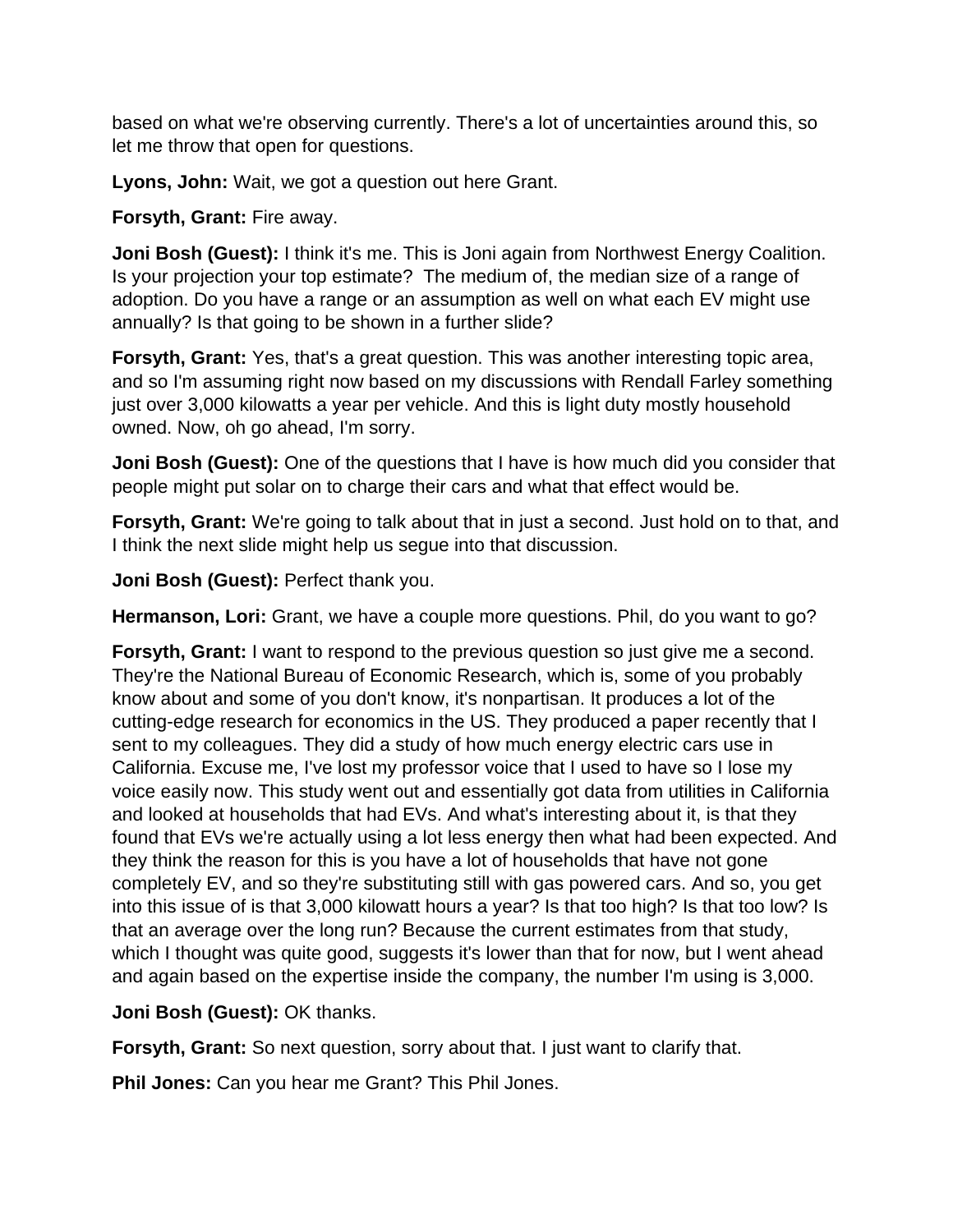#### **Forsyth, Grant:** Yes, I can. Hi Phil.

**Phil Jones:** Nice to talk with you again. I'm not on the Commissioner bench anymore interrogating you. This is hopefully much more informal on this one. Obviously, I talked with Rendall a lot. You're in the alliance. And just a couple of things. One, I urge you and Rendall, and I go back and forth on EV adoption rates in in your service territory. I'm a little more ambitious. When we look at announcements from GM and Ford and Rivian, to say that 50% of the vehicles will be electric in 2030 maybe 100% in 2035. You know your curves here are a little bit too conservative. I think I see a lot of the adoption, so we have the vehicle side and infrastructure side. I'm going to talk about both. On the vehicle side, I'd urge you to be a little more aggressive both on the light duty side and on the medium-heavy duty side. I think the growth rates are going to be bigger and I think you need to start planning for that both from a load and resources, but just from a flexible load management point of view. That's bigger than what you're doing right here with a long-term energy forecast. I'd be happy to go offline and talk with you and Rendall about this. The evidence is coming in faster than you think. The other thing you need to think about is battery size is getting bigger. Spokane, I grew up there, and I know that people drive light trucks so the Ford F150s, the Silverados, the Rivians are going to come in a big way and probably in Spokane you're going to have more light trucks as a class as a percentage of the registered vehicle fleet than sedans, compacts and even SUVs. So, the battery size Grant on an E Hummer, for example, is it can go up to 185 kilowatt hours. The battery on the Honda Clarity I drive now is only 17. The battery on the new SUVs coming back or 85 kilowatt hours. So, you just have to run the math. You have to make some assumptions on what percent of the fleet in Spokane is going to be trucks as EVs. And I think Rendall in your team are doing this, but I just urge you to be a little mindful. I wouldn't trust that California data. For example, I think there's going to be a lot of kWh consumption at home and in public charging. So that's point number one. Point #2 is on the infrastructure side, on the medium-heavy duty side. This is going to happen a lot faster than you think, and it's really tough for you to model as an economist because there's no data or very little data now. I agree with you on that. But there are firms like Daimler. There's a lot of emerging data right now where you can go and Rendall can talk to GM and Daimler and with the F-150 coming out fleets are electrifying all over the place. We're going to see a lot of fleets in Washington state electrify, so it's important to start modeling that a little bit more. At least get some sensitivities going where you can do a high, medium and low, because I can tell you I'm working on a project now for electrifying the West Coast corridor. Interstate 5, so we're talking about perhaps 60 to 80 sites, probably 8 in the state of Washington that will have 3.5 MW charging hubs, and that's on I-5. So just think about I-90 and with the new Amazon Service center and more service type economies you are going to have some MW level charging sites being sited in your service territory. I would project there's a high likelihood of that happening. If you could start thinking about the medium-heavy duty case a little bit more, both on the Interstate side out on I-90 and 395 as well as the fleets based in Spokane, because you have a lot of warehouses there. I think that would be a good thing, and then the final point is just think about the infrastructure. Maybe this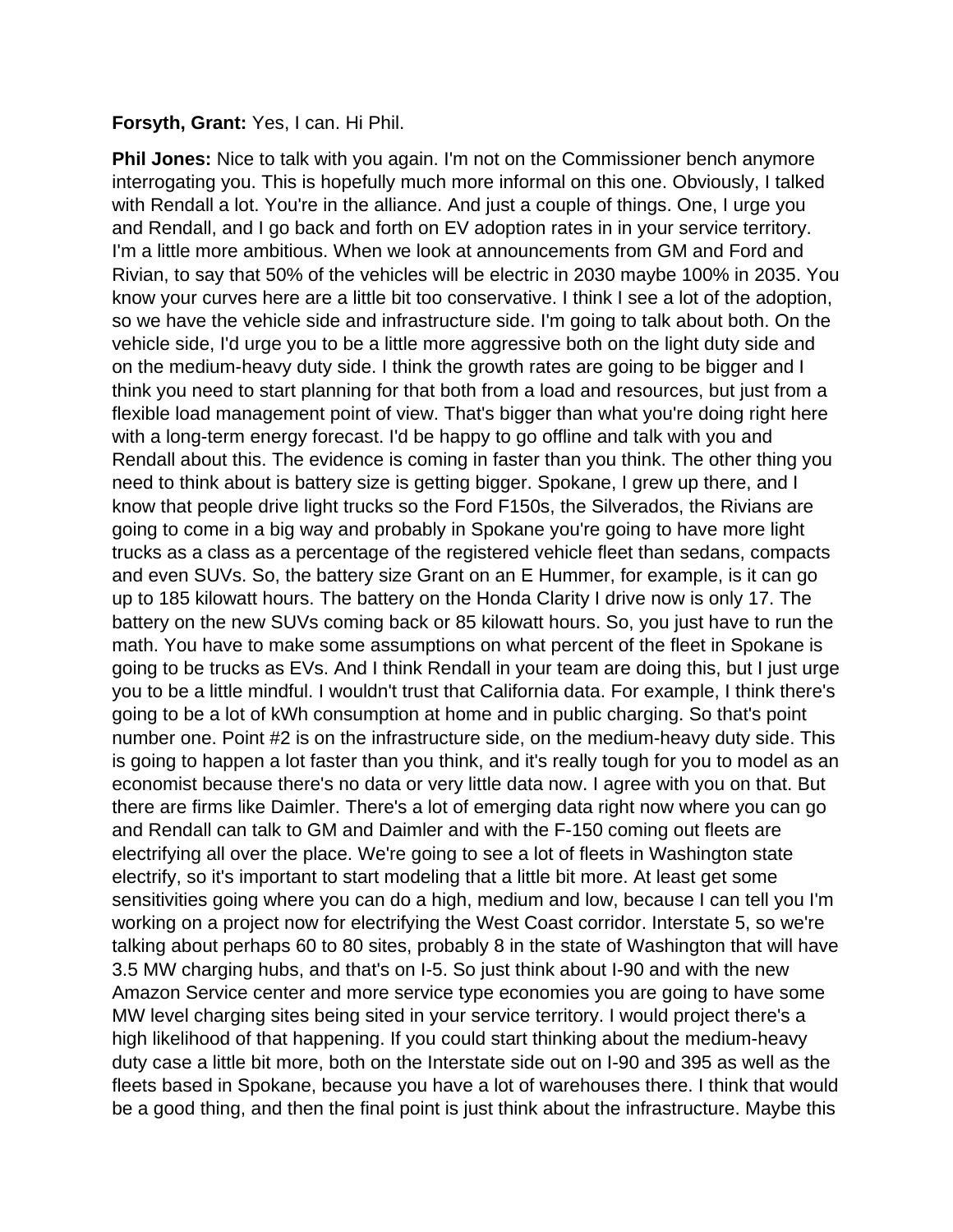is more for James or your distribution engineers, but think about what kind of infrastructure and the demands that's going to make on, especially for medium-heavy duty, not so much on light duty. In the beginning, but if you get penetration rates up above what you're talking about, 13% by 45. If let's say you get a 25% penetration rate in the 2030 to 2035 period when your resource adequacy assured, what does that do? Both 2-year RA numbers and then what does that do to? Certain feeders and certain circuits that could be overloaded, so just a few thoughts.

**Forsyth, Grant:** I appreciate that Phil because one of the problems with the EV thing is there is a lot of uncertainty. There's also policy uncertainty and trying to get a sense of how you should model this. But I will definitely. We're keeping notes here. This is being recorded, so we can definitely sit down with the Rendall and talk about how this may need to be altered or how we need to do a scenario here, because I will tell you as we look at the energy forecast, ultimately this ramp up that we see in the later period does have a big impact on what load looks like in the future, and if it comes sooner, I think what you're suggesting is it'll come sooner, it does move things around.

**Forsyth, Grant:** Yep. Any other questions?

**Hermanson, Lori:** Grant you have another question from Art.

**Art Swannack Whitman County Commission (Guest):** I was going to follow on what Phil was saying. I don't necessarily agree on the heavy-duty side. I sit on the state freight board. And what we're hearing there is that Paccar doesn't have anything even on the books for an electric truck, but what they're looking at is a Hydrogen electric, some type of vehicle in that order. But the medium duty local delivery trucks, the guys that are in there in the business are saying that's coming pretty fast. And I think Phil's right on target. I think the infrastructure issue is going to be your biggest issue to do any of this, and it's going to be power generation and it's going to be what size line do you get to the house because if you want a fast charger you need a 50 amp dryer circuit. If you're going into trucks and other stuff, that's going to be a whole other animal.

**Forsyth, Grant:** That's good to know because what we assume about EVs and what we assume about rooftop solar also filters into the peak load forecast. Having some sense of how things are really going to materialize is going to be important for that forecast as well. Anything else?

**Hermanson, Lori:** Jim, do you want to go?

**Woodward, Jim (UTC):** Thanks Lori, thanks Grant, great discussion so far. I have a comment and follow up questions. Good discussion with Phil and Art and others on this forecast and I what I'm hearing is this seems like it's an area of further discussion of more modeling sensitivities. Granted, that's probably not yet right, as we go forward, but you know interested in seeing what scenario options your team might propose. The question I had, Art actually referred to this, briefly on the hydrogen side, and this is more of an accounting question. Any options and scenarios looking into hydrogen and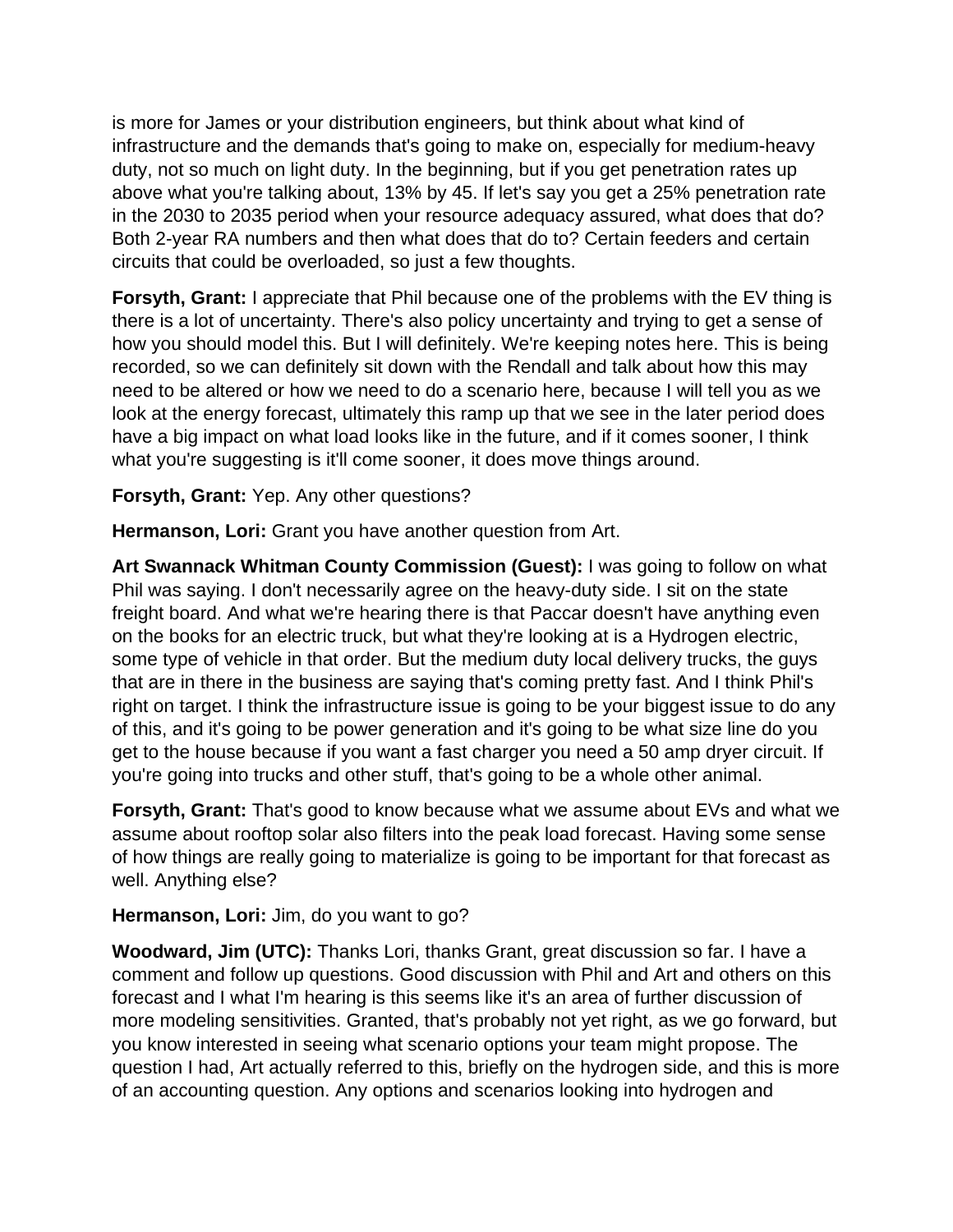hydrogen infrastructure. Is that actually on Avista Gas IRP side are those questions better reserved for those channels since I'm kind of new to the Avista fold here?

**Forsyth, Grant:** Right. I will tell you there is nothing in and what I'm doing sort of generating this base for James. There's nothing on the hydrogen side and maybe he wants to talk a little bit about what he's looked at it because I know it's come up in the past, but there's nothing explicit in what I do. James, do you have any comments?

**Gall, James:** I'll add a couple thoughts. Hydrogen is definitely on the table when we start looking at resource options for generation. When he started getting into hydrogen for gas that's going to be talked about on the gas side of the IRP. If we're going to talk about hydrogen for other uses, vehicles for example, that's not necessarily our business. Could it be our business? I don't know but, that's where we're drawing the line we will be talking about. Those fuels for power generation or for gas service, but that's probably where that line is going to get drawn. At least in our IRP process. And for power generation, I believe this summer, we have a TAC meeting on new resource options that will include hydrogen. We're stepping beyond hydrogen and looking at ammonia as a more likely power generation source. We'll have quite a bit of discussion when we get to that topic.

**Woodward, Jim (UTC):** Thanks, James.

**Forsyth, Grant:** Anything else?

**Gall, James:** Grant just one other thing really quick.

## **Forsyth, Grant:** Yep.

**Gall, James:** Time check we had the meeting ending at 11:30. We did reserve the meeting until 12 and I don't mind going until 12 since that's what we reserved the meeting for. Even though the agenda we were hoping we could get done by 11:30, it doesn't seem to be the case, so I just wanted to throw that out right now and keep going. And we'll have to catch up on our topics with whatever time we have remaining, this seems to be a good discussion and I don't want to end it. This is the draft and preliminary load forecast and we are going to update it. That's why we wanted to get this out early to everybody to get comments so that when we do our final load forecast later this summer, we know what the issues are ahead of time. Go ahead Grant.

**Forsyth, Grant:** The question came up about net effects. Now I don't think that entirely gets to it, but this is based on current assumptions. The red line is the residential baseline renewable contribution, which is essentially a load reduction, because we're looking at this in terms of traditional rooftop solar and then we have the IRP estimating annual kilowatt hours of EV load. What we're looking at here is the net effect, the difference between the red and blue line. In the mid-2030s, late 2030s you see that EV band really starts to take over in terms of offsetting that solar load. So, there is a certain point where the EV growth is growing much more rapidly than the solar component. And the net effect is that you're having load growth because of that. Now the question came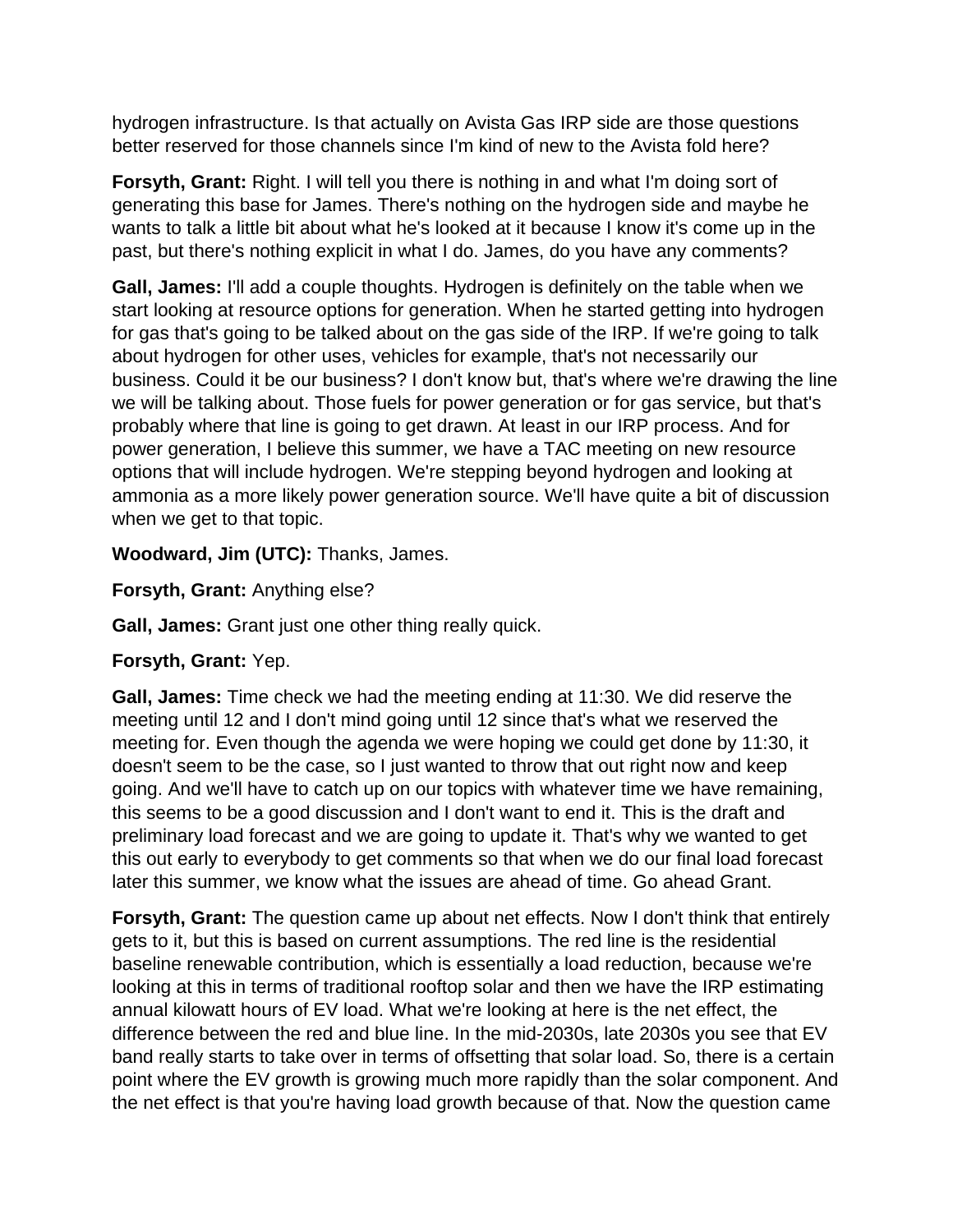up about what about people with rooftop solar and charging their cars. That's another interesting question. It's a tough one to model precisely in this aggregate forecast, but again, going back to the National Bureau of Economic Research and looking at some research that they did several years ago about this. There is some evidence that people who get electric cars may also have a slightly higher probability of having rooftop solar. And if that's the case, that will help potentially offset some of that EV band that we're getting in the load we're going to have to generate, so let me just stop and put that back to the question again of whether or not they want to talk about that some more.

**Joni Bosh (Guest):** I'm sorry this is Joni and we don't need to talk about right now. I was just raising the question and I was having trouble finding my mute button. I apologize. That they're in other places where I have worked there's been an impact both on using solar to charge the EV so that the EVs end up having less impact on the grid. In triggering, as you said, more solar installations and back when the first wave of the other very small cars came out, I was talking to the PV manufacturing Arizona. Almost all the people who applied for an EV also went out and had solar installed solar.

**Forsyth, Grant:** Yeah, and that and that's what the research showed is that there's a propensity for those things to be, and if I can speak like an economist, complementary goods. There's some evidence that they maybe will go together over time. There's both. The evidence, some initial empirical evidence as well as theory, suggests that should be the case. I would point out and I hate to throw this out, but it is sort of an interesting thing. I watched an interesting short and I can't remember if it was on the BBC or whatever about cars. Now that have built in solar and so rather than plugging the cars in at night there are car companies now developing solar cars that the roof of the car and the hood of the car is literally solar absorbing and so that's also an interesting piece of technology that as it develops could affect how EV charging at both the commercial and residential level. Let's get to the bigger picture here. This is native load and it's for the system, so I haven't yet broken out Washington from Idaho and you can see that for the current IRP. The native load is somewhat higher, especially out to 2030, then what we saw in 2021 and again that reflects the harsher assumptions I was making about the recovery from the pandemic. During the last IRP, as I said early in the presentation, things just didn't quite materialize in the way that I had initially expected. And so that's helping to push the load up. Also, in particular that residential customer forecast, especially in Idaho is higher, and that's also pushing that up. What you see is an upward revision from the 2021 IRP, especially out to that mid 2030 period. But I also want to point out that this you can see that there's really not a lot of growth until you get to this later period. This bend up that you're seeing, that's the impact of EVs. Maybe this is going to happen sooner and more robustly. And that's again some discussions we need to have, but currently that's what it looks like, but it does, I think, highlight how powerful the impact EVs potentially are. Terms of the growth rate. It's a little bit lower overall to 2023, and actually that should be a 2021. Sorry 2021 IRP. Washington, in particular, is pretty low. Most of the growth is on the Idaho side, which is about twice as high in terms of the forecast. When we think about where our load growth is going to be coming from,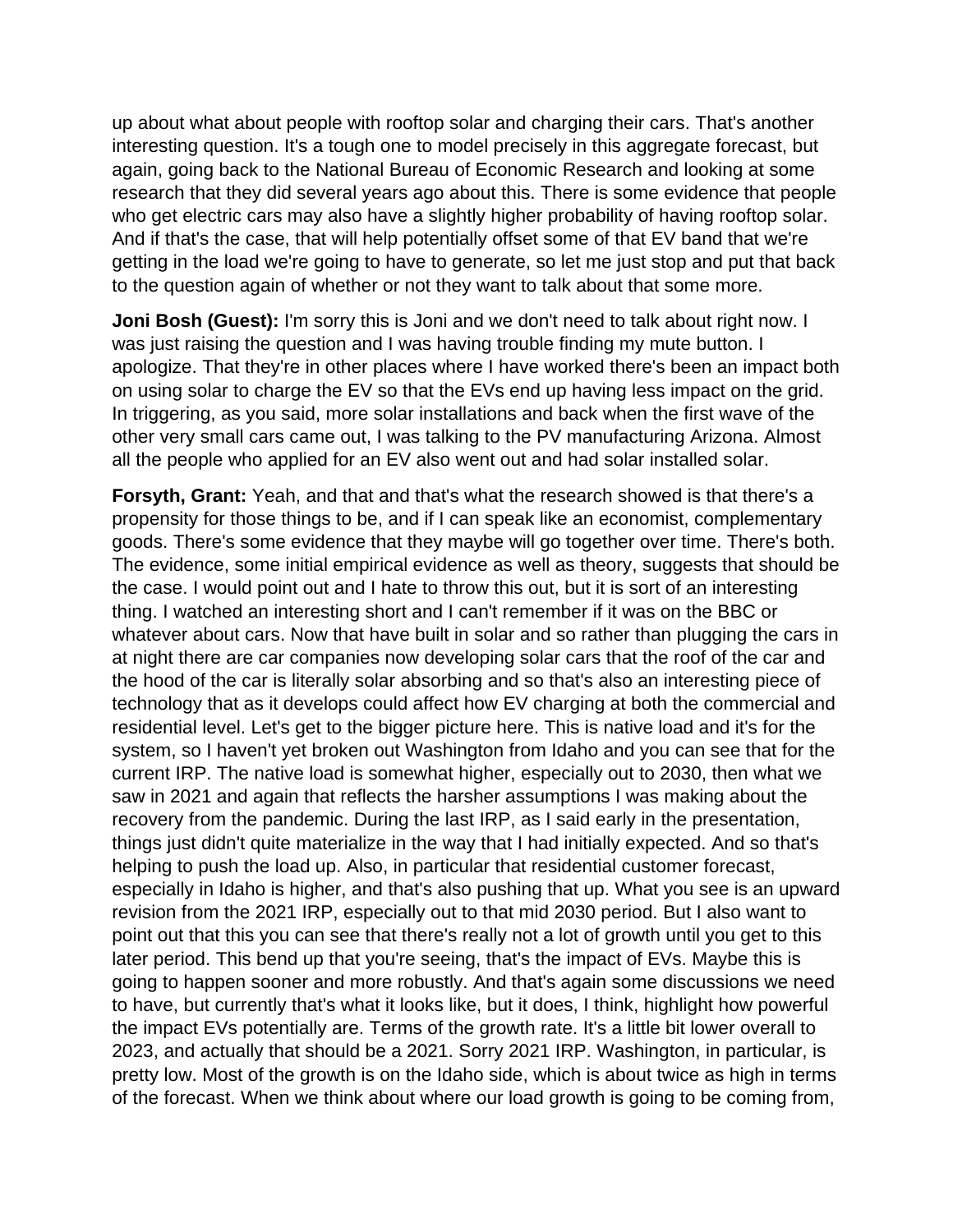a jurisdictional point of view, under the current assumptions about EVs and solar, it's really on the Idaho side.

**Hermanson, Lori:** Earlier, did anybody have a question that raised their hand? Maybe you've already answered it. Oh wait, there is somebody, John do you want to go ahead?

**John Barber (Guest):** I see, this is John Barber again. My question earlier actually wasn't a question so much as a comment. Putting together EV ownership and rooftop solar, that's fine for people who live in their own homes. For those who live in apartments, they don't have that option. So if you're trying to look at the effect or the connection between owning an EV and having your own solar, we need to be able to somehow factor out those folks that are in apartments and don't have their own roof to put their solar on. And that complicates modeling a little bit further, I suspect Grant.

**Forsyth, Grant:** Yes, thank you for mentioning that. By the way, I meant to talk about this earlier. Avista basically leases me out for various policy work in Olympia. It's not really necessarily always related to energy stuff, but I sit on EIM, the chair of this tax preference Commission and we review tax preference for the legislature working with some nonpartisan staff, and this issue came up because there was a tax preference. It was expiring for solar. And the people who audited the program that nonpartisan staff in Olympia that is state auditor. Legislative auditors found that the preference really didn't do very much to increase solar usage among low income households, and so the recommendation was that they were going to review this and figure out how they want to change it because it didn't really meet that goal of the legislature. And my comment to legislators and anybody who would listen was, if you're going to encourage low income households to adopt solar you have to recognize first off, they don't have money, so they can't. Even if they do own their own home, they probably don't have the resources to get the solar necessarily. But that point that you just raised was an important one is that especially low-income households don't make that decision because they don't own the property. And I would point out that's also the case for a lot of businesses. A lot of businesses do not own the building that they're in, so it's not their decision, and so I completely agree this is a really complicated issue. I haven't figured out how to disaggregate. That is definitely an issue going forward. As we know, your policy makers trying to encourage solar adoption. There's an awful lot of people renting the business building that they're in, and there's an awful lot of people who just don't have the money to do it. It's a good point. Because of the big redesign of the model, this is what it looks like in terms of native load between the two different jurisdictions. And it's pretty noticeable, Idaho load growth is higher because its population growth forecast is higher. And two, it's expected to have lower solar penetration compared to Washington. That's just because of the way it looks right now and projecting it out forward. That could change. Again, that's speculative. The Washington long term forecast assumes, and this was the other big difference between the two, gas penetration at the residential level as a share of residential electric customers. In other words, the share of our customers that are both gas and electric is constant over time. We're basically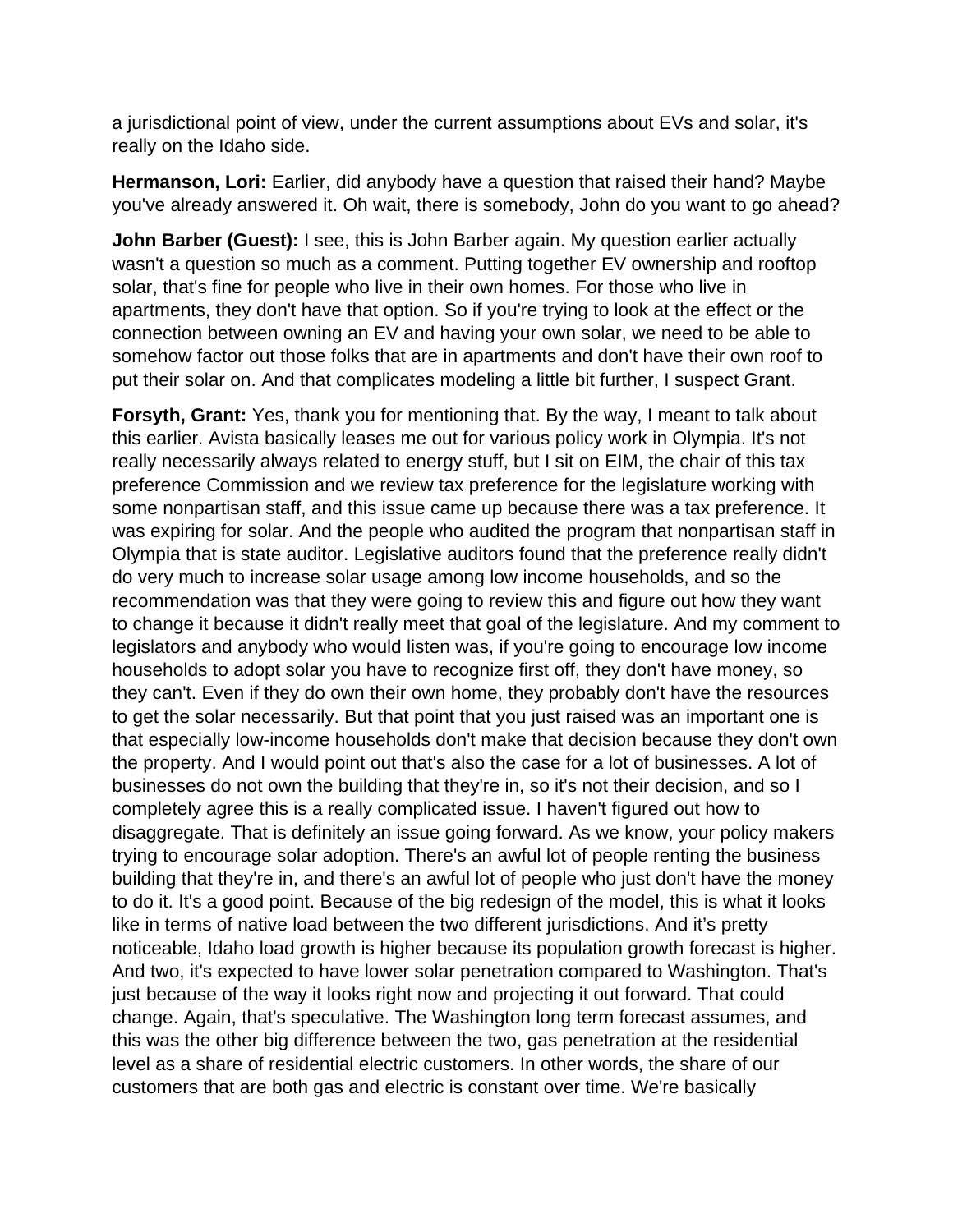assuming for now that gas penetration really starting in 2027 is constant over time, which essentially means that gas customer growth is identical to residential customer growth, whereas in the past, residential gas customer growth has always been slightly higher than residential electric growth because in any given year you have not only new residences, like newly built residences adopting gas. You also have existing residences without gas installing gas and that always gave you a little bit more growth relative to the residential electric slide. Over time, gas penetration was increasing, but for the purposes of getting the conversation started in Washington, we no longer assume that penetration is increasing after 2027, it's constant. In Idaho we do assume that penetration gradually increases over the horizon.

**Hermanson, Lori:** Looks like we have a question from Jim.

**Woodward, Jim (UTC):** Thanks Lori, Grant. I think last slide you commented on that EV bend during the latter 2030s, and this is more of an observation, but slide 27-28. I agree with you. It increases a bit at the end of the period, but these graphs are almost to me, hyperbolic where you have a greater slope in the 2020s in this leveling off in the 2030s for about seven years. With that acceleration late in the period that you commented on, just wondering what those other trends during the 10 to 15 years are largely from.

**Forsyth, Grant:** Right, for Washington, one of the big things affecting this difference we're assuming through here the assumption that population growth, therefore customer growth slows faster in Washington then it does in Idaho. And in fact, the forecast for Idaho really doesn't slow at all. The IHS forecast is that its population growth is pretty constant through this whole time period. A little bit of slowing, but not much. Whereas in this time period, they're predicting a notable slowing on the Washington side, and that's part of the reason it's quite a bit flatter. And so that assumption is having a big impact between the two. That means when you start to get the EV penetration, which I think currently is assumed to be higher in Washington than it is in Idaho, the EV impact is greater. You see a much sharper bend in Washington once those EVs start to impact relative to Idaho, you see a little bit there, but it's mostly here on the Washington side, because right now it appears most EVs are on the Washington side.

**Woodward, Jim (UTC):** Right. So, to recap, more population in-migration driven in Washington for the next 15 or so years. Still sort of that mid 2030s and then the EV effect takes over. Those were sort of broad trend wise what's going on here.

**Forsyth, Grant:** And it's a good point. It's directly connected and again, this goes back to the comment about EVs and solar. It's directly connected to how I'm shaping the accumulation of EVs and solar which again, it's open for discussion. But the way I've shaped it is really determining the way things look the late 2030 - 2040 period.

**Woodward, Jim (UTC):** Great thanks.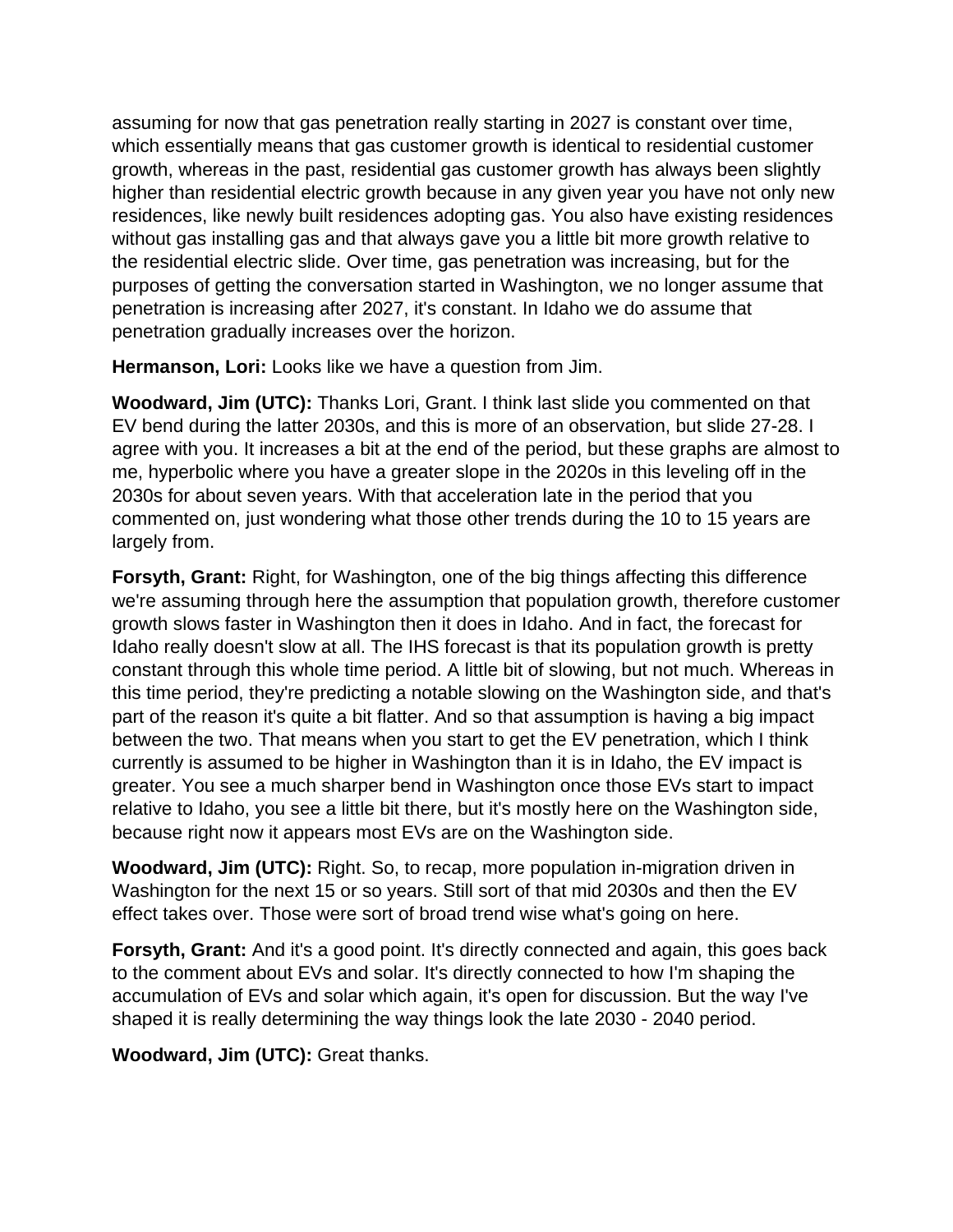**Forsyth, Grant:** You bet. There was a whole bunch of discussion earlier about the gas side. It's possible to run some scenarios about what happens if we allow gas penetration to actually contract. It can contract not because we're losing customers because it just means that gas growth begins to be less than residential customer growth. Or we could potentially talk about what happens if the absolute number of customers declines. These are things I've talked about with both Tom Pardee and James Gall. But there is some potential to change some assumptions. The other thing I'd like to talk a little bit, just because the residential side is so important in terms of how the load forecast ultimately looks, this is use per customer or a growth in residential use per customer, and I've not broken it out. This is for system wide, so it's not broken out by jurisdiction what we see here. The blue line is the EIA current reference case. It's their measure of use per household growth, which is used per customer growth. This is the current scenario outlook for use per customer. It's the red line for our service territory. And again, you can see that this this weird sort of this band is connected to how I'm shaping in the combination of EVs and solar. We're going to see declining use per customer on average, and then we'll get to the period in the early, late mid 2040s where use per customer starts to grow again. Again, that depends on the shaping. We could see that happen sooner. In the EIA reference case, part of the reason they show positive use per customer growth sooner than I do is that part of their modeling assumes ongoing demographic shifts to warmer areas that probably require more air conditioning and so you get a little bit different shape in this case because they're taking into account shifting population within the US.

**Forsyth, Grant:** The other thing I'd point out is that you'll notice there's this weird little step down here. This is because I'm assuming that, and this is something we've assumed in past IRPs, it's really starting in 2030. There will be an acceleration in the real price of electricity. I've assumed an elasticity effect associated with that, and so this dropdown reflects an increase in the rate of growth of rates especially on the residential side and that increase has an elasticity effect and own price elasticity, and so you can see that pushes down use per customer as a step down. Now James and I have talked about this. We could face this. It doesn't have to be a step, but I at least have the ability in the model to alter price. Excuse me, real price growth. Real price growth and real rate growth on the residential side and how that affects usage overtime. This is also going to be affected by what you assume about gas penetration. Any questions about that? I'm going to talk a little bit about the elasticity because this came up a lot last IRP.

**Hermanson, Lori:** Art, do you want to go ahead?

**Art Swannack Whitman County Commission (Guest):** Grant is that a valid assumption anymore that people will actually reduce electricity use with price? I'm thinking with all the gadgets, electric cars and everything else is coming in. I just wonder how elastic they actually are.

**Forsyth, Grant:** That's what I'm going to talk about the next slide, so bear with me. I think I'll answer your question because I think that's a good point. As an economist it's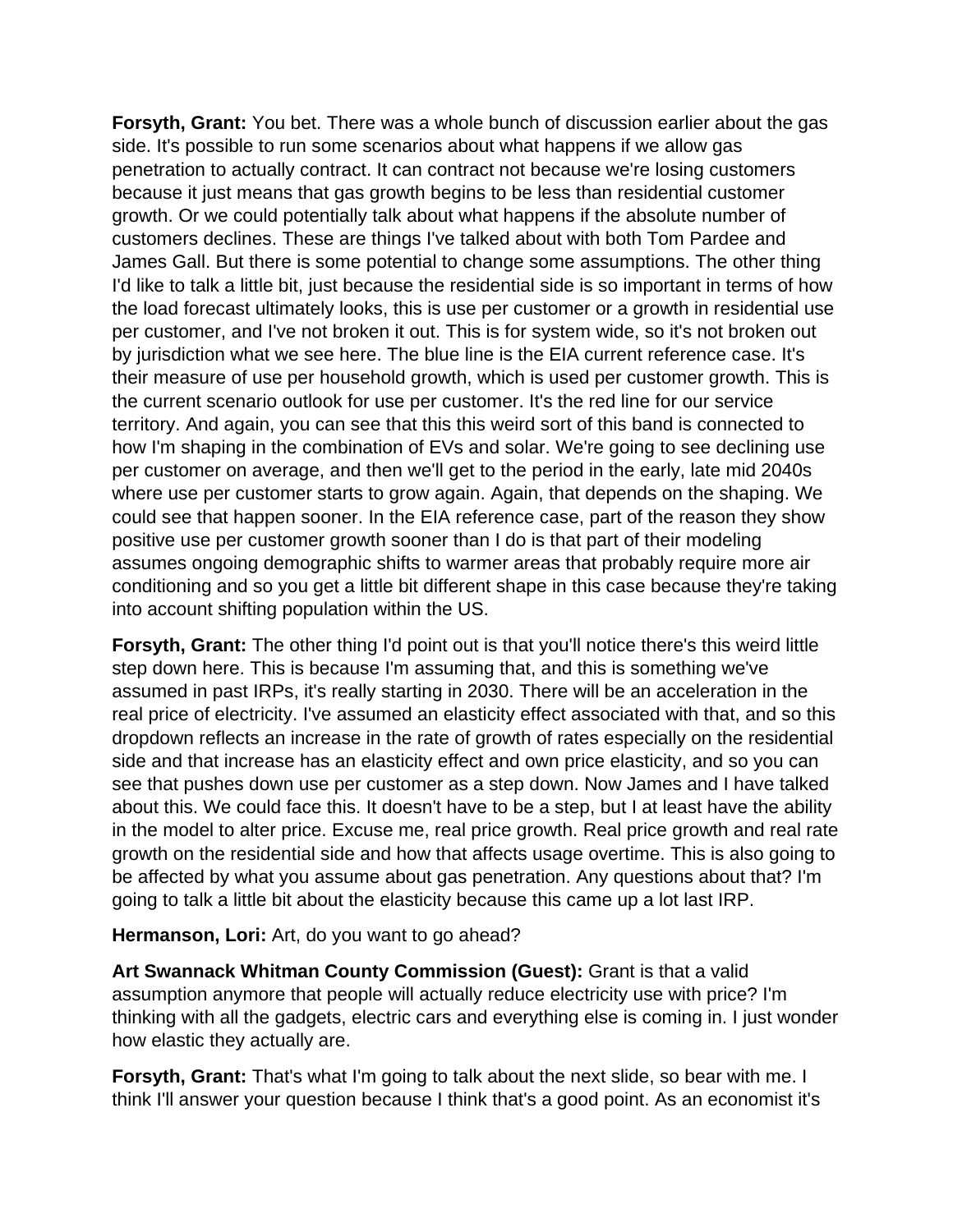hard for me to assume that there's no price response ever in the long run. And what I've assumed essentially, it's a pretty conservative long run elasticity number. Meaning it's pretty low, there's not a lot of substitution assumed in the long run. So what I did, and I'm sorry for my voice, is I went out and reviewed a whole bunch of studies on elasticity, especially on the residential side because that seems to be where most studies are and it seems to be where they're able to identify elasticities. Effects may be a little bit more clear than industrial and commercial. They're really even more all over the place than for the residential side. This graph is a boxplot essentially and looking across many different studies and doing a distribution of what those studies find in a box plot. So what box plot is showing is that the average across many different studies, for long run elasticities about minus 0.75 and it's not particularly skewed. The median is about 0.725 and then you have these outliers. Some studies show it as large as minus 1 1/2, which is huge. That's a strong price response in the long run. To something that's low is essentially no price response. You know price quantity response.

**Forsyth, Grant:** You can also look at the short run estimates of elasticity, and not surprising, they're lower than the long run because people have less of a chance to adjust in the short run and here you can see that the average which is the X the average across many different studies is about 0.3. I agree with you Art. I think prescriptions on natural gas growth of EVs would likely put downward pressure on elasticity. I'm not comfortable setting it to zero. I could in the model, it's possible to set it to 0. What I've chosen to do is set a pretty low one that's more consistent with the short run, because I do think you're right, it will be pretty low in the future. But I'm not comfortable setting it to 0. There we go, we can throw that out there for discussion. I'm pretty proud of this. I just want everybody to know. It took me a long time to go through a bunch of different studies to look at this distribution.

**Art Swannack Whitman County Commission (Guest):** Grant this is Art again.

**Forsyth, Grant:** Don't question, don't get hurt.

**Art Swannack Whitman County Commission (Guest):** In the model you've got it as a drop, but it seems to last like eight years or something on that order that you actually have an effect from that price change.

**Forsyth, Grant:** Well, it drops because what happens is I assume the real price, the retail residential rate, instead of growing it 1% a year in inflation adjusted terms, it rises to 1 ½% a year in inflation adjusted terms. But that drop reflects that. That change in the growth rate, but then it gets melded into a bunch of the other things that are occurring at the same time. This time path that you see after 2030 reflects not only the real residential rate rising faster than it was, but it's also melded in with a bunch of other effects that are impacting use per customer.

**Art Swannack Whitman County Commission (Guest):** So, this is just using gas prices. I've seen people do that for a year or two when fuel prices for vehicles go up, but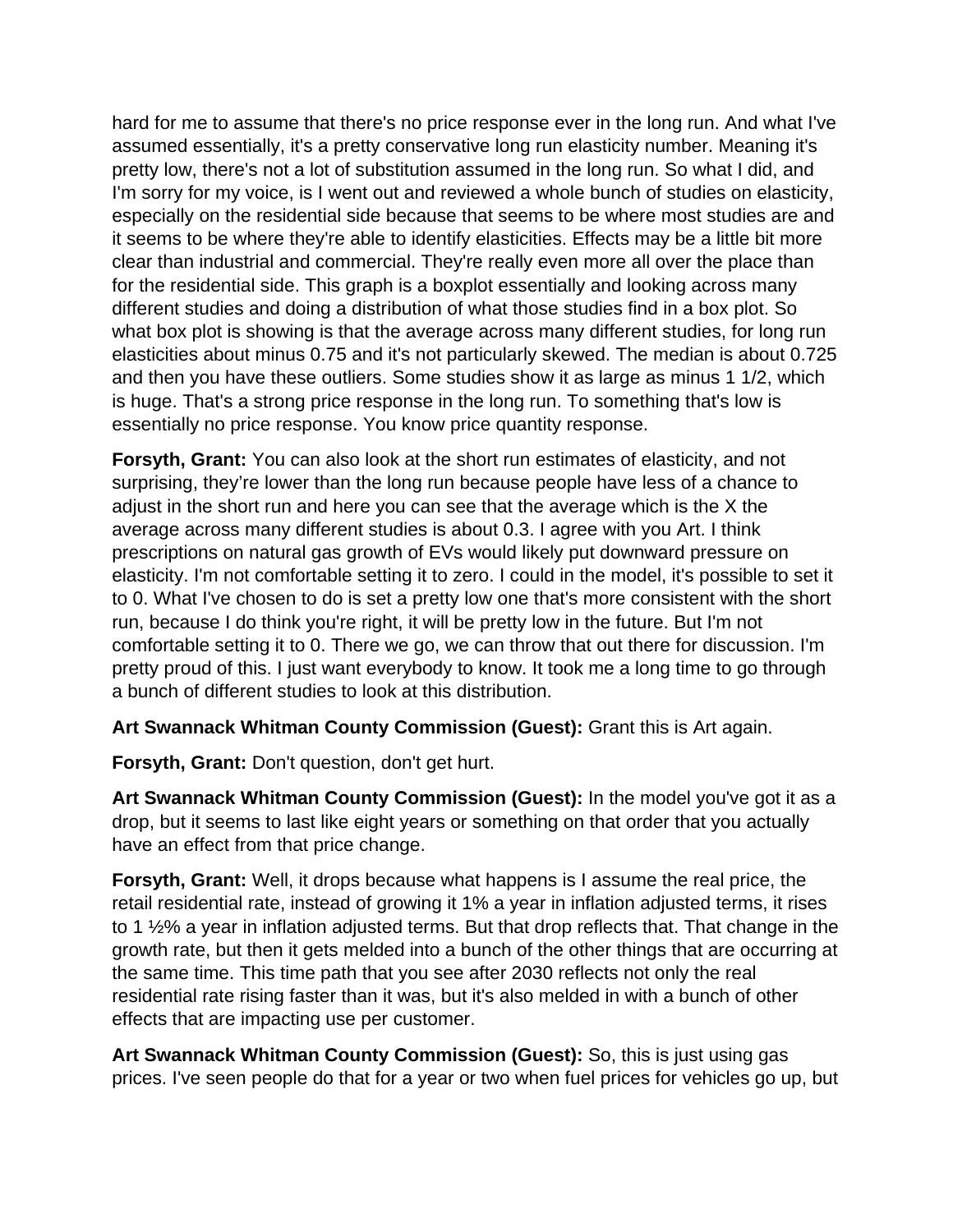then they go back to what they were doing before. For the most part I just wondered if that kick down really is going to last that long and that's just a comment on it.

**Forsyth, Grant:** It's possible that will look differently than that. It's possible to reverse it at some point, so that's entirely possible. Here's the thing that vexes me a little bit, and James can weigh in on this, is that we've got this energy future we're trying to put together. And switching from gas to electric has certain costs imbedded into it and it's sort of unclear to me how you know you're going to be able to switch this future without causing real rate pressure. And so, I want to have the ability to build in rate pressure into the model, even if I'm assuming a relatively low price elasticity because I'm just curious how we're going to make this transition and not see some adjustment in rates occur so the debate becomes what's the appropriate rate of change. And as you point out, what should the time dynamics look like?

**Gall, James:** Grant this James, I'll add a couple thoughts, I think it's appropriate to have this elasticity because it takes into account things that we don't know on some of the uncertainty we talked about. So, if prices go up like we're kind of envisioning.

# **Art Swannack Whitman County Commission (Guest):** OK thanks.

**Gall, James:** With the transition to clean energy, we may see more energy efficiency. We may see rooftop. We may see people converting to other fuel sources for heat, for example, wood or potentially propane. You could argue this helps guide some of that uncertainty. We try to be certain on energy efficiency. We tried to be certain on rooftop solar like we've shown earlier, but this can help alleviate some of the uncertainty where customers are going to choose other options, whether it's things that they control or things that we control.

**Art Swannack Whitman County Commission (Guest):** That makes good sense, thanks.

**Forsyth, Grant:** OK, this is the last slide before we get to the peak load and this is something James asks me to do each year and he'll use to help calibrate some of his own work related to conservation. And this red line, and things are a little bit skewed because of the scaling, the red line is the current baseload baseline native load forecast that we've been talking about for the entire system. The black line asked the question of, based on what we think conservation is going to look like in the future, which I estimate based on historic norms of conservation activity. If we essentially add that conservation back. In other words, if we stopped all conservation, what would load look like? And that's the difference, the black line is saying let's assume that we add that conservation back that we don't get it in the future. What does that look like? And it does fundamentally alter the time path. If you have no conservation, load growth per year is about 0.9% versus about 0.2%. But again, it's based on the assumption that conservation is going to go forward in time much in the same way it has in the past. James, do you want comment about that?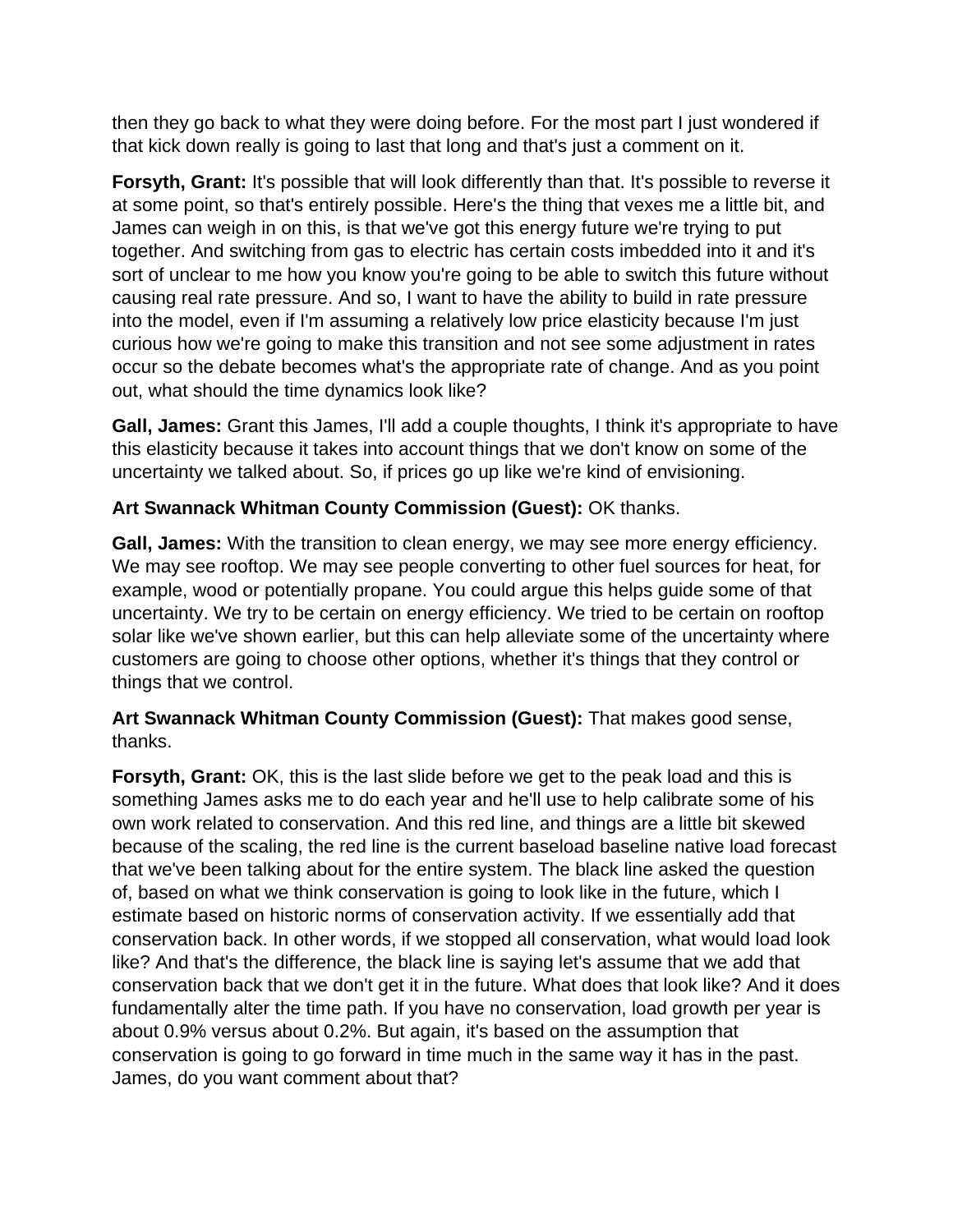**Gall, James:** Sure, couple things on this. Sorry for the delay, but when we get to modeling our resource portfolio this will make a lot more sense later this summer when we start talking about estimating our future energy efficiency we have to start from a point where what if our system our customers didn't have energy efficiency and this helps us with that. That's a starting point and then there will be an iteration process to really figure out energy efficiency savings we project. I think the key message here is that Grant, when he's doing his forecast, it's net of energy efficiency forecast, not one that does not include a future with energy efficiency. I'll leave it at that, and Grant go ahead, keep going.

**Forsyth, Grant:** This is actually the most complicated part. Unfortunately, it comes last and everybody is exhausted here. This is about the peak load forecast, which again going back to one of my first slides talking about the forecast, models of normal forecasts in a world that's not normal. The peak load forecast has been an ongoing evolutionary thing we continue to work on. But because I did get a bit of a break between IRP's this time, I was able to spend a lot of time looking at the model. Looking at the longer series of data I now have compared to when I first came here. So, I used that time to significantly revise the peak load forecast. And in particular, the things that we did this time was we more carefully modeled in how EVs and solar would impact the peak load going forward by trying to more clearly shape those into the peak load. The way it works is the model essentially does a peak load forecast, excluding certain industrial loads, EVs and solar, and then we add those back. And what we've done is really improve the way EVs and solar are added back into the peak load forecast. There's a part of the model revision that forecasted impact the EV and solar were improved for this IRP. I think it's better in that sense, because you do a better job of shaping what peak load should look like in the future. And of course, if we do change assumptions about EVs and solar, that means if we change those assumptions in this simulation model for energy, it will impact peak load and that's the way it should be. The explanatory variables in the model are heating and cooling degree days and we have monthly and day a week dummy variables. There's the level of real GDP. Real GDP is the primary economic driver in the model, so we do have an economic driver. The higher GDP, the higher peak loads. But with the longer data series I now have available to me, I was able to go back and do a better job of analyzing what's been happening statistically between winter and summer and what I did is more finely separate those two in the model and the separation hasn't has improved the model. I think you get better diagnostics out of the model, but what it really also does is it shows that summer is now growing significantly faster than winter. I think the model, because it's doing a better job of separating those two seasons and connected to economic growth, the revised model shows that Avista is a winter peaking utility until around 2030 and then that shifts to summer peaking. And that reflects the fact that summer is growing faster than winter in the new model. The idea is that the coefficients of the model that you know. So, you take this historical data. Do you run a regression? You get these coefficients and what you do is you use those coefficients to generate a distribution of peak loads by month. Based on historical max and min temperatures since 1890,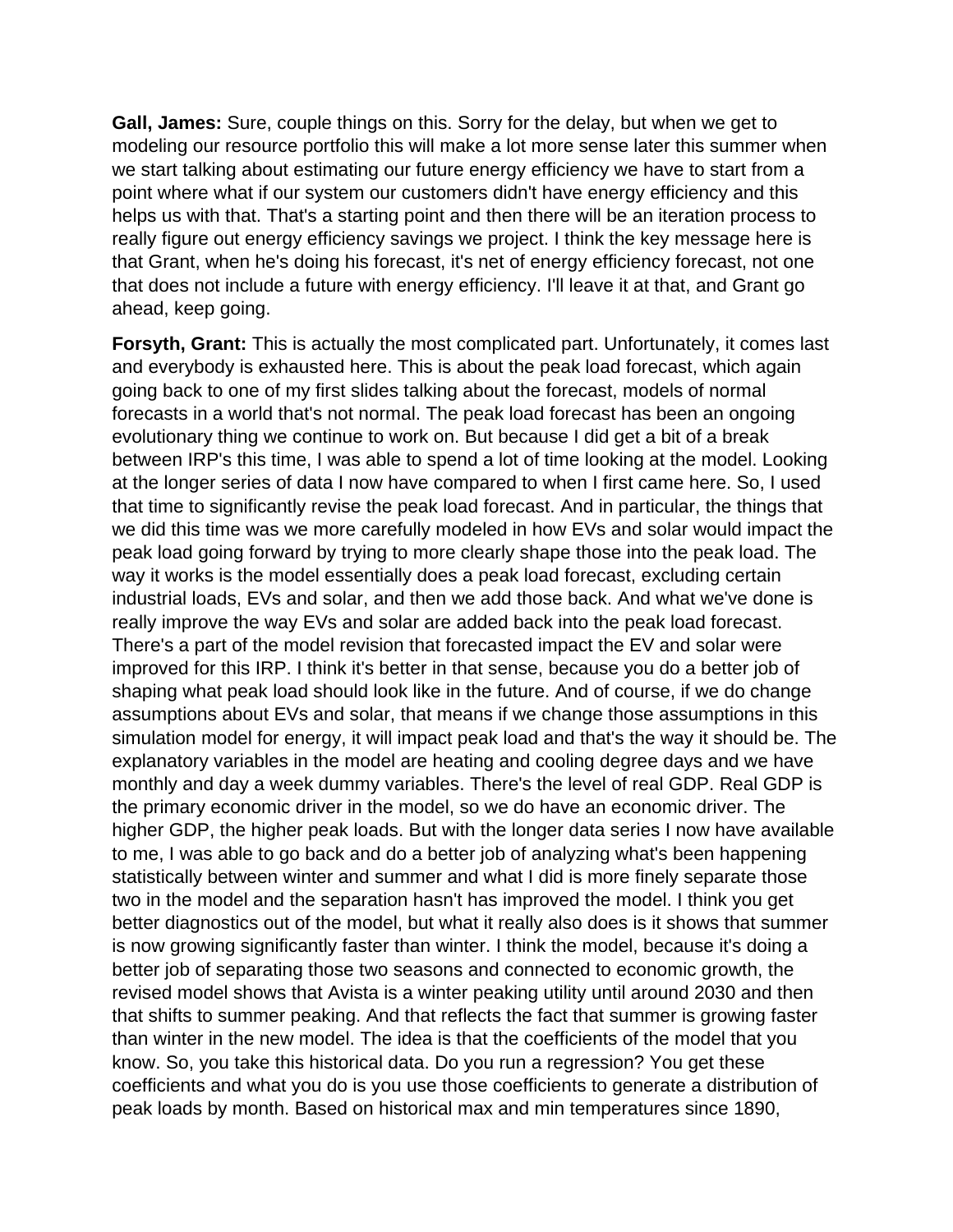holding other drivers like GDP constant. You're essentially running a simulation that says look if we get the same kind of temperatures we had back to 1890 with the current regression coefficients of our model, what does that generate in terms of peak load? For the 2023 IRP we changed things a little bit. The starting winter peak we used to project forward that base peak level uses data back to 1890, which is what we've done in the past. But we've shortened the summer average to a 30-year average to take into account that there are some changes going on in the summer.

**Forsyth, Grant:** The other side of the modeling, we can look at the long run growth rate of peak loads for summer and winter by allowing GDP to change holding other things constant and so we can get a growth rate then to generate going forward from those starting peak levels in summer and winter as previously described that came out of that distribution analysis. Now, if you if you do that, this is what the current forecast looks like. Annual winter peak, summer peak. You can see the model predicts we probably should be still winter peaking, but the growth rate in summer is roughly twice what it is in the winter. Peak growth rate is roughly twice of what it is in the winter under the current forecast. But it's important to point out that I've been looking at. I won't bore you with the details, but I've bought a book on extreme value analysis. I've been trying to do a little bit with our temperature data and the thing to realize is even though things are warming, the summers are warmer. We're getting larger peak loads in the summer than we used to. From a distributional point of view, where it's still at risk for really cold winters, and so we're at this interesting crossing point where we actually need to worry about both from a load perspective and a capacity perspective. Impacts of electrification policy still being evaluated. As we change those in the model that will definitely change peak load. And right now, there's no trended climate in the current forecast. Going back to James' early statement we're holding off on that until we have a more comprehensive approach of how to handle that. But with that model revision, we're definitely seeing a crossover point earlier between winter and summer peaking than we saw in the previous IRP.

**Hermanson, Lori:** Grant, we have a question from Fred Heutte.

**Fred Heutte (NWEC) (Guest):** Hi everybody, Fred here at Northwest Energy Coalition. You're already got to part of the question I was going to ask. I had to miss some of the earlier discussion, but I understand you're moving to a 20-year moving forecast for the temperatures and my question was going to be about forward looking, not just historical, but I also think I've been looking at the actual temperature data around the state of Washington for a little project I've been doing to dig into the details. Looking at trends for different parts of the state. And there are some interesting aspects to that, one of which is, it turns out the 70s and 80s were actually pretty cool and a little bit warmer before then, and now it's been warming up since then. And I think you know the about the terminology here, but I think climate change is happening here. But the question is also about the specific variability within both winter and summer. You already answered one question, which was the potential for still having quite cold winter periods that the winter as an average may not be as cold. In fact, winter nighttime temperatures have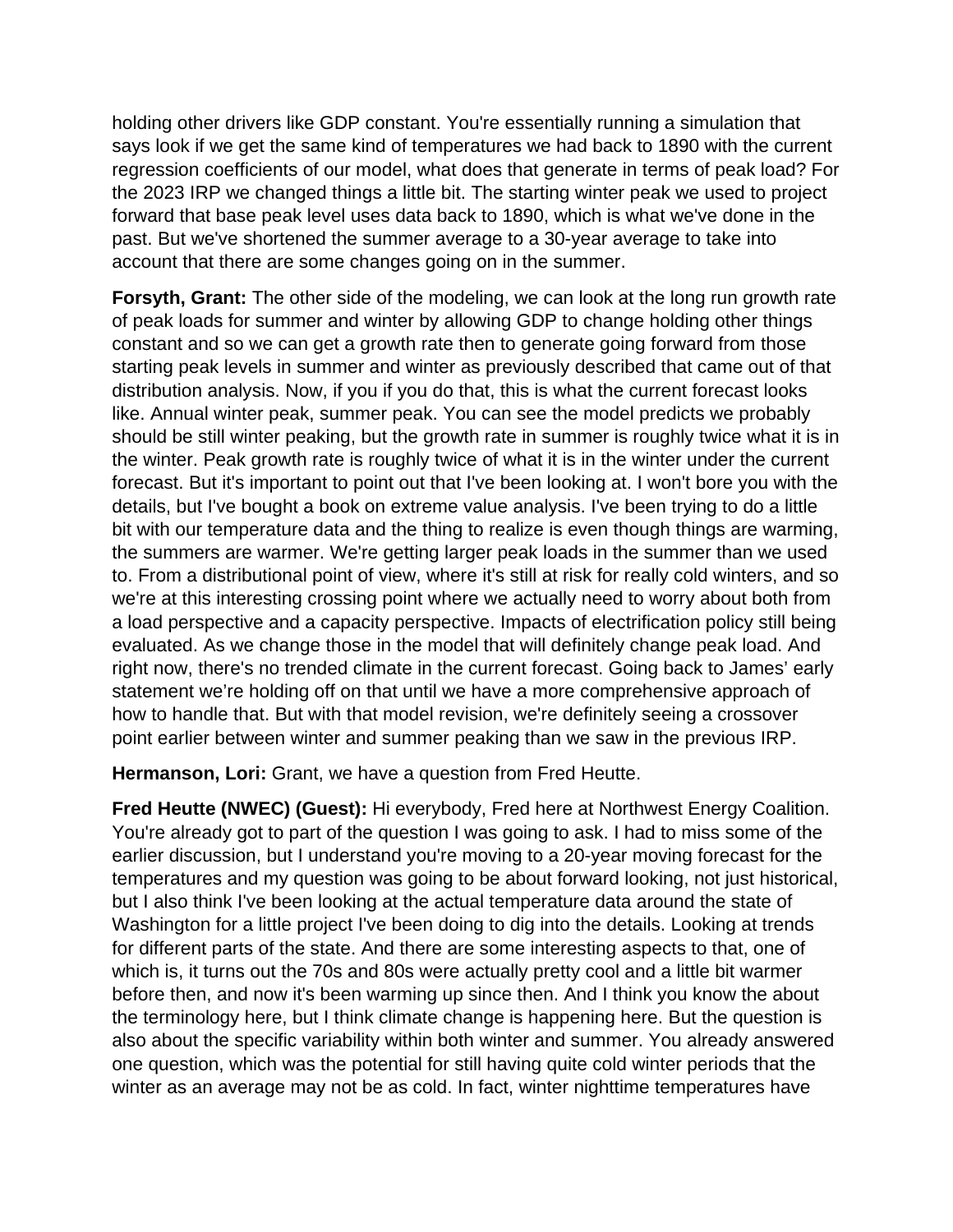been going up pretty consistently, but you might get a period of a week which is really cold, so you have to watch out for that for peak demand.

# **Forsyth, Grant:** Exactly.

**Fred Heutte (NWEC) (Guest):** I'm wondering what you're also seeing for this summer period. I mean, we had the heat dome thing last year. Hopefully that doesn't come back for a real long time, but you know, it could.

**Forsyth, Grant:** That's right. When I looked at the longer historical series I have now since coming to Avista and working with the data it it's pretty clear, since 2004, it's pretty obvious now that you have the data available this summer is growing faster than winter. That means I have to model that more carefully in the peak load model, which I think I've done. There's no question about it, but there are some other complicating factors and James and I have talked about this. It's also been naturally occurring separate from warmer temperatures is air conditioning penetration, so even if you had held climate constant, let's say you should expect possibly that summer load peak load was growing faster than winter simply because air conditioning is becoming more common. The heat dome, it's probably accelerated the adoption of air conditioning and we're actually seeing air conditioning in apartments. One of the things that's harder to parse out is to separate out these effects of warming temperatures versus air conditioning penetration. We're trying to get better data on that so we can maybe parse that a little more carefully.

**Fred Heutte (NWEC) (Guest):** Yeah, and that's getting to the other point that I'm thinking about it. For one thing, I'm sort of moving away from the idea of the terminology being summer peaking, winter peaking, we're in one mode or another. Both summer and winter are important. You can have a fair bit of difference between them or not very much at all. I live in Portland. PGE is, depending on the year, we're summer peaking or winter peaking we're basically dual peaking. But the real important factor here that I think is really important, is that we're seeing it starting to shift and so right now I think you're saying you're seeing a lot of air conditioning load really showing up, but in the future, if we see a move for transportation and building electrification, well the transportation is a year round thing. Although it adds to peak, you have to manage it. And we've talked about that. I heard about that before, and with building electrification, moving from gas to electric, that will build up winter load quite a lot, and then what does it mean to your summer peaking or winter peaking?

**Forsyth, Grant:** I'm glad you mentioned that, because that's another discussion we've had a lot inside the company, and again especially with James Gall about this issue of electrification, will it shift everything? You know gas covers a lot of heat load. It covers an enormous amount of heat load. And if that goes away, you're changing the calculations substantially on what winter will look like. I agree.

**Fred Heutte (NWEC) (Guest):** The last thing I've got. Basically, daily temperature, high and low data for various stations around the state going back to 1960, and if you look at the charts, they don't seem to move very much. But even a degree or two average shift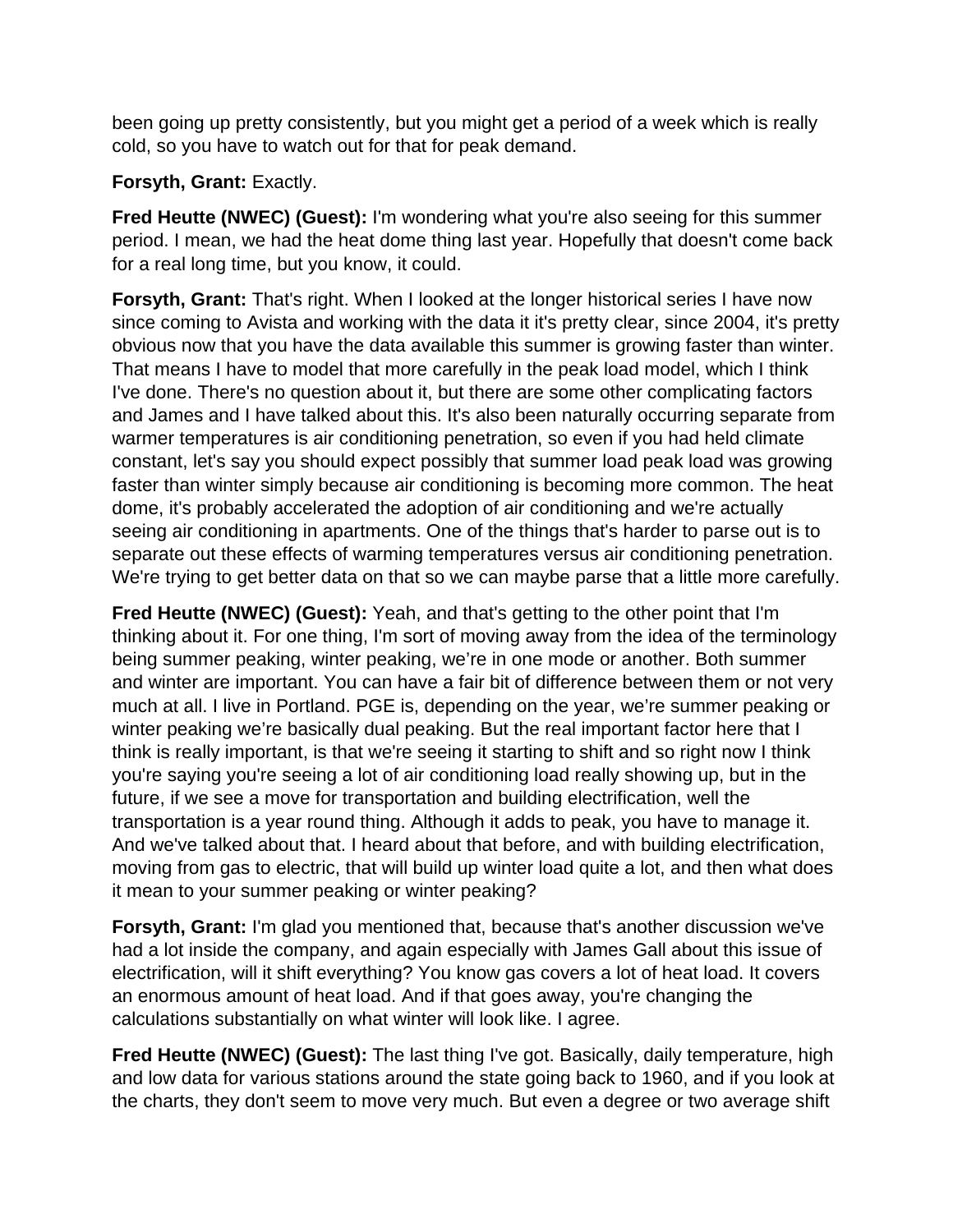can actually make a difference over time. I'm wondering, maybe this is a separate discussion, but how you correlate?

# **Forsyth, Grant:** Yes.

**Fred Heutte (NWEC) (Guest):** Alright, temperature and load realizing that you know it's not exactly a tight relationship, in a multiday hot or cold event people will shift their use and use their air conditioners or heating more. For example, it's not exactly like you can lay a rule around the line and say if this is the temperature that's going to be the load and how you're incorporating that into the demand forecast.

**Forsyth, Grant:** We have lagged so we have lag temperature in the heating and cooling degree days in the model. They're what you can actually see. Sometimes peak will come after the hottest day. It might be the next day, for example, and that's because of that buildup and the accumulation of heat, and so there is some lagged heating and cooling degree days. Then the model tries to take into account that more complex dynamic of temperature and usage.

# **Fred Heutte (NWEC) (Guest):** OK thanks.

**Hermanson, Lori:** Grant, we have another question from Joni.

## **Forsyth, Grant:** OK.

**Joni Bosh (Guest):** Hi I just have a quick follow up with these threads. I'm on the previous slide I think you said you were using GDP as differentiating on the impact and on the slide, we were just looking at it said there's no trend impact yet. So, I was wondering if you could expand on if there's no trended climate in the current forecast if you could expand on how you use the GDP. And maybe James is the one who needs to answer that, but are you going to be looking at various forecasting models on climate going forward?

**Forsyth, Grant:** Think of GDP as the trend variable inside the model so when you have economic growth, I mean, the expectation is with economic growth peak is going to grow over time. Because you have more economic activity occurring in your service territory and that can increase capacity needs. It's like the trend to the base. What I'm finding though, is the association of GDP with summer and winter is now different. Significantly different so that when you separate the GDP sensitivity in the summer from the GDP sensitivity in the winter, and you do that more carefully than what I was doing in the past, that kind of indicator variable GDP clearly is indicating that summer is growing faster than winter.

## **Joni Bosh (Guest):** Right.

**Forsyth, Grant:** Right, so on the weather side, in the last IRP, I also did a peak load forecast with not only GDP changing over time but with adjusting the assumption of weather in the peak load so that it was actually changing over time, meaning getting warmer. You can change both of those assumptions. In other words, you can change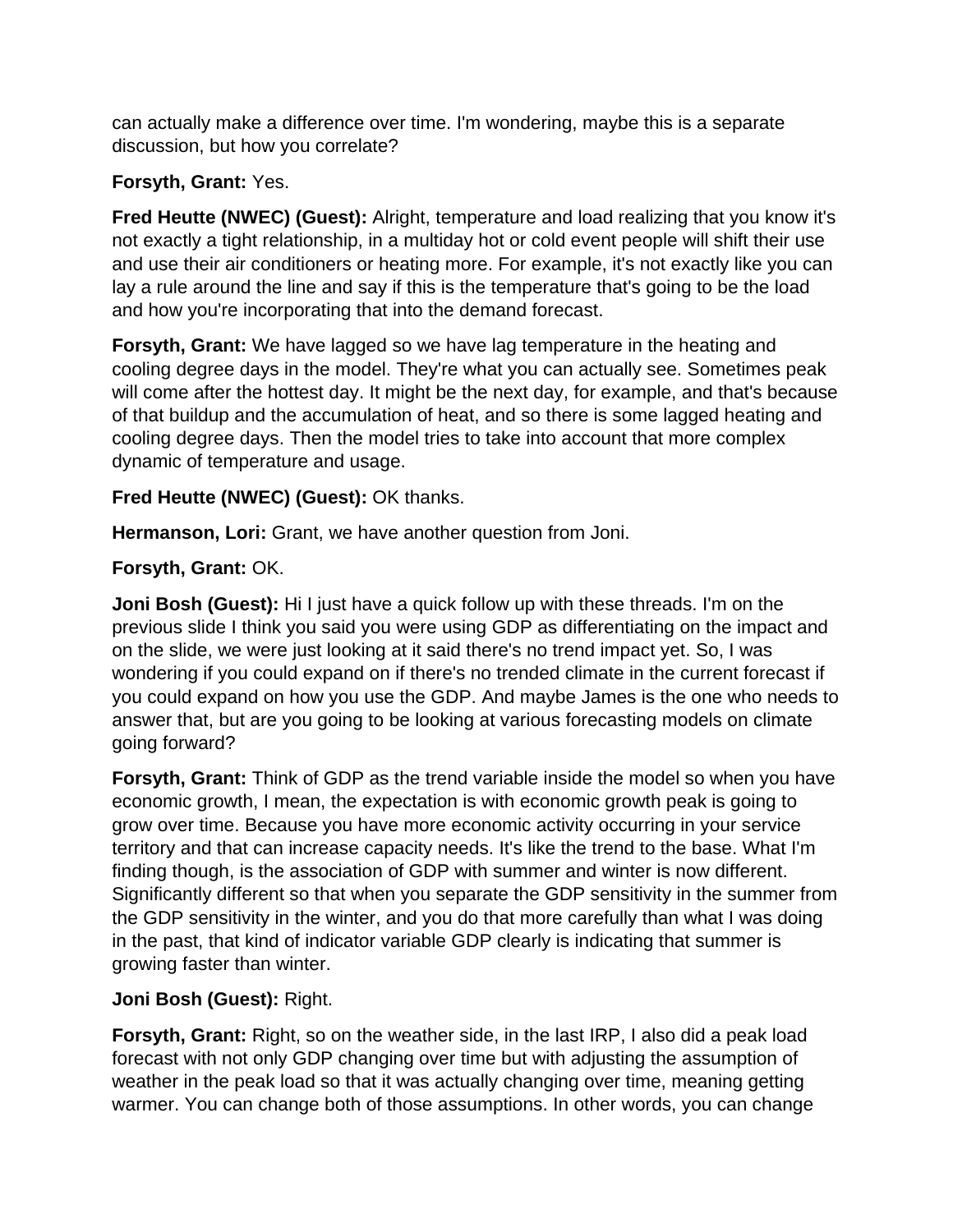different levels of GDP in the future and how that affects growth and so forth. But you can also change what you're assuming about the evolution of weather in the peak load model. In this case I have not done that, so I'm essentially assuming a status quo on the weather side until we get a uniform approach to take. Because when we think about how we want to handle climate change, we want to make sure that we're handling it the same way across modeling. So, if I was to integrate in a trended climate kind of activity, where things are getting warmer, it would definitely shift these lines around some more. Where the summer peak and the winter pink would be pretty close to each other right now, and thats what's in simulation showed last IRP when I allowed that to happen in that peak load model.

**Lyons, John:** Grant, James is having problem unmuting so he had to reboot Teams so he'll be back to add his piece. We did have another question. Is there climate?

**Forsyth, Grant**: Here. OK.

### **Joni Bosh (Guest):** OK.

**Forsyth, Grant:** So I just want to make sure Joni doesn't. I'm sorry John. Joni did that answer your question.

**Joni Bosh (Guest):** Yeah, I don't know if James was going to answer part of it too. I mean, we're looking at the work that, for example, PSE is doing. You guys have done work before with the climate team. I think at UW and what? And PSE is looking at the regional models for climate projections. And so I was trying to see.

### **Forsyth, Grant:** Or

**Joni Bosh (Guest):** If there is a relationship there that you're incorporating on some of these forecasts or not?

### **Forsyth, Grant:** not yet.

**Lyons, John:** Yeah, James is going chime in on that. He just couldn't unmute and I tried to unmute him from my end and it didn't work, so he's rebooting.

**Forsyth, Grant:** OK, alright.

**Joni Bosh (Guest):** Totally sympathetic to that, yeah.

**Lyons, John:** We have a question in the chat. Are climate change models chosen for the temperature assumptions and the peak forecast? Assuming that's like the Power Council took, I think it was three of them.

Forsyth, Grant: No, I. Yeah, not yet and again. Um, there's no. So they kind of like with the native load forecast. There's this status quo assumption built in right now. In that and the reason we're kind of building that status quo in at this point. Is because we don't necessarily have a uniform way yet inside the company to treat climate adjustments,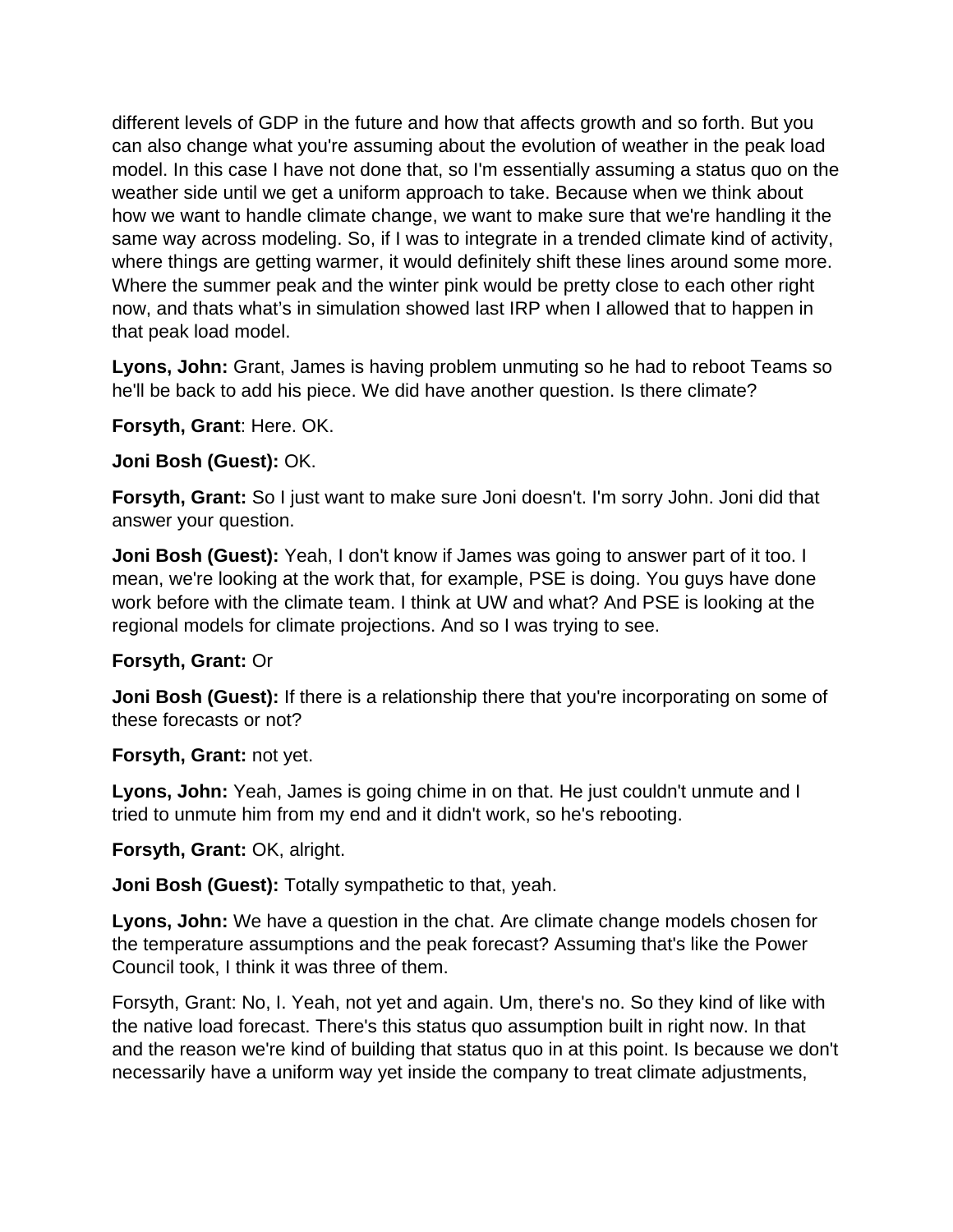and so I think the goal is to move in that direction and until we get there, I'm sort of holding off on doing any kind of climate adjustments at this point.

**Lyons, John:** I understand it.

**Forsyth, Grant:** A lot of this climate stuff is very complicated. We did. I sat on a webinar with a climatologist from I think it was the UW. And it was extremely good, but what I realized is it's very complicated. There's a lot of stuff going on, a lot of what you read in the press. The popular press isn't exactly what the climate scientists are thinking. It's sometimes more complicated than that, and it also turns out that they're climate scientists, although there there's broad agreement about what's happening, not necessarily in some of the details that we actually need to worry about.

Lyons, John: Yeah, it's the modeling details that could be really difficult and very small changes can make huge ramifications.

**Forsyth, Grant:** Right, and it is huge and it's outside my expertise. I mean, that's probably an understatement. Is James back on?

**Lyons, John:** I haven't seen him yet. I did see there was a question. You did good. James?

**Gall, James:** I did make it back just now. I've had a hard day today with the software, but it seems to be working now.

**Forsyth, Grant:** James, Joni was asking about and it's come up a couple times and I actually had two different questions about. Again, you know how we're handling?

**Gall, James:** That was there a question.

**Forsyth, Grant:** Climate in the peak load model and my comment is that like the energy forecast, the native load forecast it's right now. The assumption is status quo until we get a uniform approach to dealing with this across the modeling inside the company.

**Gall, James:** Yeah, that's exactly correct, so this is your 30-year one in two somewhere and your 130 year one in two winter. Once we start to gather the data for the hydro analysis for the different climate change models.

**Gall, James:** What we're going try to do there is look at the temperature changes in those models to have those corresponding hydro conditions match what we want to look at from a forecast scenario point of view and look how those trend together. I can't say at this point in time we're going to be moving our expected case forecast to a specific climate change study, yet we still need to look at the studies that we have available to us on the hydro side.

**Gall, James:** And the challenge in the hydro side is. What we need is granular enough impacts to precipitation and snowpack to be able to forecast what our hydro system is looking like, so we're trying to keep a coordinated effort going on what those different features are. So where we might be limited, and the studies we have available to us.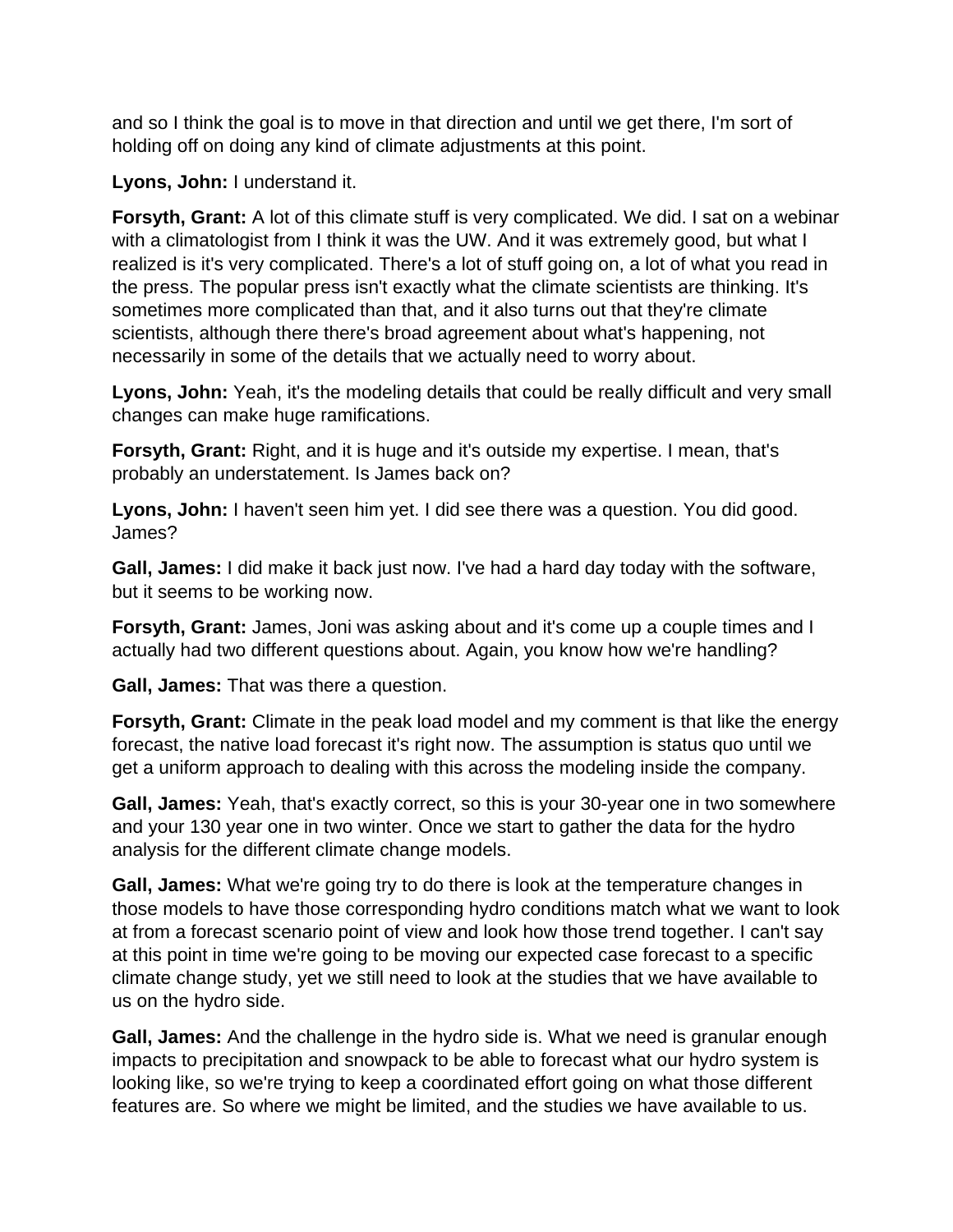But we're still working through that right now. We do plan on talking about that this summer at a future TAC meeting, so please be patient with us and we will get to it.

**Forsyth, Grant:** And again, just to emphasize, the scenario energy model I'm using for the native load we talked about earlier, there is the ability to make some assumptions about climate. If people are interested in seeing what might this mean. But again, the ultimate goal is to have something that's being used company wide, so everything can be an integrated appropriately. Anything else Lori, do you see any hands up?

**Hermanson, Lori:** You have a backlog of questions. Joni is your hand still up? I think your questions were all addressed.

**Joni Bosh (Guest):** Yes, sorry.

**Hermanson, Lori:** OK and then Fred, do you still have a question?

**Fred Heutte (NWEC) (Guest):** Just a quick follow up. I really appreciate the discussion the last few minutes. We think it's important to do a climate projected forward baseline, but the question is then how to do that. And I think you're already heading in the direction we're thinking about. You have to be careful about it. The Power Council has done, and I can't say enough for the work they've done, but it's not directly transferable to a situation like Avista that I'll explain in a moment. What they did was they picked out of all the global climate models, they pick three of them, relatively representative. They worked very closely with climate modelers with real experts at Bonneville and other places, the RMJOC study and so forth, and came up with a way to take the global models which have difficulty distinguishing weather in climate between east and west, of the Cascades, and downscaling it to the regional northwest level. If you take that, and I really have very high confidence in what they've done, they've done really good work. They showed a climate signal. It's already in the record back to at least the 1990s, so I think you're right to say go back at least 20 years because you need at least that much to really get a sense of what the natural variation is. But then you know then they're projecting forward. But what they're doing is a regional look and downscaling even further to a relatively compact area like Avista has. I think that requires additional work to get it right. I think our recommendation is work with the climate people at universities and the labs who are readily available. I think in a lot of ways they really haven't begun to fully connect with planning. And I think the two areas that really are the big ones are energy and electric utilities in particular. But energy broadly and agriculture. But I know there's been a lot of work thinking about agriculture about how your project forward. Given this kind of subregional projection what happens? Even your part of Eastern Washington might not be the same as other parts of Eastern Washington. I think these are really live issues, but it's really important also to make the effort and I appreciate the effort. You know the forward progress that you're making on this.

**Forsyth, Grant:** Appreciate that. Any questions. Next in the queue.

**Hermanson, Lori:** Yes Jim Woodward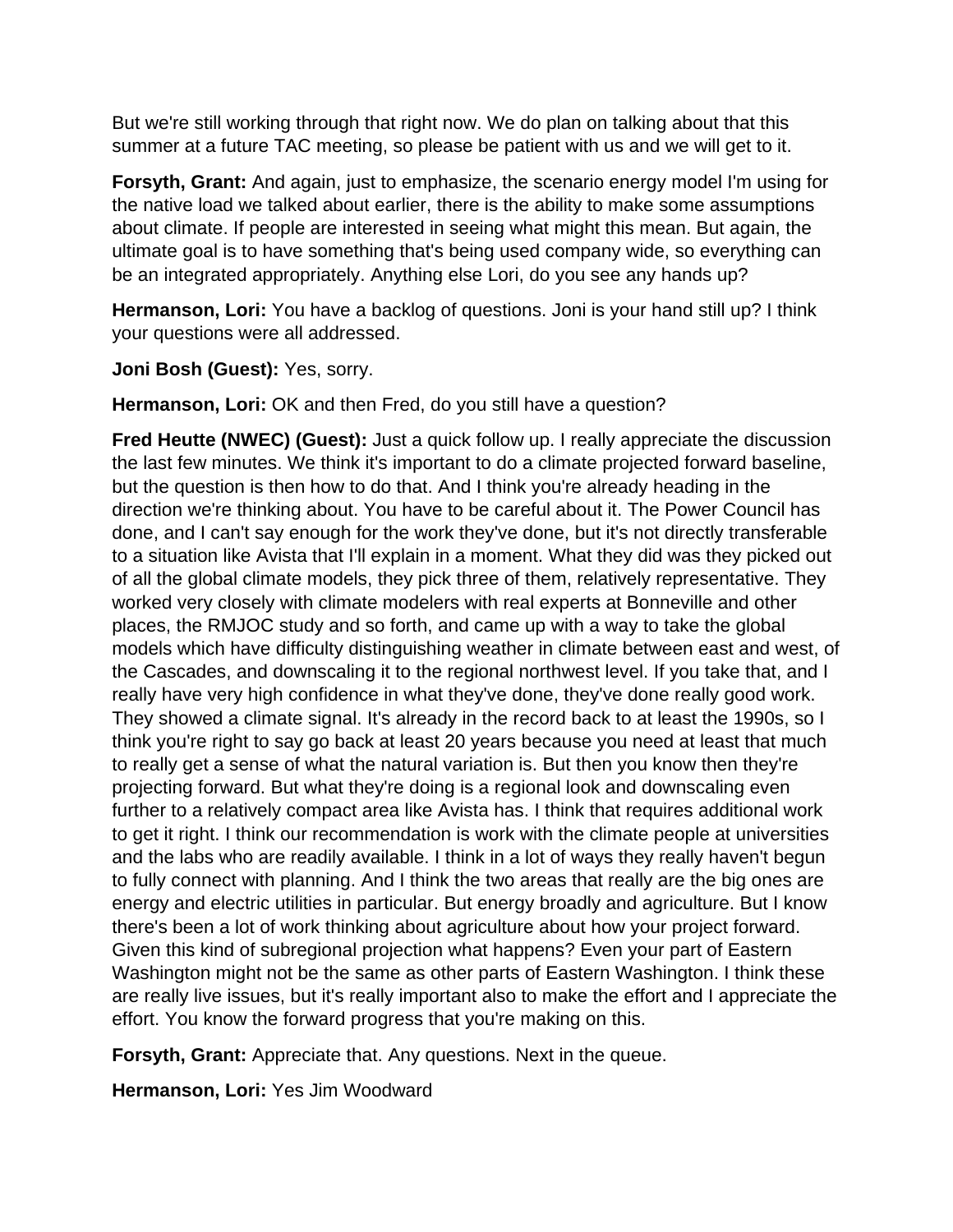**Woodward, Jim (UTC):** Thanks, Grant. Appreciated this discussion. Mine's really almost a process or project management question. At least to me personally, it does make sense to have, if possible, a uniform company approach to climate change in modeling. Grant you said earlier in your presentation, you were hoping to essentially finalize this load forecast during the next month. And if we're talking about greater discussion coming in the summer. Do you and your team have the ability to go back and modify based on whatever that final approach ends up being?

**Forsyth, Grant:** What I'm going to update is the medium-term forecast, the five year one. And that's not going to change our ability to make assumption changes in the longer run model. Because the way the model is designed for that medium-term thing, even if you trend in some climates, is not going to have a big impact on that. The real issue is how you handle the 2027 to 2045 assumptions, and that those can be changed, so it's where we're not locking in, in the way that I think you're thinking that strictly.

**Woodward, Jim (UTC):** OK, great, just wanted to make sure there was no apparent timing issue there.

**Forsyth, Grant:** Yeah no. It's really a partial update, not a full update, and it doesn't preclude us from making changes in the longer term component.

**Woodward, Jim (UTC):** Thanks.

### **Forsyth, Grant:** Yep.

**Hermanson, Lori:** Grant we also have a question from Art. I can read it or Art did you want to just ask your question?

**Art Swannack Whitman County Commission (Guest):** I guess I can just ask it quick. Is there the real data where you see ups and downs? Is there a max-min variability in this forecast? Because I know from my firefighting stuff that when you get real dry weather your temperatures could swing a lot more than they can when you have wet weather and that affects both winter and summer. So, I just wondered how that's calculated in your peak demands.

**Forsyth, Grant:** There's a high low range that we set up. I'm just not showing that slide, but there is a method that James and I used to set up what we think the range would likely be. And it's based on historical variance.

**Art Swannack Whitman County Commission (Guest):** OK thanks.

## **Forsyth, Grant:** Yep.

**Hermanson, Lori:** And Art shared an article. Thanks for that link and I think we have all the questions. And then there's some additional ones where somebody hasn't raised their hand yet. Grant, I think you're ready.

**Forsyth, Grant:** Now in truth in advertising, we did make some calculation changes in the way we're calculating things in the 2023 as part of the revision. I went back to the